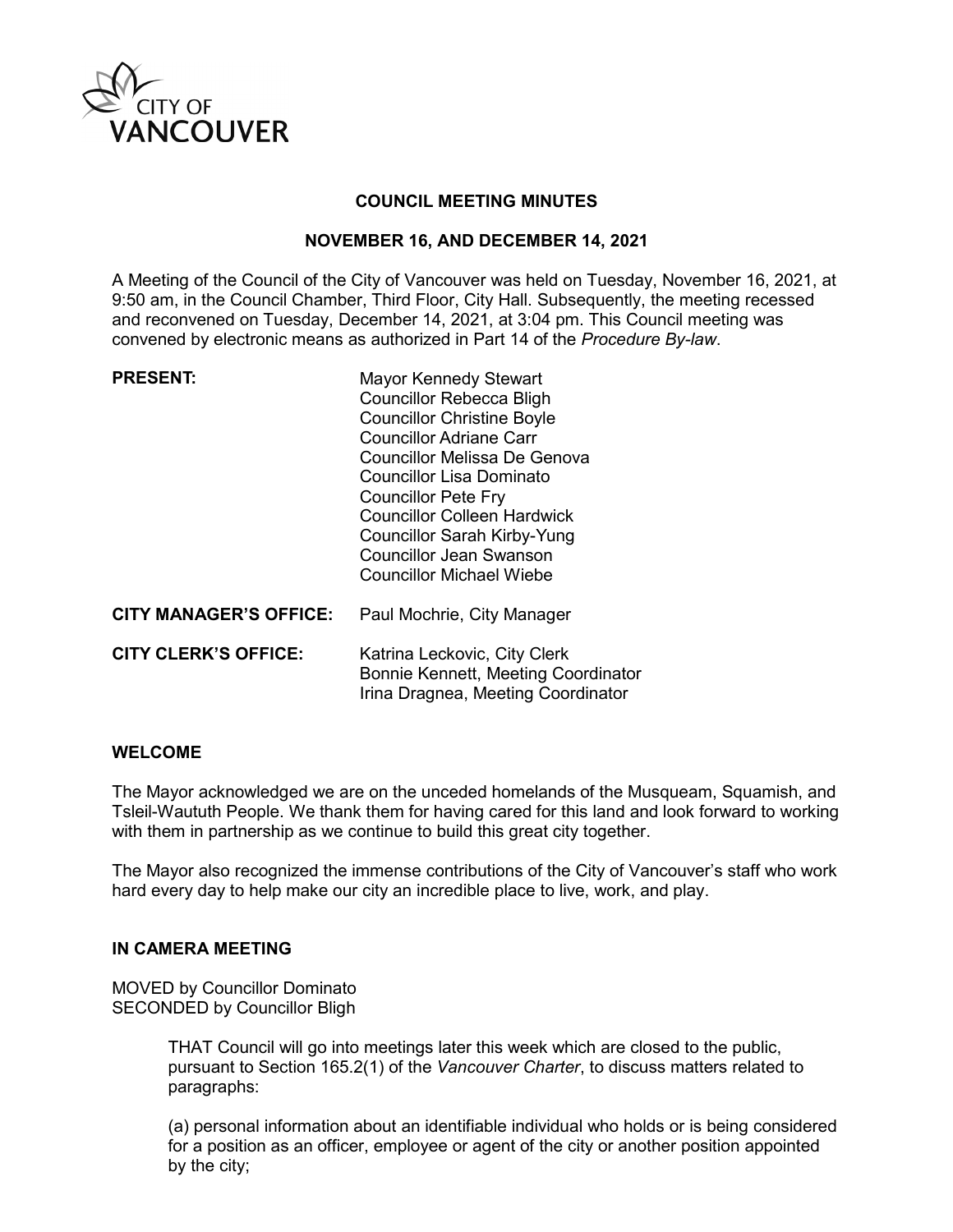(c) labour relations or other employee relations;

(e) the acquisition, disposition or expropriation of land or improvements, if the Council considers that disclosure could reasonably be expected to harm the interests of the city;

(j) information that is prohibited, or information that if it were presented in a document would be prohibited, from disclosure under section 21 [disclosure harmful to business interests of a third party] of the Freedom of Information and Protection of Privacy Act; and

(k) negotiations and related discussions respecting the proposed provision of an activity, work or facility that are at their preliminary stages and that, in the view of the Council, could reasonably be expected to harm the interests of the city if they were held in public.

CARRIED UNANIMOUSLY

### **ADOPTION OF MINUTES**

1. Council (Policy and Strategic Priorities) – October 21, 26, 27 and 28, 2021

MOVED by Councillor Carr SECONDED by Councillor De Genova

> THAT the Minutes of the Council meeting following the Standing Committee on Policy and Strategic Priorities meeting of October 21, 26, 27 and 28, 2021, be approved.

CARRIED UNANIMOUSLY

2. Council – November 2, 2021

MOVED by Councillor De Genova SECONDED by Councillor Bligh

THAT the Minutes of the Council meeting of November 2, 2021, be approved.

#### CARRIED UNANIMOUSLY

#### 3. Council (City Finance and Services) – November 3, 2021

MOVED by Councillor Hardwick SECONDED by Councillor De Genova

> THAT the Minutes of the Council meeting following the Standing Committee on City Finance and Services meeting of November 3, 2021, be approved.

CARRIED UNANIMOUSLY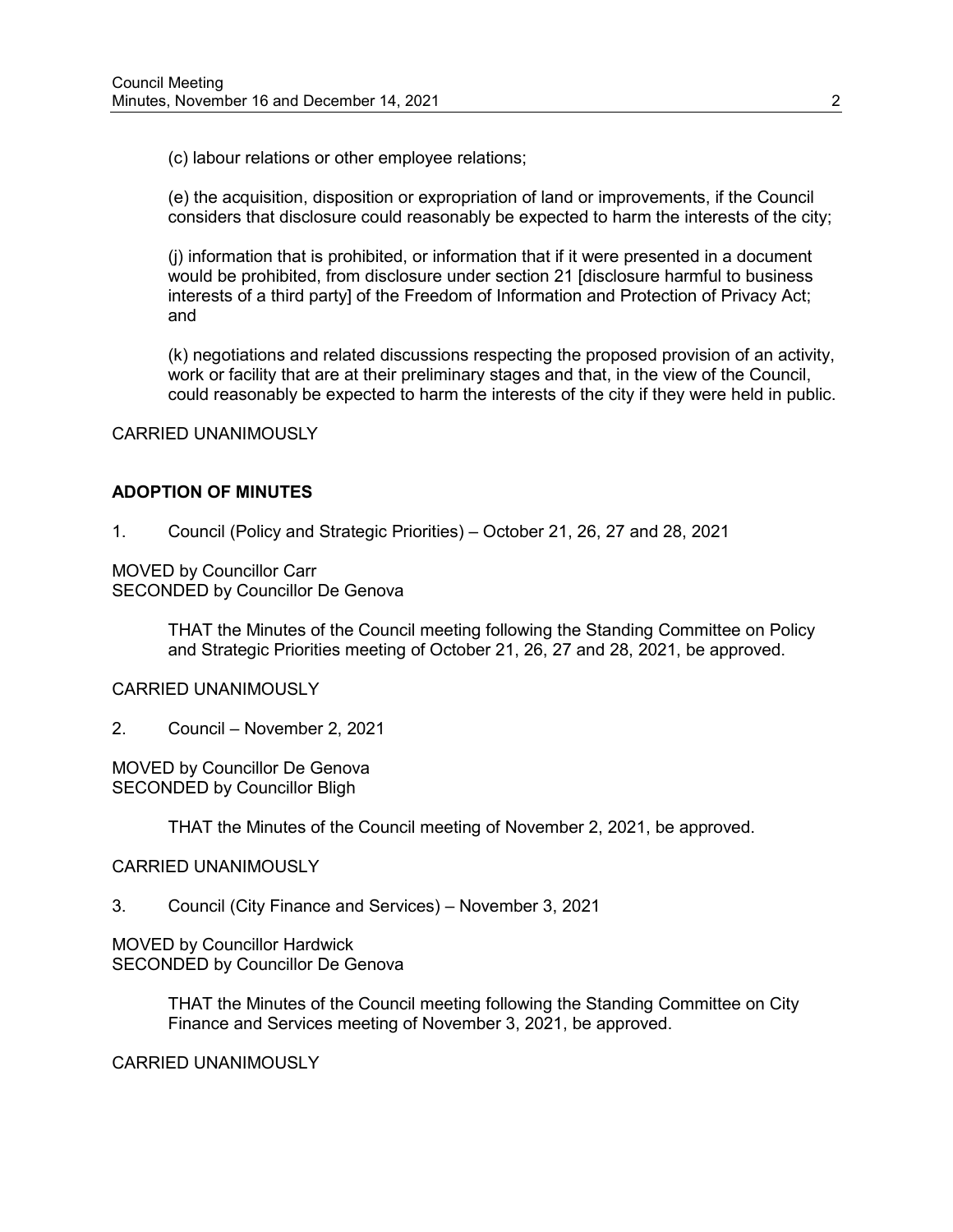### **MATTERS ADOPTED ON CONSENT**

MOVED by Councillor De Genova SECONDED by Councillor Kirby-Yung

> THAT Council adopt Communication 1, Reports 3 to 7 and Referral Reports 1 to 9, on consent.

CARRIED UNANIMOUSLY

#### **PRESENTATIONS**

#### **1. Draft Metro 2050 Regional Growth Strategy Update**

Jonathan Coté, Mayor, City of New Westminster, Jerry Dobrovolny, Commissioner/CAO, Metro Vancouver, and Heather McNell, General Manager, Regional Planning and Housing Services, Metro Vancouver, provided an overview of the Draft Metro 2050 Regional Growth Strategy which builds on Metro 2040, and included an update on:

- alignment with Transport 2050;
- engagement processes;
- regional growth projections;
- 5 goals (create a compact urban area, support a sustainable economy, protect the environment and respond to climate change and natural hazards, provide diverse and affordable housing choices, and support sustainable transportation choices); and
- next steps.

\* \* \* \* \*

*During the presentation, it was*

*MOVED by Councillor Kirby-Yung SECONDED by Councillor Bligh*

> *THAT Council recess the meeting in order to resolve the technical issues with the video stream.*

*CARRIED UNANIMOUSLY*

\* \* \* \* \*

Following a brief recess, Heather McNell responded to additional questions.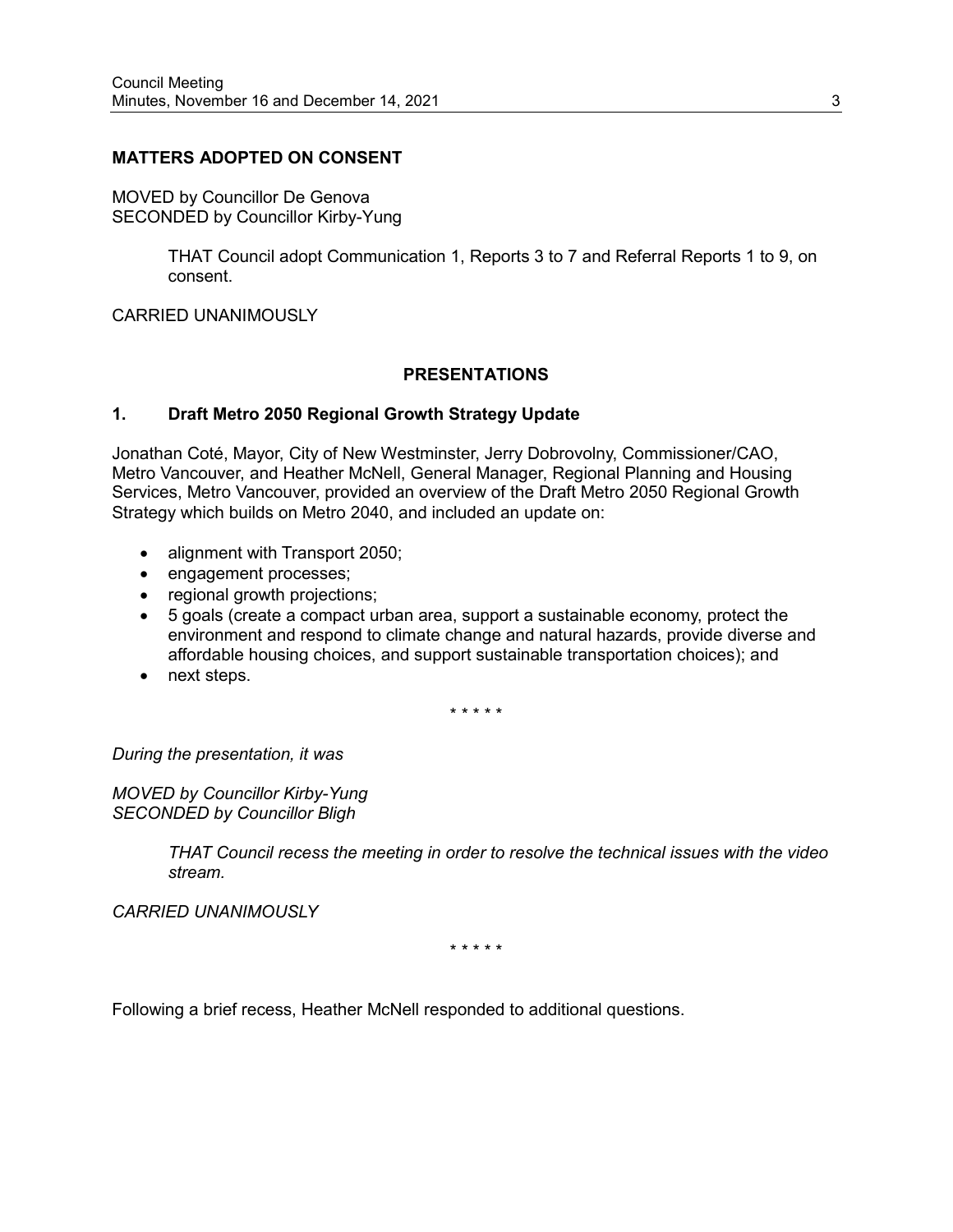*\* \* \* \* \**

*During questions to the presenter, it was* 

*MOVED by Councillor Hardwick SECONDED by Councillor De Genova*

*THAT Council be permitted a second round of questions to the presenter.*

*CARRIED UNANIMOUSLY*

\* \* \* \* \*

#### **2. Transport 2050 Presentation to Vancouver City Council**

Geoff Cross, Vice President, Transportation Planning and Policy, Translink, and Andrew McCurran, Director, Strategic Planning and Policy, Translink, provided a presentation on the draft Transport 2050 strategy which covered five goals on convenient choice, reliable choices, affordability, safe and comfortable choices, and carbon-free choices, and responded to questions.

\* \* \* \* \*

*During questions to the presenters, it was* 

*MOVED by Councillor Carr SECONDED by Councillor Boyle*

> *THAT the meeting be extended past noon in order to finish asking questions to the presenters.*

*CARRIED UNANIMOUSLY AND BY THE REQUIRED MAJORITY*

*MOVED by Councillor Dominato SECONDED by Councillor Bligh*

*THAT Council be permitted a second round of questions to the presenters.*

*CARRIED UNANIMOUSLY*

*Council recessed at 12:35 pm and reconvened at 3:52 pm.*

\* \* \* \* \*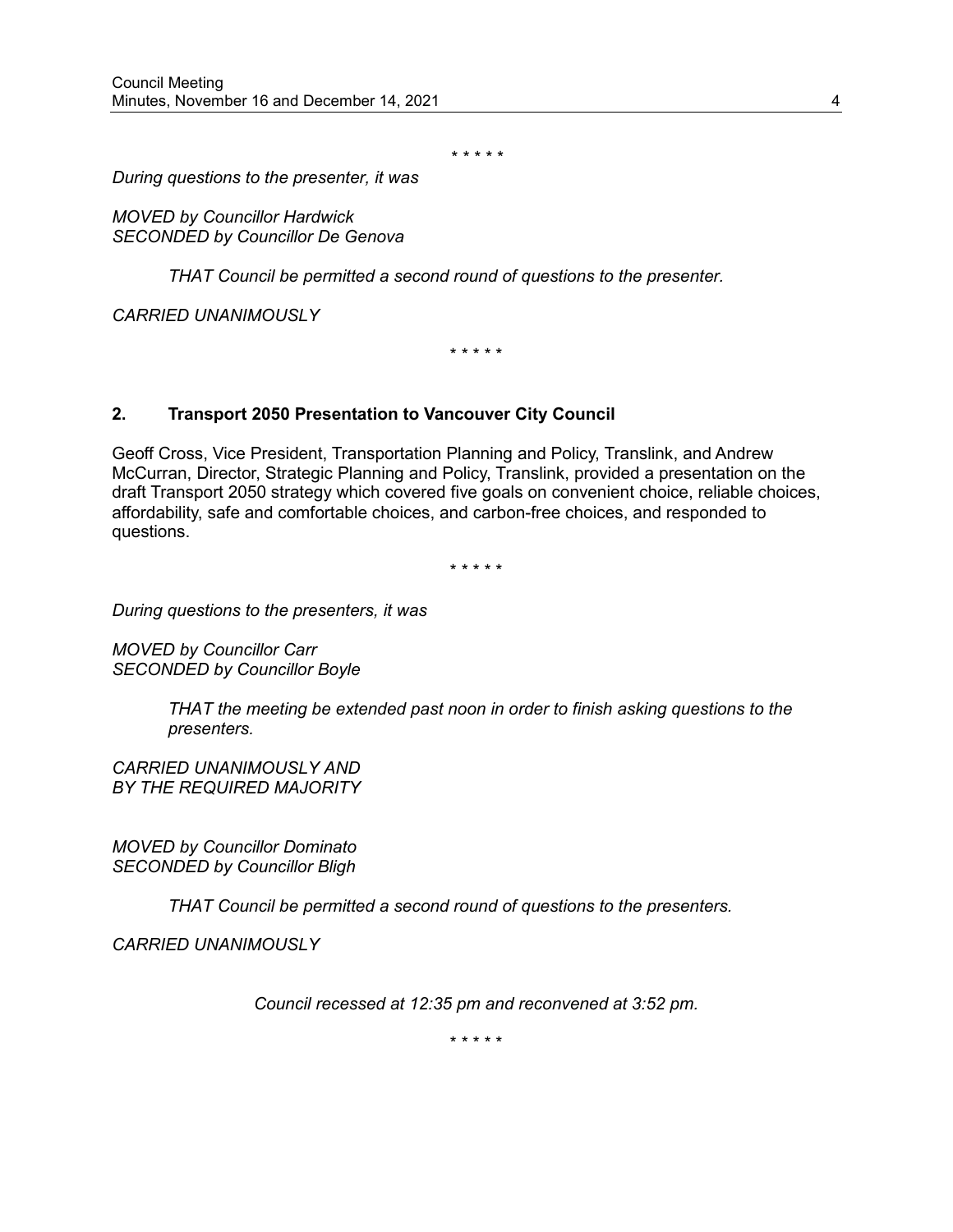## **UNFINISHED BUSINESS**

#### **1. Streamlining Rental Around Local Shopping Areas - Amendments to the C-2, C 2B, C-2C and C-2C1 Zones and Creation of New Rental Zones for Use in Future Rezoning Applications in Surrounding Low Density Areas Under the Secured Rental Policy September 3, 2021**

On November 2, 4 and 9, 2021, Vancouver City Council held a Public Hearing on the above-noted matter, and following the close of the speakers list and receipt of public comments, referred closing comments, questions of staff, debate and decision to the Council meeting to be held on November 16, 2021, as Unfinished Business.

On November 16, 2021, Councillors De Genova, Dominato, Hardwick and Swanson were absent for a portion of this item at the Public Hearing on November 9, 2021, and advised they had reviewed the proceedings of the meeting they missed and would therefore be voting on the application.

\* \* \* \* \*

*POSTPONEMENT MOVED by Councillor De Genova SECONDED by Councillor Kirby-Yung*

> *THAT Council postpone Unfinished Business 1 entitled "Streamlining Rental Around Local Shopping Areas – Amendments to the C-2, C2B, C-2C and C-2C1 Zones and Creation of New Rental Zones for Use in Future Rezoning Applications in Surrounding Low Density Areas Under the Secured Rental Policy", to December 14, 2021, at 3 pm.*

*CARRIED UNANIMOUSLY (Vote No. 07805)*

*Note: For ease of reference, the minutes are recorded in numerical order.*

\* \* \* \* \*

On December 14, 2021, Dan Garrison, Assistant Director, Housing Policy and Regulation, and Edna Cho, Senior Planner, Housing Policy, provided closing comments, and along with Paula Hubert, Senior Planner, Strategic and Long Range Planning, Sander Mozo, Planner, Strategic and Long Range Planning, Paul Cheng, Senior Development Planner, Development Planning, and Blair Erb, Consultant, Coriolis Consultant Corporation, responded to questions.

MOVED by Councillor Hardwick SECONDED by Councillor De Genova

> A. THAT Council approves the application to amend the Zoning and Development By-law generally in accordance with Appendix A, of the Referral Report dated September 3, 2021, entitled "Streamlining Rental Around Local Shopping Areas – Amendments to the C-2, C-2B, C-2C and C-2C1 Zones and Creation of New Rental Zones for Use in Future Rezoning Applications in Surrounding Low Density Areas Under the Secured Rental Policy", approving it to come into force and take effect on January 15, 2022 to: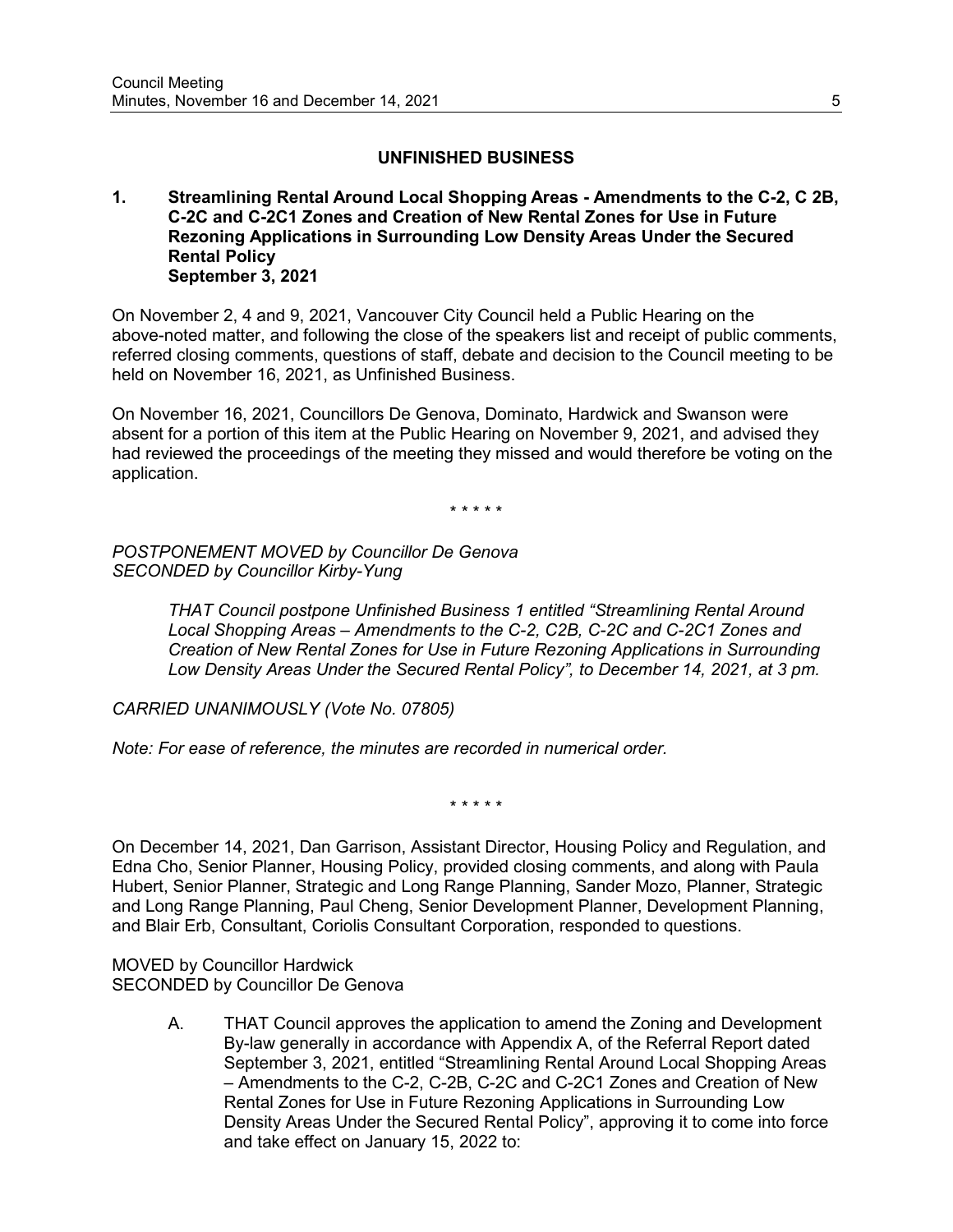- (i) add a definition in Section 2 for "residential rental tenure" to enable zoning for rental housing;
- (ii) amend the C-2, C-2B, C-2C, and C-2C1 district schedules to:
	- (a) allow for six-storey mixed-use buildings development where the entire residential portion of the building is secured as residential rental tenure, in certain areas of the districts as identified in the draft by-law;
	- (b) improve local shopping areas by requiring a minimum amount of commercial retail use and by allowing an additional 2.2 m. in overall building height for greater floor-to-floor ceiling heights in commercial retail units; and
	- (c) provide a consistent wider sidewalk in all local shopping areas by requiring an increased setback from the street for all commercial and mixed-use developments (both rental and strata);
- (iii) add new rental district schedules, RR-1; RR-2A, RR-2B and RR-2C; and RR-3A and RR-3B, to be utilized for rental housing rezoning applications, including in eligible RS and RT areas.
- B. THAT, Council approves the application to amend the Sign By-law to establish regulations for the RR-1; RR-2A, RR-2B and RR-2C; and RR-3A and RR-3B district schedules, along with the related amendments to the Noise Control By-law, Parking By-law, and Subdivision By-law, generally as set out in Appendix B, of the Referral Report dated September 3, 2021, entitled "Streamlining Rental Around Local Shopping Areas – Amendments to the C-2, C-2B, C-2C and C-2C1 Zones and Creation of New Rental Zones for Use in Future Rezoning Applications in Surrounding Low Density Areas Under the Secured Rental Policy".
- C. THAT, at the time of enactment of the amendments to the Zoning and Development By-law, the General Manager of Planning, Urban Design and Sustainability be instructed to bring forward for Council's consideration new associated C-2, C-2B, C2C, and C-2C1 Residential Rental Tenure Design Guidelines (to apply to mixed-use rental buildings over 4 storeys), generally as set out in Appendix C, of the Referral Report dated September 3, 2021, entitled "Streamlining Rental Around Local Shopping Areas – Amendments to the C-2, C-2B, C-2C and C-2C1 Zones and Creation of New Rental Zones for Use in Future Rezoning Applications in Surrounding Low Density Areas Under the Secured Rental Policy".
- D. THAT, at the time of enactment of the amendments to the Zoning and Development By-law, the General Manager of Planning, Urban Design and Sustainability be instructed to bring forward for Council's consideration amended C-2 Design Guidelines and C-2B, C-2C, and C-2C1 Design Guidelines (to apply to all commercial and mixed-use buildings), generally as set out in Appendix D, of the Referral Report dated September 3, 2021, entitled "Streamlining Rental Around Local Shopping Areas – Amendments to the C-2, C-2B, C-2C and C-2C1 Zones and Creation of New Rental Zones for Use in Future Rezoning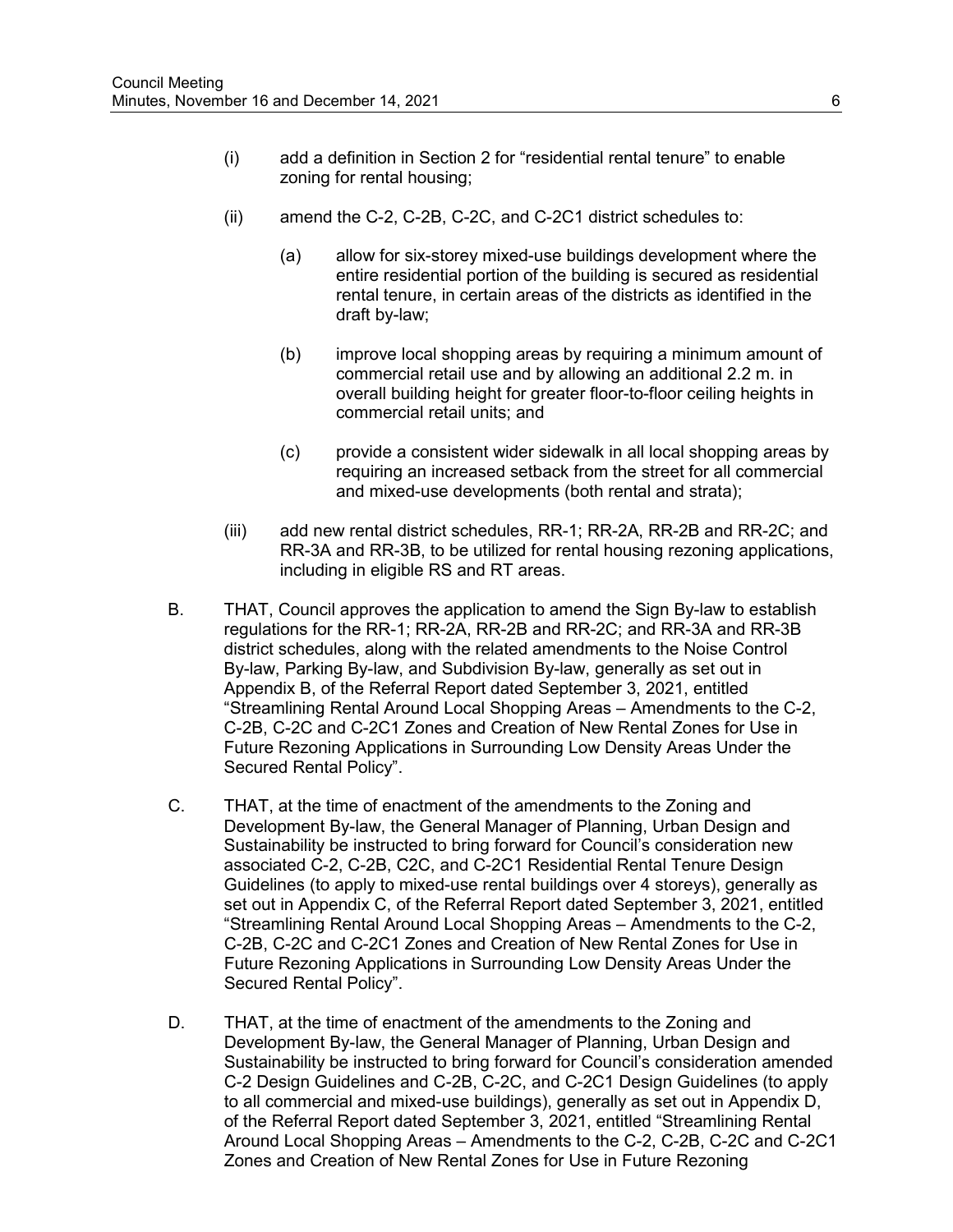Applications in Surrounding Low Density Areas Under the Secured Rental Policy".

- E. THAT, at the time of enactment of the amendments to the Zoning and Development By-law, the General Manager of Planning, Urban Design and Sustainability be instructed to bring forward for Council's consideration new Rental District Schedules Design Guidelines (to apply to new rental rezoning applications), generally as set out in Appendix E, of the Referral Report dated September 3, 2021, entitled "Streamlining Rental Around Local Shopping Areas - Amendments to the C-2, C-2B, C-2C and C-2C1 Zones and Creation of New Rental Zones for Use in Future Rezoning Applications in Surrounding Low Density Areas Under the Secured Rental Policy".
- F. THAT, subject to approval of the amendments to the Zoning and Development By-law as described in Recommendation A, Council approve consequential amendments to the Secured Rental Policy, generally as set out in Appendix F, of the Referral Report dated September 3, 2021, entitled "Streamlining Rental Around Local Shopping Areas – Amendments to the C-2, C-2B, C-2C and C-2C1 Zones and Creation of New Rental Zones for Use in Future Rezoning Applications in Surrounding Low Density Areas Under the Secured Rental Policy".
- G. THAT A through F above be adopted on the following conditions:
	- (i) THAT passage of the above resolutions creates no legal rights for any person, or obligation on the part of the City and any expenditure of funds or incurring of costs is at the risk of the person making the expenditure or incurring the cost;
	- (ii) THAT any approval that may be granted following the public hearing shall not obligate the City to enact any rezoning by-laws; and
	- (iii) THAT the City and all its officials, including the Approving Officer, shall not in any way be limited or directed in the exercise of their authority or discretion, regardless of when they are called upon to exercise such authority or discretion.

amended

REFERRAL MOVED by Councillor Hardwick SECONDED by Councillor De Genova

> THAT Council refer the Referral Report dated September 3, 2021, entitled "Streamlining Rental Around Local Shopping Areas – Amendments to the C-2, C-2B, C-2C and C-2C1 Zones and Creation of New Rental Zones for Use in Future Rezoning Applications in Surrounding Low Density Areas Under the Secured Rental Policy", to the Director of Planning, Urban Design and Sustainability, for further consultation, among other land use policies, in the Vancouver Plan process;

FURTHER THAT any proposed amendments to these zoning by-laws to increase affordable housing be assessed for possible impacts on speculation and land values;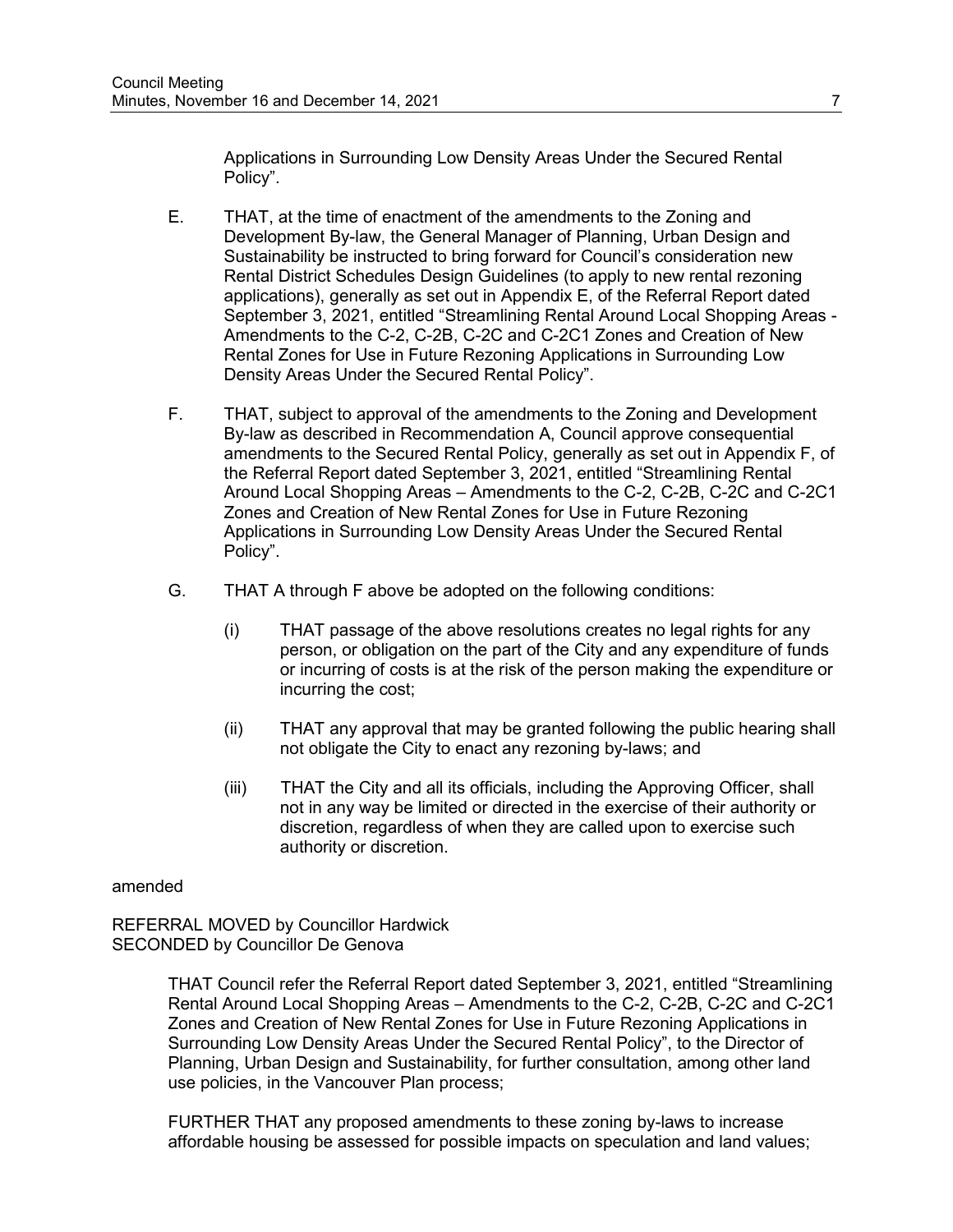AND FURTHER THAT streamlining and co-locating other forms of affordable housing be considered including but not limited to: duplex housing, co-housing, non-profit owned housing, co-ops and affordable home ownership.

LOST (Vote No. 07952)

(Councillors Bligh, Boyle, Carr, Dominato, Fry, Kirby-Yung, Swanson, Wiebe and Mayor Stewart opposed)

\* \* \* \* \*

*During discussion on the referral, it was*

*MOVED by Councillor De Genova SECONDED by Councillor Hardwick*

*THAT Council be allowed an additional five minutes to speak to the referral.*

*CARRIED (Councillors Boyle and Swanson opposed) (Councillor Bligh abstained from the vote)*

\* \* \* \* \*

At 4:01 pm, during discussion on Councillor Hardwick's referral, Councillor Carr rose on a point of order under Section 8.7(f) of the *Procedure By-law* questioning whether the referral is in order as the report has been referred to staff previously. After consulting with staff, Mayor Stewart ruled the referral in order as the Vancouver Plan is a very long process and there is an opportunity to bring this report back when the Vancouver Plan will be discussed.

At 4:06 pm, during debate on Councillor Hardwick's referral, Mayor Stewart relinquished the Chair to Deputy Mayor De Genova in order to participate in debate and resumed as Chair when completed.

AMENDMENT MOVED by Councillor Bligh SECONDED by Councillor De Genova

THAT A(iii) be amended by adding the following to the end:

"; and further that the definition of "residential rental tenure" proposed for section 2 of the Zoning and Development By-law also be added to each of the new rental district scheduled."

CARRIED UNANIMOUSLY (Vote No. 07953)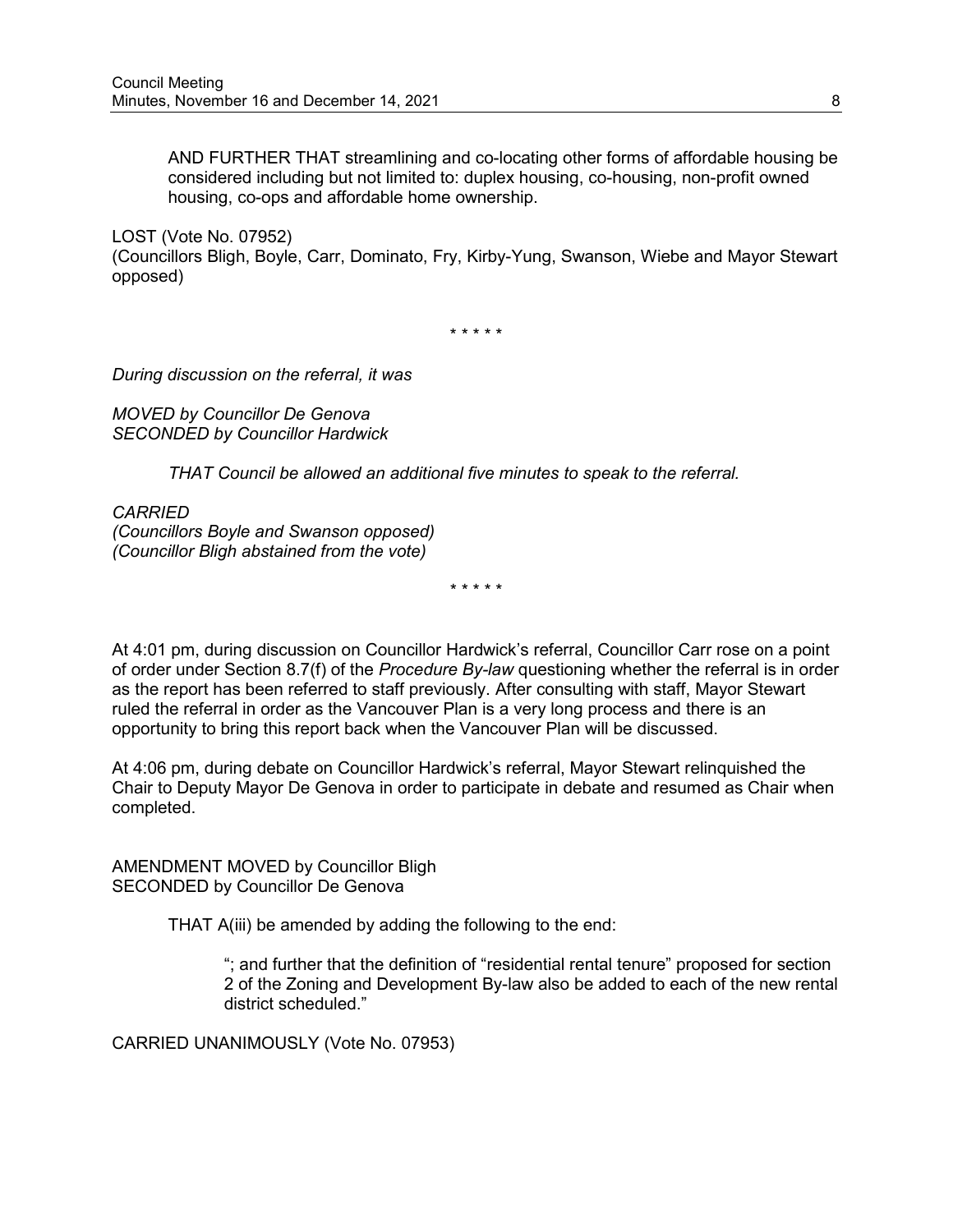\* \* \* \* \*

*During debate on the amended motion, it was*

*MOVED by Councillor Carr SECONDED by Councillor De Genova*

*THAT Council be allowed an additional five minutes to speak to the main motion.*

*CARRIED UNANIMOUSLY*

\* \* \* \* \*

AMENDMENT MOVED by Councillor Swanson SECONDED by Councillor Carr

> THAT A(ii) be amended by inserting the words "except for zones on Knight Street" after the word "schedules".

LOST (Vote No. 07954) (Councillors Bligh, Boyle, Carr, De Genova, Dominato, Fry, Hardwick, Kirby-Yung, Wiebe and Mayor Stewart opposed)

At 4:33 pm, during debate on Councillor Swanson's amendment, Councillor Bligh rose on a point of order under Section 8.7(f) of the *Procedure By-law* questioning whether the amendment is in order as there are no C-2 zones on Knight Street. Mayor Stewart ruled the amendment in order as that relates to content and it should be brought forward in debate.

\* \* \* \* \*

*At 4:48 pm, during debate on the amended motion, it was*

*MOVED by Councillor Kirby-Yung SECONDED by Councillor Boyle*

> *THAT Council extend the meeting past 5 pm in order to complete Unfinished Business 1, followed by the dinner break.*

*CARRIED AND BY THE REQUIRED MAJORITY (Reconsidered) (Councillors Bligh and De Genova opposed) (Councillor Dominato abstained from the vote)*

\* \* \* \* \*

AMENDMENT MOVED by Councillor Wiebe SECONDED by Councillor Fry

THAT the following be added as H: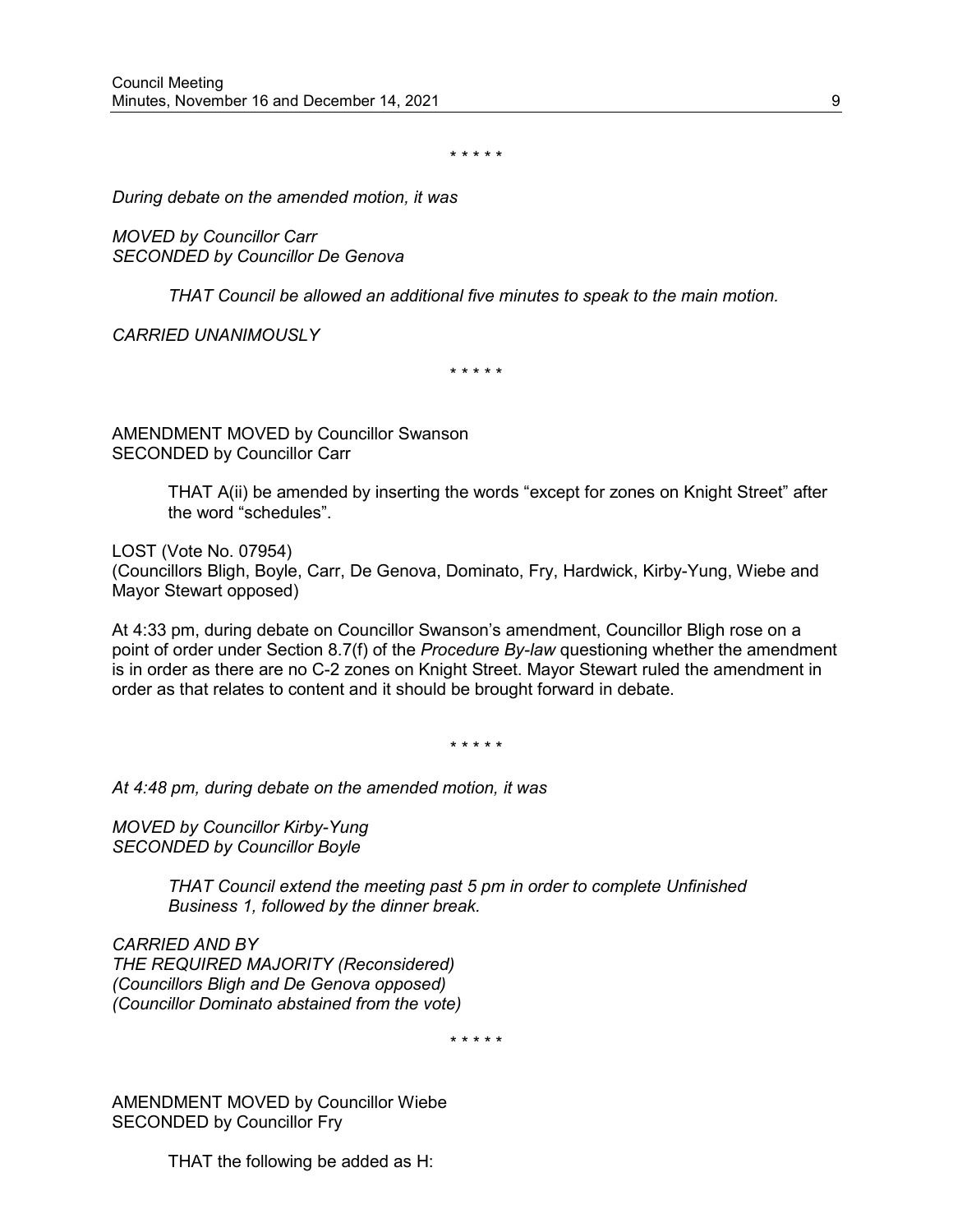H. THAT Council direct staff apply a nominal fixed-rate Community Amenity Contribution to rezoning applications for new market rental projects, in support of complete and connected communities, in the RS and RT zoning districts covered by the Secured Rental Policy received after February 14, 2022, with an initial fixed rate of \$3.01 per square foot, with an exemption for rezonings securing the required amount of below market rental units;

lost

FURTHER THAT staff report back in Q2 2022 on the best way to apply target fixed rate CACs to market rental projects across the City and to make necessary amendments to the Community Amenity Contributions Policy for Rezonings.

#### carried

At 5:16 pm, during debate on Councillor Wiebe's amendment, Mayor Stewart relinquished the Chair to Deputy Mayor De Genova in order to participate in debate and resumed as Chair when completed.

Prior to the vote on Councillor Wiebe's amendment, Council agreed to separate the components of the amendment, with the first clause having LOST (Vote No. 07956) with Councillors Bligh, Boyle, De Genova, Dominato, Hardwick, Kirby-Yung and Mayor Stewart opposed, and the second clause having CARRIED (Vote No. 07957) with Councillors De Genova and Hardwick opposed and Councillor Dominato abstaining from the vote.

\* \* \* \* \*

*At 5:35 pm,*

*RECONSIDERATION MOVED by Councillor Dominato SECONDED by Councillor De Genova*

> *THAT Council reconsider the vote to extend past 5 pm in order to complete Unfinished Business 1, followed by the dinner break.*

*CARRIED UNANIMOUSLY*

*The reconsideration having carried, it was*

*MOVED by Councillor De Genova SECONDED by Councillor Kirby-Yung*

> *THAT Council strike the initial motion to extend past 5 pm in order to complete Unfinished Business 1, followed by the dinner break, and replace it with the following:*

*THAT Council recess for one hour.*

*CARRIED UNANIMOUSLY*

*Council recessed at 5:40 pm and reconvened at 6:41 pm.*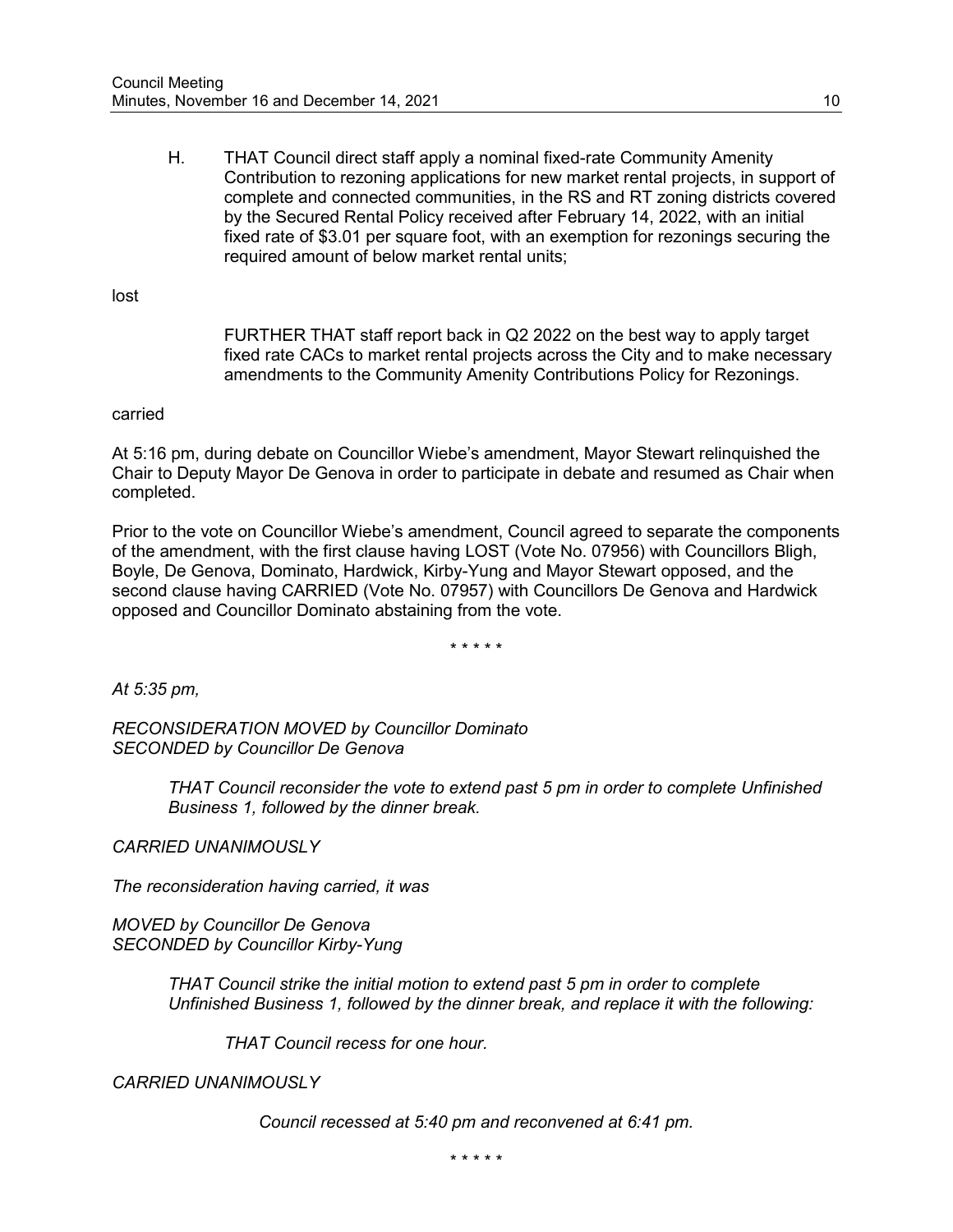At 6:45 pm, during debate on the amended motion, Mayor Stewart relinquished the Chair to Deputy Mayor De Genova in order to participate in debate and resumed as Chair when completed.

Prior to the vote on the amended motion, Council agreed to separate the vote on the components of the motion, as set out below:

| $A(i)$ , $A(ii)$ , C and D | CARRIED (Vote No. 07958) with Councillor Hardwick opposed.                                 |
|----------------------------|--------------------------------------------------------------------------------------------|
| $A(iii)$ , B and E         | CARRIED (Vote No. 07959) with Councillor Hardwick opposed.                                 |
| F.                         | CARRIED (Vote No. 07960) with Councillor Hardwick opposed.                                 |
| G                          | CARRIED (Vote No. 07961) with Councillor Hardwick opposed.                                 |
| H                          | CARRIED UNANIMOUSLY (Vote No. 07962) with Councillor Dominato<br>abstaining from the vote. |

## **FINAL MOTION AS APPROVED**

- A. THAT Council approves the application to amend the Zoning and Development By-law generally in accordance with Appendix A, of the Referral Report dated September 3, 2021, entitled "Streamlining Rental Around Local Shopping Areas – Amendments to the C-2, C-2B, C-2C and C-2C1 Zones and Creation of New Rental Zones for Use in Future Rezoning Applications in Surrounding Low Density Areas Under the Secured Rental Policy", approving it to come into force and take effect on January 15, 2022 to:
	- (i) add a definition in Section 2 for "residential rental tenure" to enable zoning for rental housing;
	- (ii) amend the C-2, C-2B, C-2C, and C-2C1 district schedules to:
		- (a) allow for six-storey mixed-use buildings development where the entire residential portion of the building is secured as residential rental tenure, in certain areas of the districts as identified in the draft by-law;
		- (b) improve local shopping areas by requiring a minimum amount of commercial retail use and by allowing an additional 2.2 m. in overall building height for greater floor-to-floor ceiling heights in commercial retail units; and
		- (c) provide a consistent wider sidewalk in all local shopping areas by requiring an increased setback from the street for all commercial and mixed-use developments (both rental and strata);
	- (iii) add new rental district schedules, RR-1; RR-2A, RR-2B and RR-2C; and RR-3A and RR-3B, to be utilized for rental housing rezoning applications, including in eligible RS and RT areas; and further that the definition of "residential rental tenure" proposed for section 2 of the Zoning and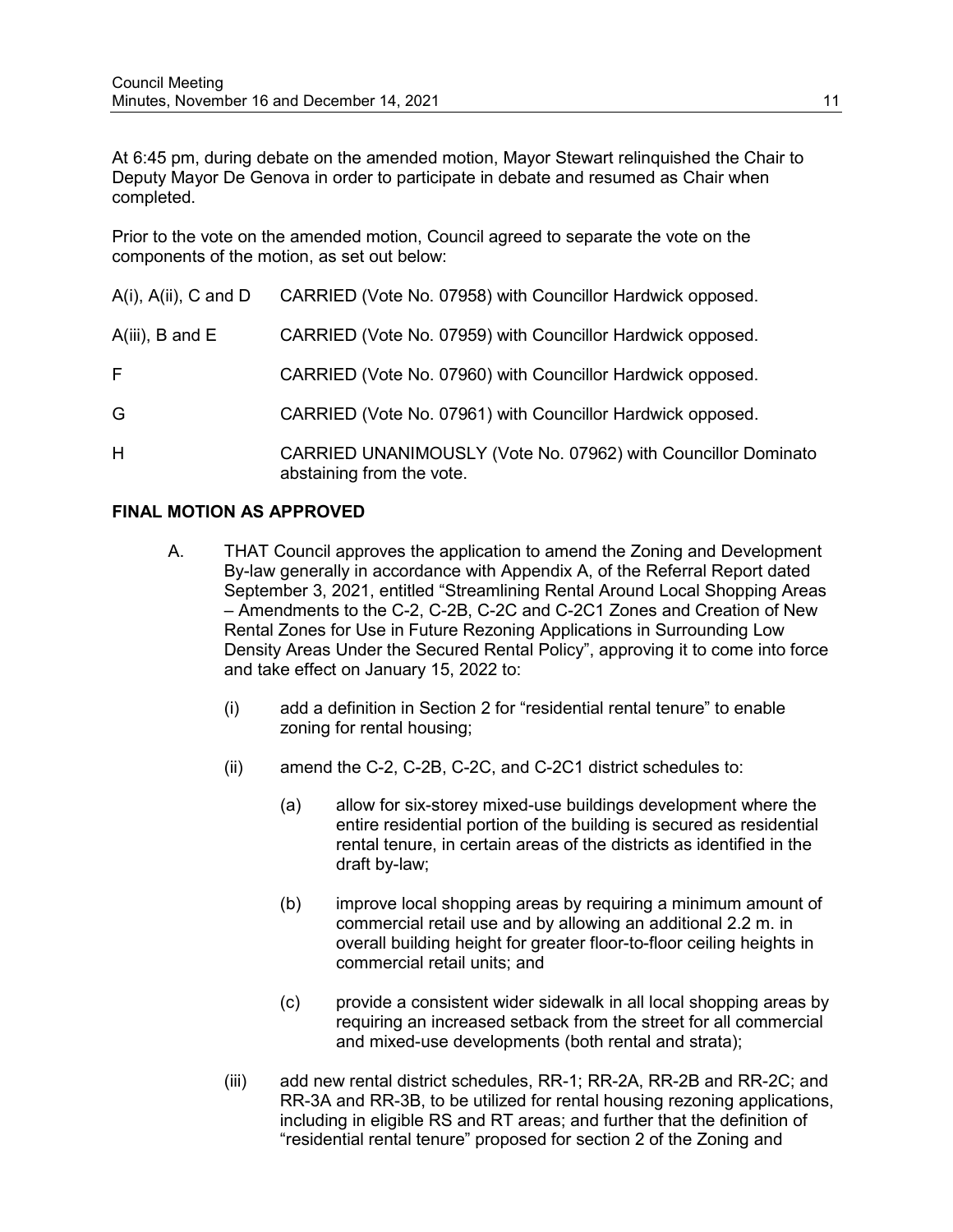Development By-law also be added to each of the new rental district scheduled.

- B. THAT, Council approves the application to amend the Sign By-law to establish regulations for the RR-1; RR-2A, RR-2B and RR-2C; and RR-3A and RR-3B district schedules, along with the related amendments to the Noise Control By-law, Parking By-law, and Subdivision By-law, generally as set out in Appendix B, of the Referral Report dated September 3, 2021, entitled "Streamlining Rental Around Local Shopping Areas – Amendments to the C-2, C-2B, C-2C and C-2C1 Zones and Creation of New Rental Zones for Use in Future Rezoning Applications in Surrounding Low Density Areas Under the Secured Rental Policy".
- C. THAT, at the time of enactment of the amendments to the Zoning and Development By-law, the General Manager of Planning, Urban Design and Sustainability be instructed to bring forward for Council's consideration new associated C-2, C-2B, C2C, and C-2C1 Residential Rental Tenure Design Guidelines (to apply to mixed-use rental buildings over 4 storeys), generally as set out in Appendix C, of the Referral Report dated September 3, 2021, entitled "Streamlining Rental Around Local Shopping Areas – Amendments to the C-2, C-2B, C-2C and C-2C1 Zones and Creation of New Rental Zones for Use in Future Rezoning Applications in Surrounding Low Density Areas Under the Secured Rental Policy".
- D. THAT, at the time of enactment of the amendments to the Zoning and Development By-law, the General Manager of Planning, Urban Design and Sustainability be instructed to bring forward for Council's consideration amended C-2 Design Guidelines and C-2B, C-2C, and C-2C1 Design Guidelines (to apply to all commercial and mixed-use buildings), generally as set out in Appendix D, of the Referral Report dated September 3, 2021, entitled "Streamlining Rental Around Local Shopping Areas – Amendments to the C-2, C-2B, C-2C and C-2C1 Zones and Creation of New Rental Zones for Use in Future Rezoning Applications in Surrounding Low Density Areas Under the Secured Rental Policy".
- E. THAT, at the time of enactment of the amendments to the Zoning and Development By-law, the General Manager of Planning, Urban Design and Sustainability be instructed to bring forward for Council's consideration new Rental District Schedules Design Guidelines (to apply to new rental rezoning applications), generally as set out in Appendix E, of the Referral Report dated September 3, 2021, entitled "Streamlining Rental Around Local Shopping Areas - Amendments to the C-2, C-2B, C-2C and C-2C1 Zones and Creation of New Rental Zones for Use in Future Rezoning Applications in Surrounding Low Density Areas Under the Secured Rental Policy".
- F. THAT, subject to approval of the amendments to the Zoning and Development By-law as described in Recommendation A, Council approve consequential amendments to the Secured Rental Policy, generally as set out in Appendix F, of the Referral Report dated September 3, 2021, entitled "Streamlining Rental Around Local Shopping Areas – Amendments to the C-2, C-2B, C-2C and C-2C1 Zones and Creation of New Rental Zones for Use in Future Rezoning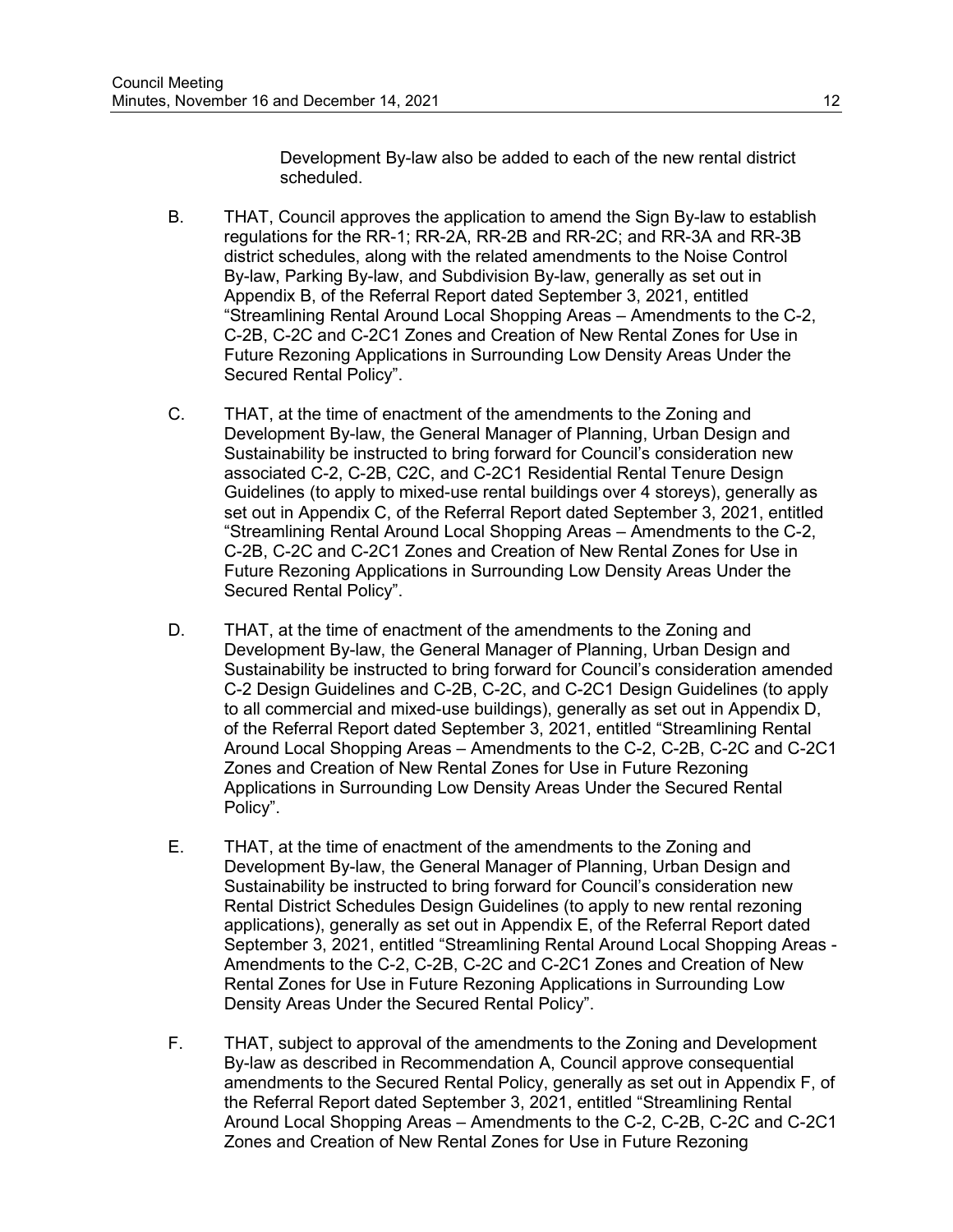Applications in Surrounding Low Density Areas Under the Secured Rental Policy".

- G. THAT A through F above be adopted on the following conditions:
	- (i) THAT passage of the above resolutions creates no legal rights for any person, or obligation on the part of the City and any expenditure of funds or incurring of costs is at the risk of the person making the expenditure or incurring the cost;
	- (ii) THAT any approval that may be granted following the public hearing shall not obligate the City to enact any rezoning by-laws; and
	- (iii) THAT the City and all its officials, including the Approving Officer, shall not in any way be limited or directed in the exercise of their authority or discretion, regardless of when they are called upon to exercise such authority or discretion.
- H. THAT staff report back in Q2 2022 on the best way to apply target fixed rate CACs to market rental projects across the City and to make necessary amendments to the Community Amenity Contributions Policy for Rezonings.

## **COMMUNICATIONS**

## **1. Changes to 2022 Council Meetings Schedule**

THAT Council cancel the following Public Hearings and replace them with Council/Public Hearing Reserves:

- Tuesday, February 8, 2022, starting at 6 pm;
- Thursday, February 10, 2022, starting at 6 pm.

FURTHER THAT Council change the Council reserve on December 2, 2021, from 3 pm to 10 pm to 9:30 am to 10 pm.

ADOPTED ON CONSENT (Vote No. 07778)

## **REPORTS**

### **1. City Comments on the Draft Regional Growth Strategy (RGS) Metro 2050 October 6, 2021**

MOVED by Councillor Kirby-Yung SECONDED by Councillor De Genova

> A. THAT Council endorse staff comments on the Draft Regional Growth Strategy (RGS) Metro 2050 as consolidated in Appendix A of the Report dated October 6, 2021, entitled "City Comments on the Draft Regional Growth Strategy (RGS) Metro 2050"**,** be provided to Metro Vancouver as the City of Vancouver's formal response.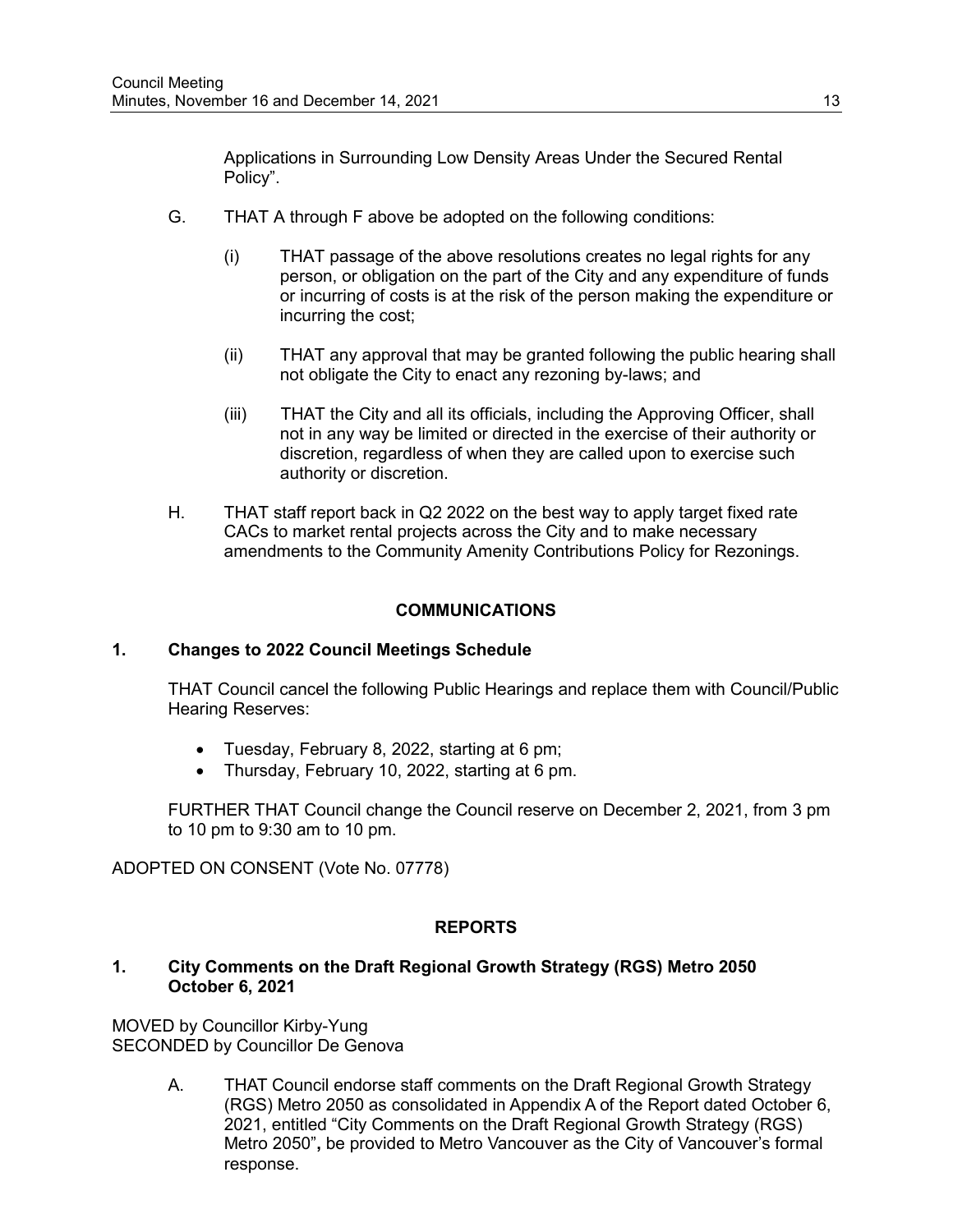- B. THAT Council endorse the Metro Vancouver Regional Industrial Lands Strategy (RILS) as consolidated in Appendix B of the Report dated October 6, 2021, entitled "City Comments on the Draft Regional Growth Strategy (RGS) Metro 2050"**,** and direct staff to consider and recommend opportunities to implement the Strategy's actions.
- C. THAT Council conveys appreciation to Metro Vancouver for the work to develop a new updated RGS and RILS for a sustainable and livable region; and that the Report dated October 6, 2021, entitled "City Comments on the Draft Regional Growth Strategy (RGS) Metro 2050"**,** and its recommendations be sent to the Chair of the Metro Vancouver Regional Board, to Metro's Chief Administrative Officer, and to the other municipal councils and TransLink.

CARRIED UNANIMOUSLY (Vote No. 07804)

#### **2. Rupert and Renfrew Station Area Planning and Enhanced Rezoning for 3200 East Broadway and 2625 Rupert Street November 2, 2021**

Council heard from three speakers in support of the recommendations.

Neil Hrushowy, Assistant Director, Community Planning, Chris Robertson, Assistant Director, City-wide & Regional Planning, Theresa O'Donnell, General Manager, Planning, Urban Design and Sustainability, and Sean Tynan, Planner, Community Planning, responded to questions.

MOVED by Councillor De Genova SECONDED by Councillor Boyle

- A. THAT Council direct staff to initiate a planning process for the area around the Rupert and Renfrew SkyTrain stations in alignment with the Vancouver Plan and to report back with Terms of Reference for the planning process in early 2022.
- B. THAT Council direct staff to initiate work to establish a Development Contribution Expectation Policy and develop an Interim Rezoning Policy for sites that may be included in the area planning process near Rupert and Renfrew SkyTrain stations in order to curb land value speculation, and report back to Council with any proposals.
- C. THAT Council approve a capital project budget of \$250,000 for the preparation of an updated Still Creek Rehabilitation and Enhancement Study, with source of funding from the Still Creek Greenway Enhancement Fund, to be added to the 2019-2022 Capital Plan, the Multi-Year Capital Budget and the Capital Expenditure Budget.
- D. THAT Council direct staff to accept and process an application for an Enhanced Rezoning (as described in the Report dated November 2, 2021, entitled "Rupert and Renfrew Station Area Planning and Enhanced Rezoning for 3200 East Broadway and 2625 Rupert Street" for the site located at 3200 East Broadway and 2625 Rupert Street in coordination with the Rupert and Renfrew station area planning.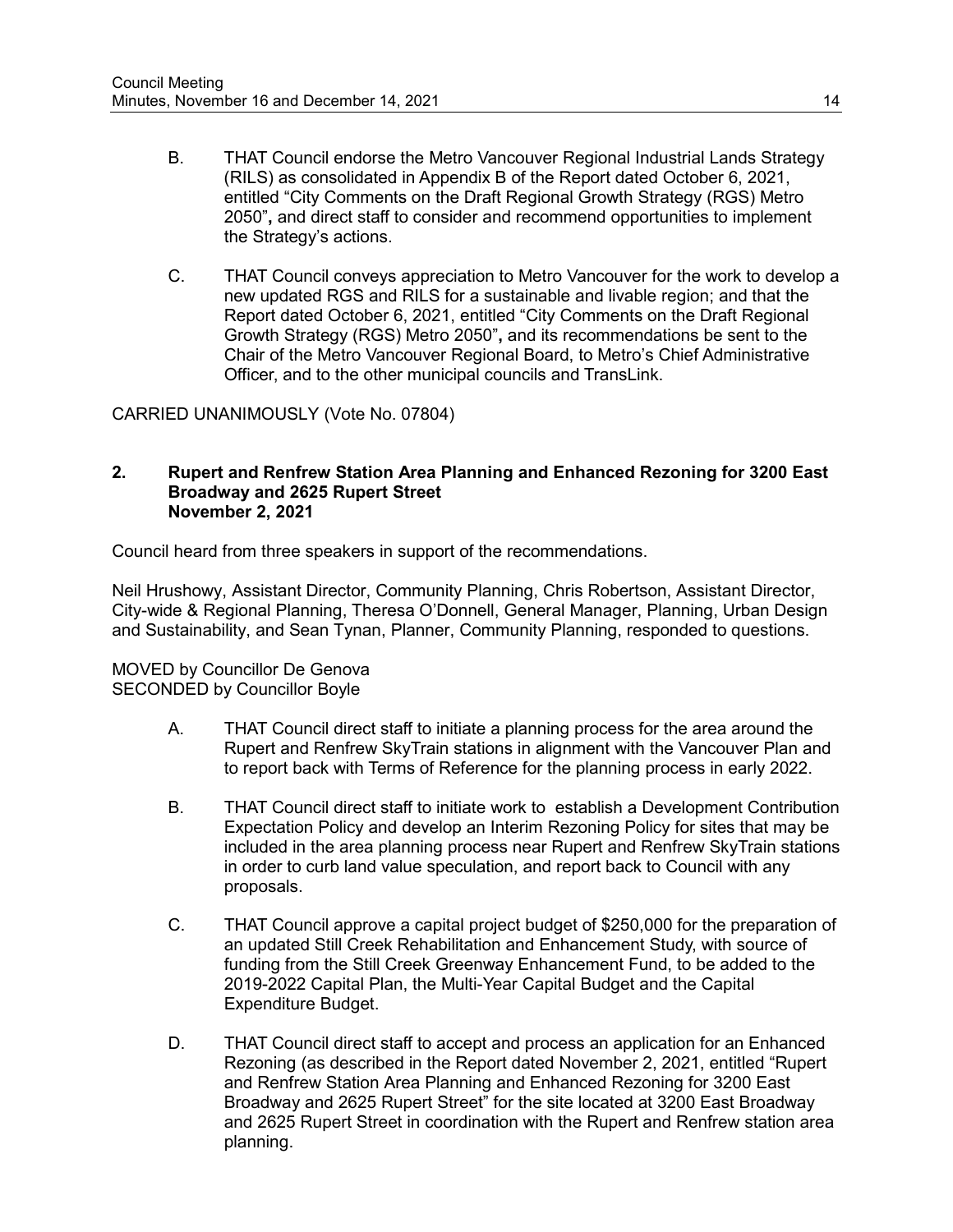E. THAT passage of the above will in no way fetter Council's discretion in considering any rezoning applications for the subject sites and does not create any legal rights for the applicants or any other person, or obligation on the part of the City and that expenditure of funds or incurred costs are at the risk of the person making the expenditure or incurring the cost.

#### CARRIED UNANIMOUSLY (Vote No. 07806)

#### **3. Renewal of Lease and Licence Arrangements for City-Owned Properties at 215 West 1st Avenue and 2150 Maple Street October 25, 2021**

- A. THAT Council authorize the Director of Real Estate Services to negotiate and execute a new licence agreement with The Village On False Creek Community Gardens Society ("Village Society"), for an approximate 440 square meter portion of City-owned property located at 215 West 1st Avenue, legally described as PID 026-979-772 Lot 327 False Creek Plan BCP28525 (the "False Creek Site", Appendix A of the Report dated October 25, 2021, entitled "Renewal of Lease and Licence Arrangements for City-Owned Properties at 215 West 1st Avenue and 2150 Maple Street"), for ongoing use as a community garden subject to the terms and conditions outlined in the above-noted report, including:
	- A term of 5 years commencing January 1, 2022, with option to extend for an additional 5 years;
	- A nominal rent of \$10.00 for the term; and
	- Subject to an early termination provision in favour of the City upon 90 days notice.

All terms and conditions to be to the satisfaction of the General Manager of Engineering, the General Manager of Real Estate and Facilities Management, and the Director of Legal Services;

As the rent under this licence will be below the applicable market rate, this constitutes a grant valued at approximately \$37,600 per annum, or \$188,000 for the 5-year term of the licence.

- B. THAT Council authorize the Director of Real Estate Services to negotiate and execute a new lease agreement with City Farmer Society ("City Farmer"), for an approximate 1,728 square meter portion of City-owned property located at 2150 Maple St., legally described as PID's 015-195-872, 015-195-881, 015-195- 899, 015-197-751, 015-197-760 and 015-197-778; Lots 15, 16, 17, 18, 19, and 20, except the Vancouver and Lulu Island Railway Right of Way as Shown on Miscellaneous Plan 218, Block 266 District Lot 526 Plan 590 Land District 36 (the "Maple Street Site", Appendix B of the Report dated October 25, 2021, entitled "Renewal of Lease and Licence Arrangements for City-Owned Properties at 215 West 1st Avenue and 2150 Maple Street") for ongoing use as an urban agriculture and compost demonstration centre, subject to the terms and conditions outlined in the above-noted report including:
	- A term of 5 years commencing January 1, 2022, with option to renew for an additional 3 years;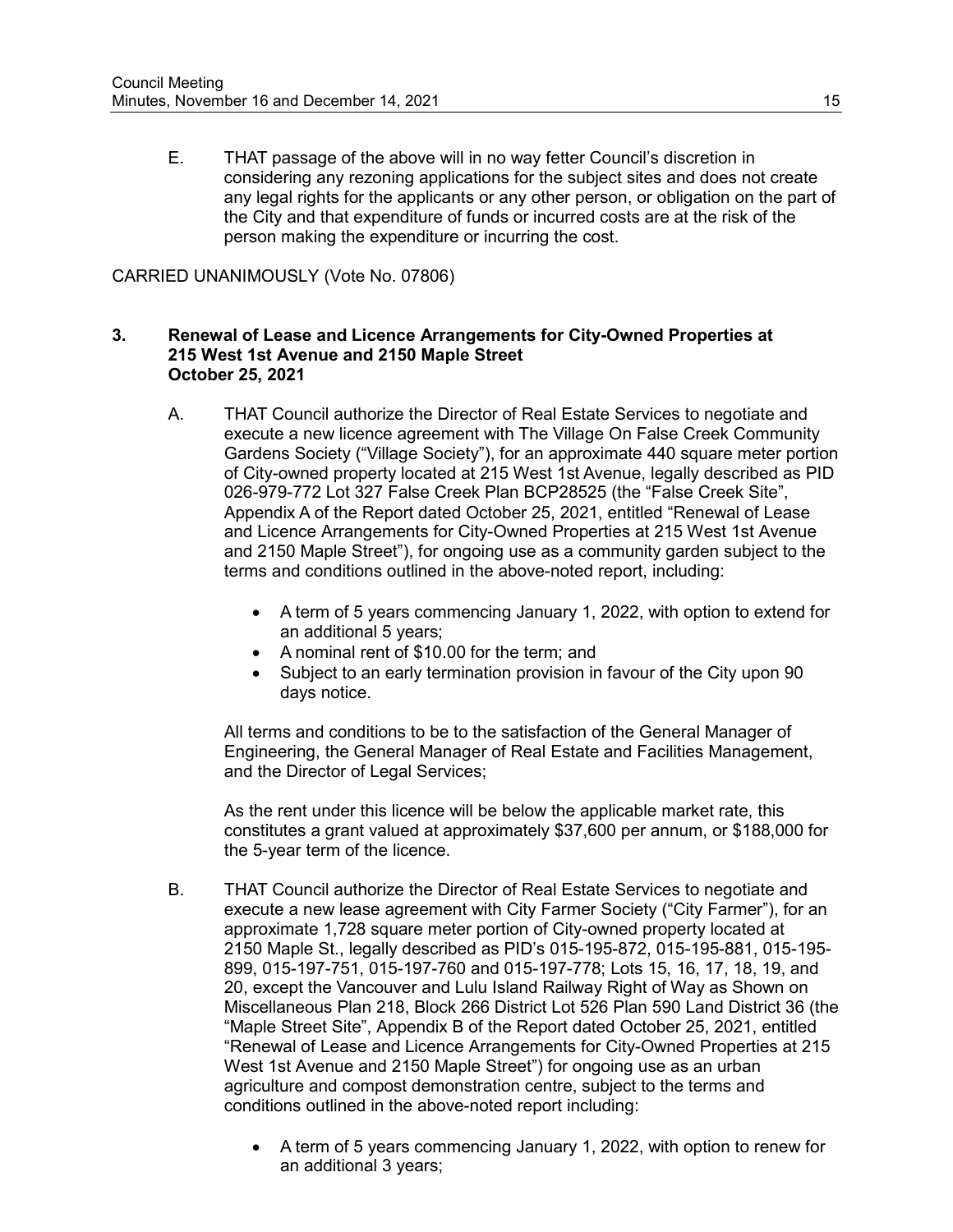- A nominal rent of \$10.00 for the term; and
- Subject to an early termination provision in favour of the City upon 6 months' notice.

All terms and conditions to be to the satisfaction of the General Manager of Engineering, the General Manager of Real Estate and Facilities Management, and the Director of Legal Services;

As the rent under this lease will be below the applicable market rate, this constitutes a grant valued at approximately \$95,000/year or \$475,000 for the 5-year term of the lease.

C. THAT no legal rights or obligation is created unless and until all legal documentation has been executed and delivered by the respective parties.

ADOPTED ON CONSENT and A and B BY THE REQUIRED MAJORITY (Vote No. 07779)

## **4. 2021 Cultural Grants (Operating and Capital) and Artist Studio Awards October 19, 2021**

- A. THAT Council approve total grants of \$1,060,911 to 48 organizations in support of *Culture|Shift* goals and ongoing COVID-19 recovery, in the amounts recommended for each organization in the "Grant Recomm." Column in Appendix A of the Report dated October 19, 2021, entitled "2021 Cultural Grants (Operating and Capital) and Artist Studio Awards". Source of funding is the 2021 Cultural Grants operating budget.
- B. THAT Council approve a grant of \$300,000 to Creative BC Society for renewal and delivery of the Vancouver Music Fund to support diverse individual artists working in the music sector, as listed in Appendix A of the Report dated October 19, 2021, entitled "2021 Cultural Grants (Operating and Capital) and Artist Studio Awards". Source of funding is the 2021 Cultural Grants operating budget.
- C. THAT Council approve a grant of \$60,000 to ArtStarts in Schools for renewal and delivery of Creative Spark Vancouver to support diverse artists working with youth, as listed in Appendix A of the Report dated October 19, 2021, entitled "2021 Cultural Grants (Operating and Capital) and Artist Studio Awards". Source of funding is the 2021 Cultural Grants operating budget.
- D. THAT Council approve a total of \$405,353 in Theatre Rental Grants repurposed for COVID-19 recovery (\$42,271 in-kind and \$363,082 cash) to 42 organizations to access the civic theatres, in the amounts recommended for each organization in the "Grant Recomm." Column in Appendix A of the Report dated October 19, 2021, entitled "2021 Cultural Grants (Operating and Capital) and Artist Studio Awards". Source of funding is the 2021 Cultural Grants operating budget.
- E. THAT Council authorize Vancouver Civic Theatres staff to allocate \$200,000 to organizations meeting the criteria of the VCT Grant Program to animate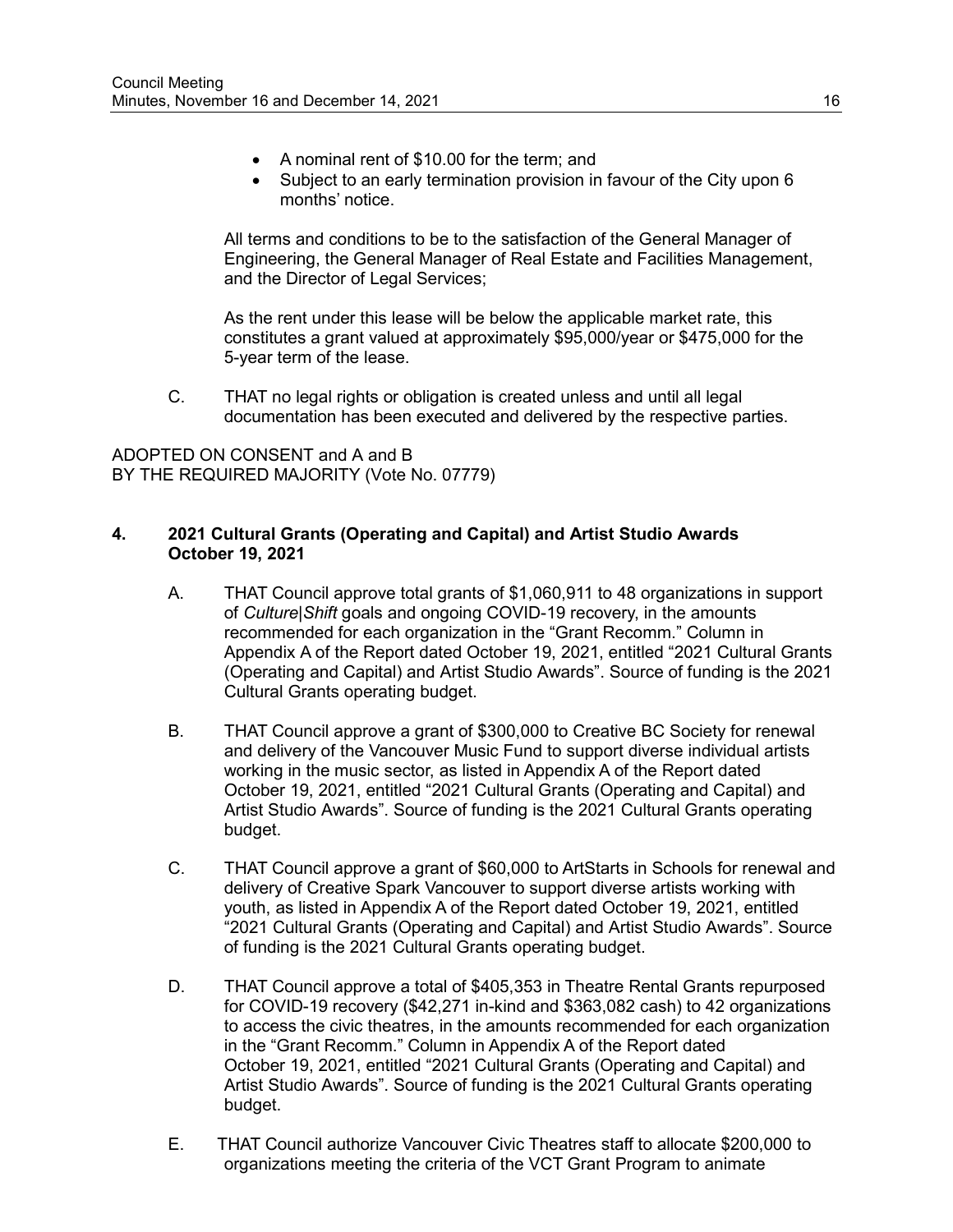non-commercial VCT spaces in partnership with community. Source of funding is the 2021 Cultural Grants operating budget.

- F. THAT Council approve 14 Small Grants for Cultural Spaces totaling \$224,600, in the amounts recommended for each organization in the "2021 Recomm" column in Appendix B of the Report dated October 19, 2021, entitled "2021 Cultural Grants (Operating and Capital) and Artist Studio Awards". Source of funding is the remaining 2021 Cultural Spaces Capital Budget and re-allocation from previous grants that were not needed.
- G. THAT Council authorize the Director of Real Estate Services to negotiate and execute lease or sublease agreements with the tenants (collectively, the "Tenants" and each, a "Tenant") of the City-owned or City-leased artist studios (collectively, the "Premises" and each, a "Studio") detailed in Appendix C of the Report dated October 19, 2021, entitled "2021 Cultural Grants (Operating and Capital) and Artist Studio Awards", under the Artist Studio Award program, with each such agreement in a form satisfactory to the Director of Legal Services in consultation with the Director of Real Estate Services and the Managing Director of Cultural Services.
- H. THAT Council approve the re-tenanting of any Studio that becomes vacant for an extended period during the occupancy term to another eligible artist as approved by the Managing Director of Cultural Services, on the same terms and conditions as approved for the original artist recommended as the Tenant of such Studio, as set out in Appendix C of the Report dated October 19, 2021, entitled "2021 Cultural Grants (Operating and Capital) and Artist Studio Awards".
- I. THAT no legal rights or obligations will arise or be created by Council's adoption of the A to H above unless and until all legal documentation has been executed and delivered by the respective parties.
- J. THAT, pursuant to Section 206(1)(j) of the *Vancouver Charter*, Council deems any organization listed in Appendix A, B, and C of the Report dated October 19, 2021, entitled "2021 Cultural Grants (Operating and Capital) and Artist Studio Awards", that is not otherwise a registered charity with Canada Revenue Agency to be contributing to the culture of Vancouver.
- K. THAT no legal rights or obligations will be created by the approval of A to G above unless and until the applicable grant agreement or letter of agreement is approved by the City in accordance with I above.

ADOPTED ON CONSENT and A to G BY THE REQUIRED MAJORITY (Vote No. 07781)

- **5. Approval of a Grant and Authorization to enter into Legal Agreements for a Childcare Project with Vancouver Native Housing Society at 1766 Frances Street November 8, 2021**
	- A. THAT Council approve a one-time capital Grant of \$1,005,600 to Vancouver Native Housing Society to develop an amenity space suitable to operate a licensed 20-space School Age Care program and other childcare related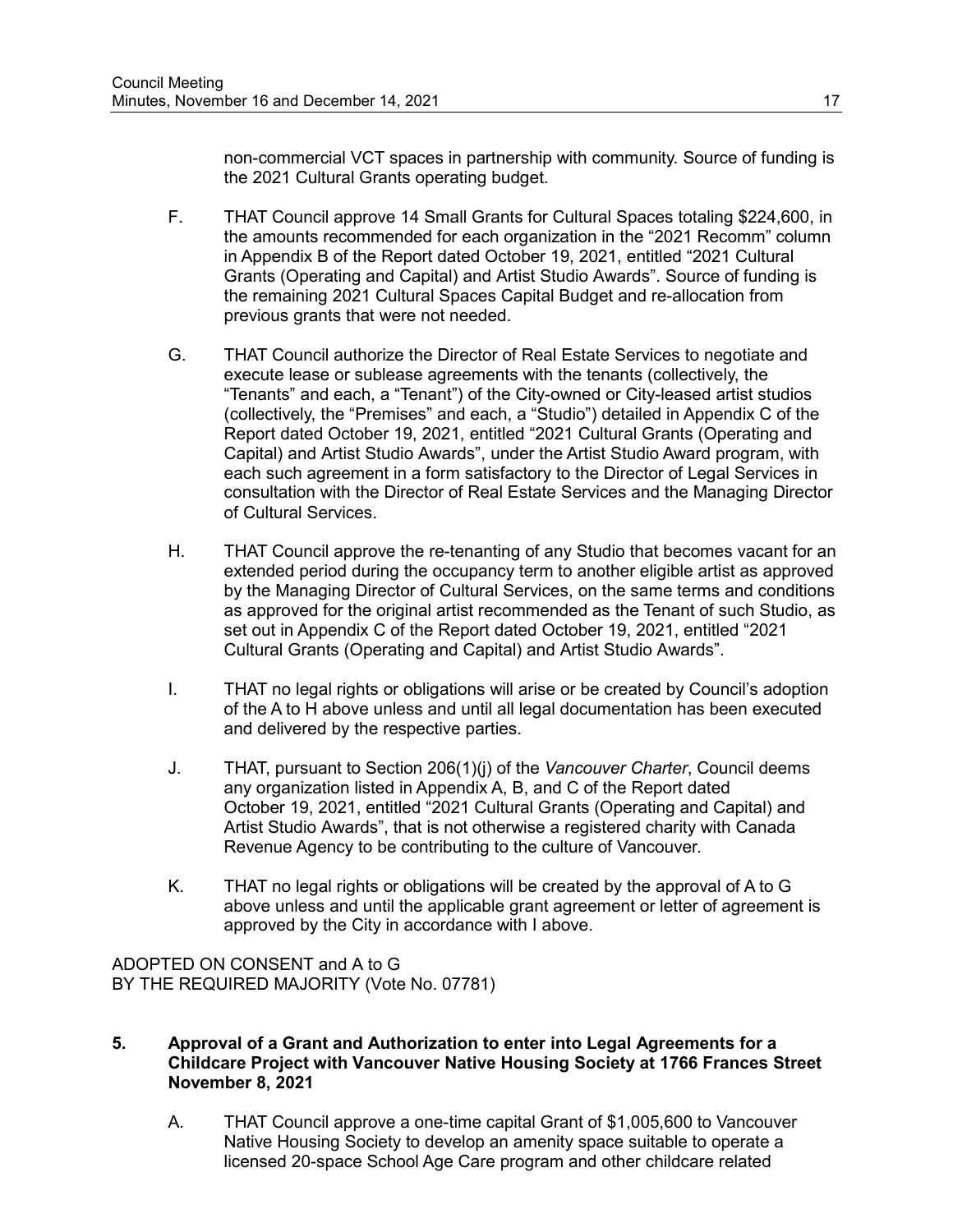services, to be integrated into a social housing project at 1766 Frances Street as outlined in the Report dated November 8, 2021, entitled "Approval of a Grant and Authorization to enter into Legal Agreements for a Childcare Project with Vancouver Native Housing Society at 1766 Frances Street".

- B. THAT Council authorize the General Manager, Arts, Culture and Community Services to execute and deliver on behalf of the City all legal agreements required to implement A above, including a Grant agreement.
- C. THAT no legal rights or obligations will arise or be created by Council's adoption of A and B above unless and until all legal documentation has been executed and delivered by the respective parties.
- D. THAT council approve a capital project budget and related capital expenditure budget in the amount of \$1,005,600 to support A above, with source of funding from the Province childcare contribution included in the 2019-2022 Capital plan for new or upgraded spaces for ages 5-12.

ADOPTED ON CONSENT and A and B BY THE REQUIRED MAJORITY (Vote No. 07782)

### **6. Closure and Exchange of a Portion of Road Adjacent to 1002 Station Street, Lot 1, District Lot 2037, Group 1, New Westminster District, Plan EPP105034 ("Lot 1") October 18, 2021**

THAT Council close, stop-up and convey to the owner of Lot 1 at 1002 Station Street (the "Abutting Lands") that approximately 235.4 square metre portion of abutting road (the "Road Portion"), the same as generally shown bold outline and hatched on the plan attached as Appendix B of the Report dated October 18, 2021, entitled "Closure and Exchange of a Portion of Road Adjacent to 1002 Station Street, Lot 1, District Lot 2037, Group 1, New Westminster District, Plan EPP105034 ("Lot 1")", in exchange for the 222.7 square metre portion of Lot 1 ("PHCS Exchange Land"), the same as generally shown bold outline on the plan attached as Appendix B of the above-noted report, subject to the terms and conditions noted in Appendix A of the same report.

ADOPTED ON CONSENT (Vote No. 07783)

## **7. Business Licence Hearing Panels – January to July 2022 October 27, 2021**

THAT Council delegate the holding of hearings under Section 275 or 278, or appeals under Sections 277 of the *Vancouver Charter*, for those hearing dates designated by Council to a panel of three Council Members as follows:

## **February 1 – 9:30 am**

Councillor De Genova – Chair Councillor Bligh Councillor Dominato Councillor Boyle – Alternate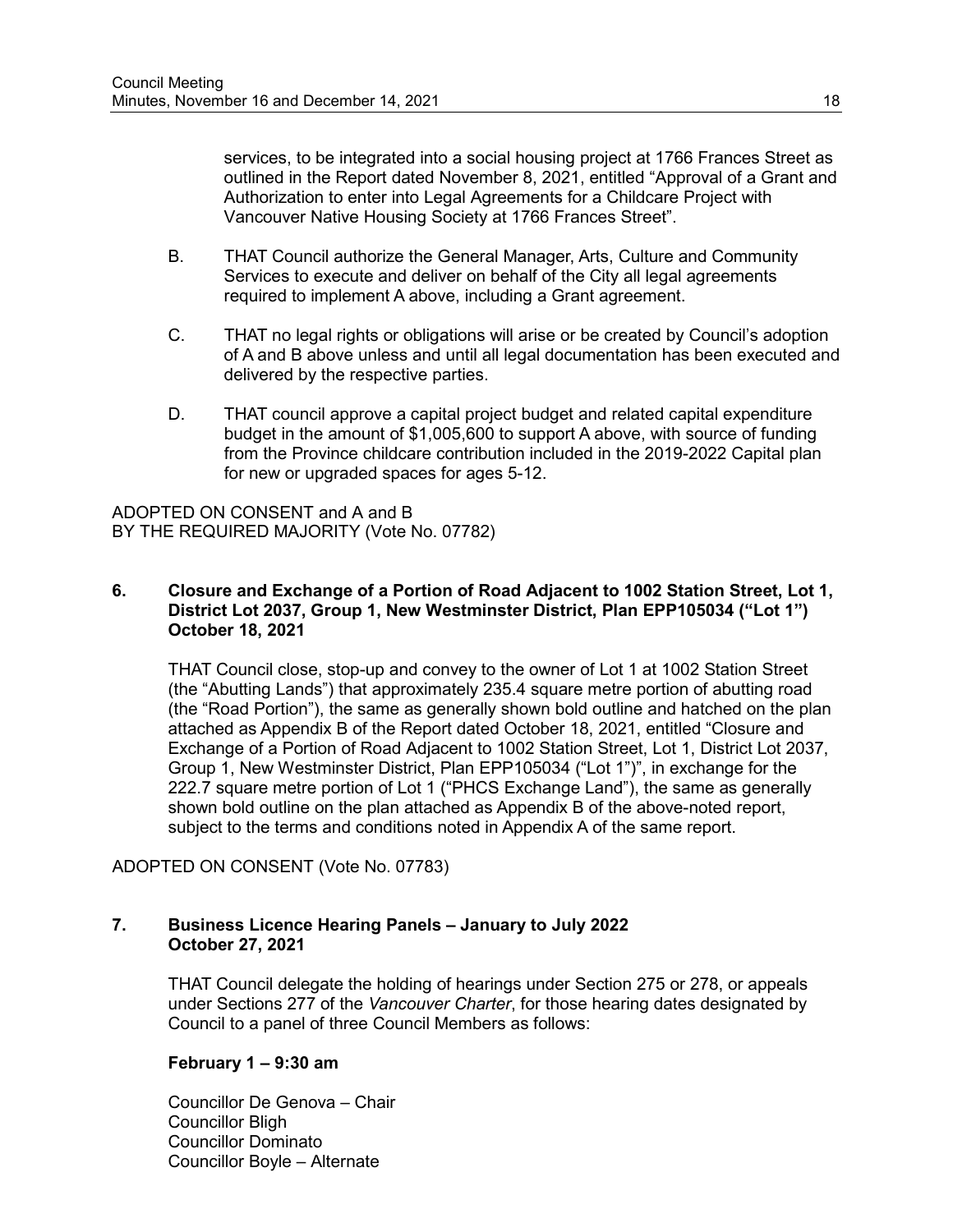### **February 2 – 6:00 pm**

Councillor Fry – Chair Councillor Carr Councillor Kirby -Yung Councillor Hardwick – Alternate

#### **March 8 – 9:30 am**

Councillor Boyle – Chair Councillor De Genova Councillor Wiebe Councillor Swanson – Alternate

#### **March 9 – 6:00 pm**

Councillor Dominato – Chair Councillor Fry Councillor Kirby -Yung Councillor Carr – Alternate

#### **April 19 – 9:30 am**

Councillor Hardwick – Chair Councillor Bligh Councillor De Genova Councillor Wiebe – Alternate

#### **April 20 – 6:00 pm**

Councillor Bligh – Chair Councillor Boyle Councillor Swanson Councillor Fry – Alternate

#### **May 24 – 9:30 am**

Councillor Hardwick – Chair Councillor Dominato Councillor Wiebe Councillor Kirby -Yung – Alternate

#### **May 25 – 6:00 pm**

Councillor De Genova – Chair Councillor Carr Councillor Swanson Councillor Bligh – Alternate

#### **Jun 14 – 9:30 am**

Councillor Carr – Chair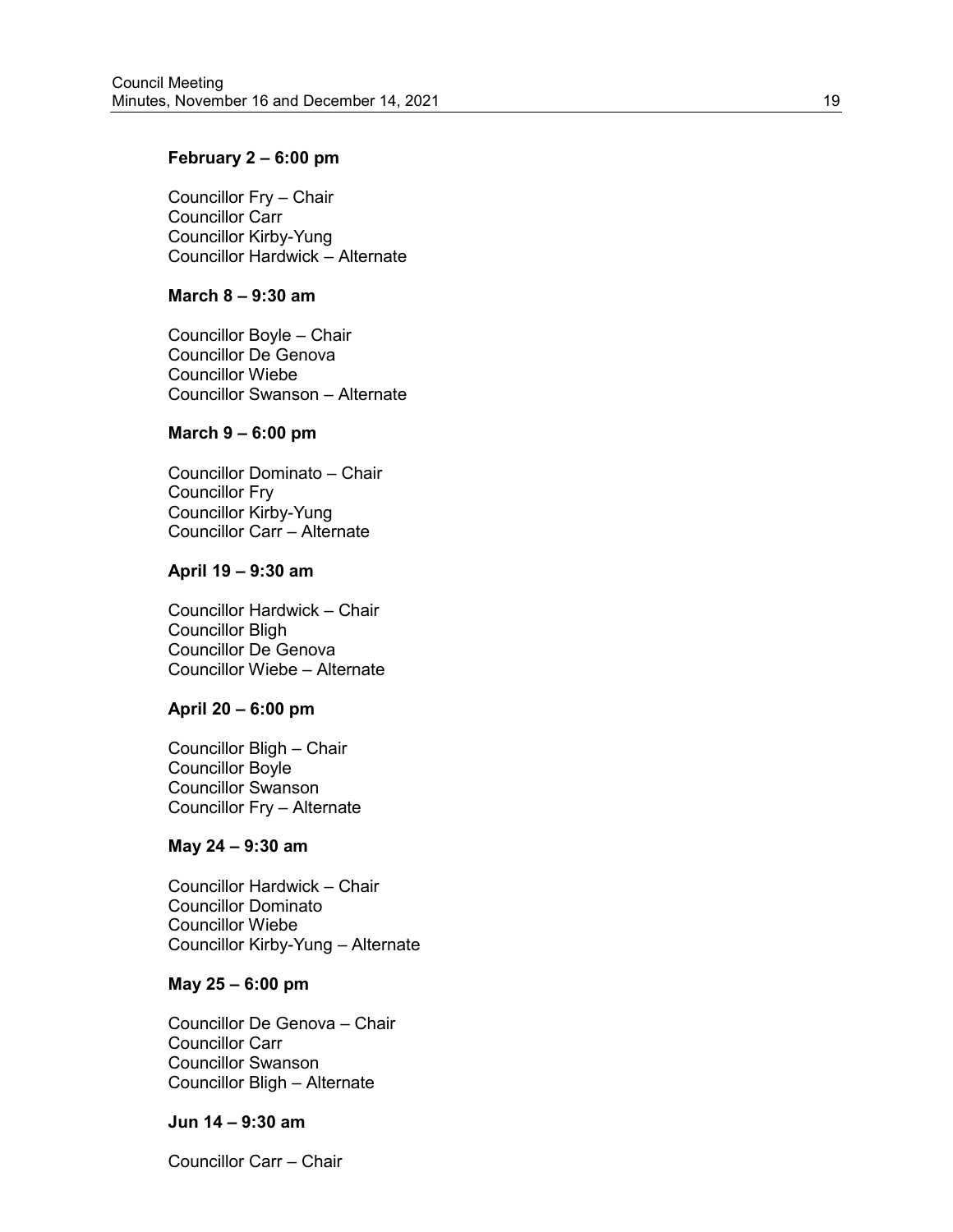Councillor Fry Councillor Hardwick Councillor Dominato – Alternate

#### **Jun 15 – 6:00 pm**

Councillor Boyle – Chair Councillor Kirby-Yung Councillor Wiebe Councillor De Genova – Alternate

#### **Jul 12 – 9:30 am**

Councillor Fry – Chair Councillor Bligh Councillor Swanson Councillor Carr – Alternate

**Jul 13 – 6:00 pm**

Councillor Wiebe – Chair Councillor Dominato Councillor Hardwick Councillor Boyle – Alternate

Should any of the above members of Council be unable to attend the hearings, the hearings and the power to make a Council decision in relation to those hearings will be delegated to the remaining two Councillors and alternate Councillor.

ADOPTED ON CONSENT (Vote No. 07784)

# **REFERRAL REPORTS**

### **1. CD-1 Rezoning: 5590 Victoria Drive November 2, 2021**

THAT the rezoning application and plans, described below, be referred to Public Hearing together with the recommendations set out below and with the recommendation of the General Manager of Planning, Urban Design and Sustainability to approve the application, subject to the conditions set out below;

FURTHER THAT the Director of Legal Services be instructed to prepare the necessary zoning by-laws, in accordance with the recommendations set out below, for consideration at the Public Hearing.

## *RECOMMENDATION FOR PUBLIC HEARING*

A. THAT the application by Catalyst Community Developments, on-behalf of 306517 British Columbia Ltd., Inc. No. 306517, the registered owner, and Vancouver City Savings Credit Union ("Vancity"), the beneficial owner of the lands located at: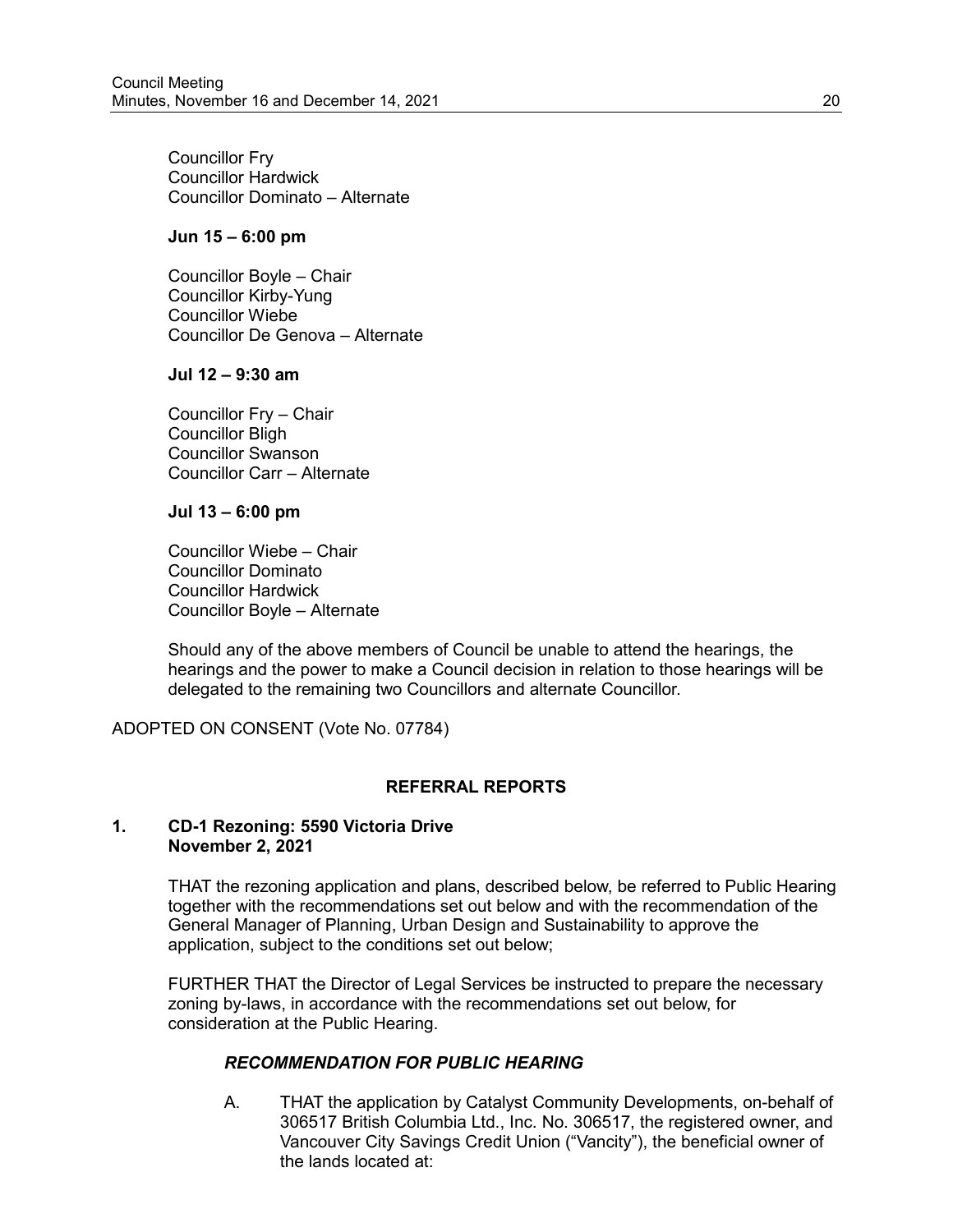- 5590 Victoria Drive [*PID: 007-071-876; Lot 2 Except the West 7 Feet Now Road Block 16, District Lot 394 PLAN 2501*];
- 5590 Victoria Drive [*PID: 007-072-007, Lot 3 Except the West 7 Feet Now Road, Block 16, District Lot 394 PLAN 2501*];
- 5590 Victoria Drive [*PID: 007-071-931, Lot 4 Except the West 7 Feet Now Road, Block 16, District Lot 394 PLAN 2501*];

to rezone the lands from C-2 (Commercial) District to CD-1 (Comprehensive Development) District, to increase the maximum floor space ratio (FSR) from 2.5 to 3.49 and building height from 13.8 m (45.3 ft.) to 22.3 m (73.2 ft.), to permit the development of a six-storey mixed-use building containing 54 secured rental units with retail and office uses at the ground floor, be approved in principle;

FURTHER THAT the draft CD-1 By-law, prepared for the Public Hearing in accordance with Appendix A of the Referral Report dated November 2, 2021, entitled "CD-1 Rezoning: 5590 Victoria Drive", be approved in principle;

FURTHER THAT the proposed form of development also be approved in principle, generally as prepared by HMCA Architecture and Design, received February 24, 2021, provided the Director of Planning may allow minor alterations to this form of development when approving the detailed scheme of development;

AND FURTHER THAT the above approvals be subject to the Conditions of Approval contained in Appendix B of the above-noted report.

- B. THAT subject to approval in principle of the rezoning and the Housing Agreement described in Part 2 of Appendix B of the Referral Report dated November 2, 2021, entitled "CD-1 Rezoning: 5590 Victoria Drive", the Director of Legal Services be instructed to prepare the necessary Housing Agreement By-law for enactment prior to enactment of the CD-1 By-law, subject to such terms and conditions as may be required at the discretion of the Director of Legal Services, the General Manager of Planning, Urban Design and Sustainability.
- C. THAT subject to approval of the CD-1 By-law, the application to amend the Sign By-law to establish regulations for the new CD-1, generally as set out in Appendix C of the Referral Report dated November 2, 2021, entitled "CD-1 Rezoning: 5590 Victoria Drive", be approved.
- D. THAT subject to approval of the CD-1 By-law, the Noise Control By-law be amended to include this CD-1 in Schedule B, generally set out in Appendix C of the Referral Report dated November 2, 2021, entitled "CD-1 Rezoning: 5590 Victoria Drive";

FURTHER THAT the Director of Legal Services be instructed to bring forward the amendment to the Noise Control By-law at the time of enactment of the new CD-1 By-law.

E. THAT A to D above be adopted on the following conditions: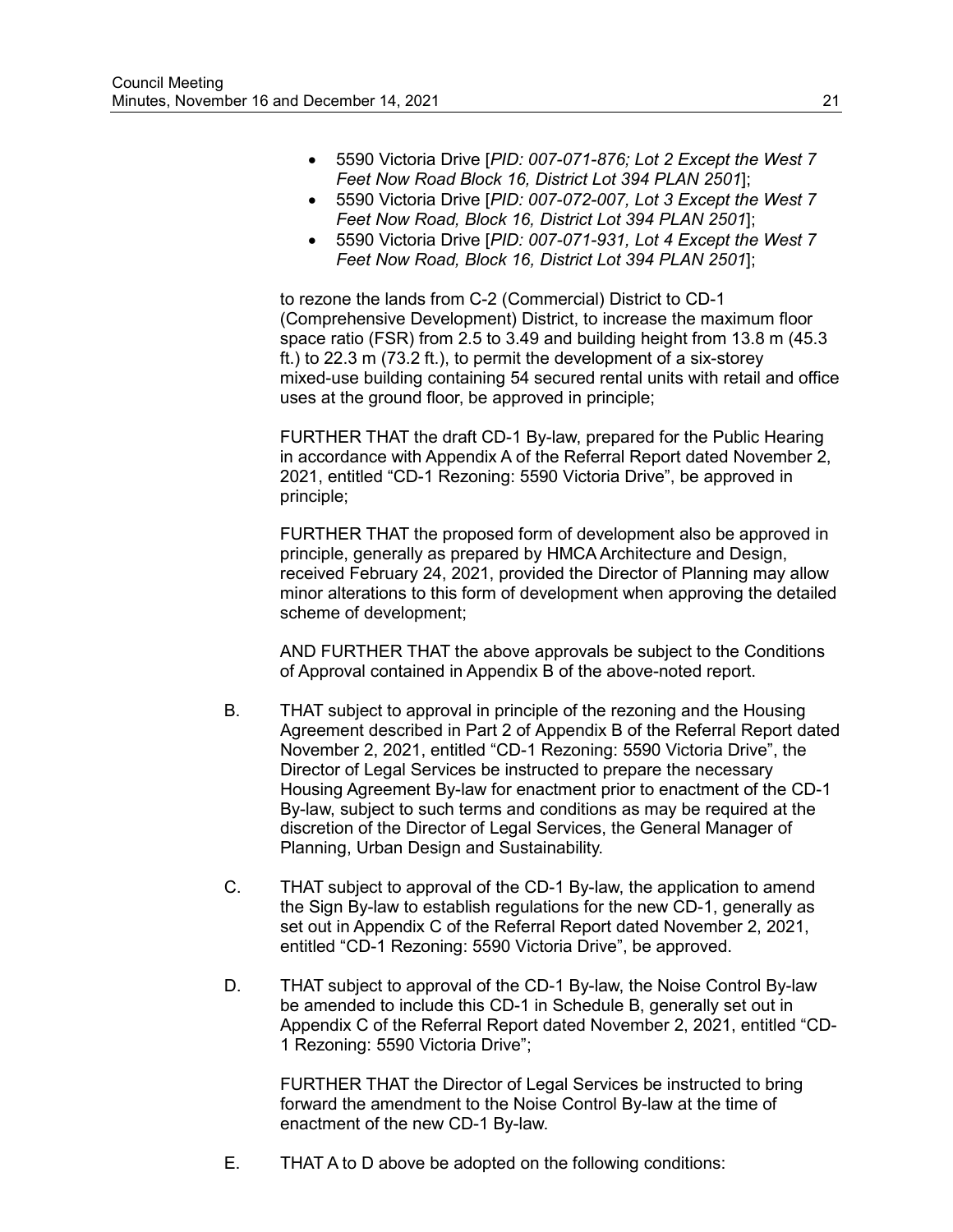- (i) THAT the passage of the above resolutions creates no legal rights for the applicant or any other person, or obligation on the part of the City; and any expenditure of funds or incurring of costs is at the risk of the person making the expenditure or incurring the cost;
- (ii) THAT any approval that may be granted following the Public Hearing shall not obligate the City to enact a by-law rezoning the property, and any costs incurred in fulfilling requirements imposed as a condition of rezoning are at the risk of the property owner; and
- (iii) THAT the City and all its officials, including the Approving Officer, shall not in any way be limited or directed in the exercise of their authority or discretion, regardless of when they are called upon to exercise such authority or discretion.

ADOPTED ON CONSENT (Vote No. 07785)

#### **2. CD-1 Rezoning: 8804 Osler Street November 2, 2021**

THAT the rezoning application and plans, described below, be referred to Public Hearing together with the recommendations set out below and with the recommendation of the General Manager of Planning, Urban Design and Sustainability to approve the application, subject to the conditions set out below;

FURTHER THAT the Director of Legal Services be instructed to prepare the necessary zoning by-laws, in accordance with the recommendations set out below, for consideration at the Public Hearing.

## *RECOMMENDATION FOR PUBLIC HEARING*

A. THAT the application by DA Architects + Planners on behalf of Osler Holdings Ltd., the registered owner of the lands located at 8804 Osler Street [*PID 006-626-157; Lot F of Lot 13 Block C District Lots 319, 323 and 324 Plan 20428]*, to rezone the lands from MC-1 (Industrial) District to CD-1 (Comprehensive Development) District to increase the floor space ratio (FSR) from 2.50 to 3.05 and the building height from 13.8 m (45 ft.) to 24.8 m (81 ft.), to permit a six-storey mixed-use development with ground-floor commercial and 38 strata-titled residential units, be approved in principle;

FURTHER THAT the draft CD-1 By-law, prepared for the Public Hearing in accordance with Appendix A of the Referral Reported dated November 2, 2021, entitled "CD-1 Rezoning: 8804 Osler Street", be approved in principle;

FURTHER THAT the proposed form of development also be approved in principle, generally as prepared by DA Architects + Planners, received on February 18, 2021, provided the Director of Planning may allow minor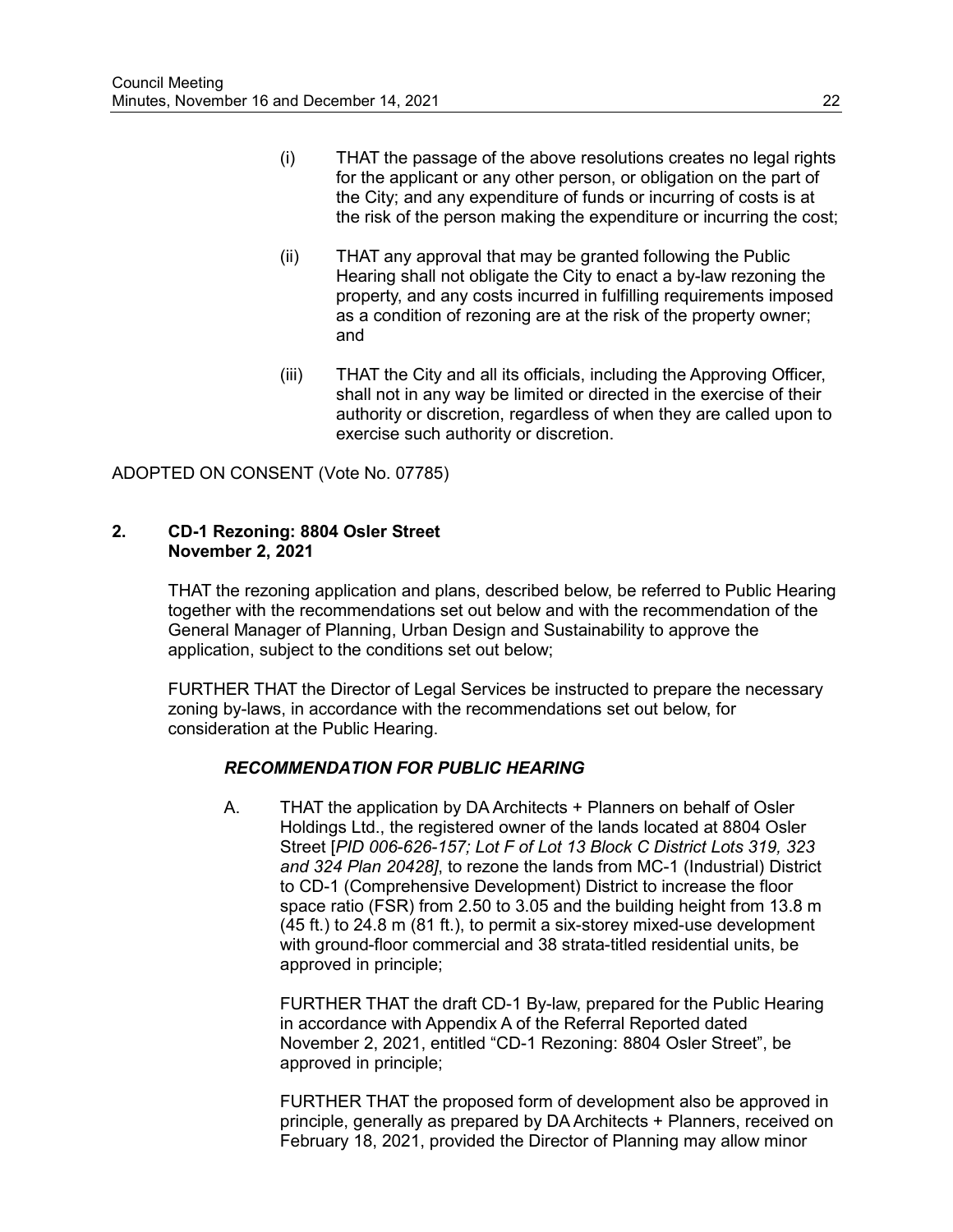alterations to this form of development when approving the detailed scheme of development;

AND FURTHER THAT the above approvals be subject to the Conditions of Approval contained in Appendix B of the above-noted report.

- B. THAT, subject to approval of the CD-1 By-law, the application to amend the Sign By-law to establish regulations for the new CD-1, generally as set out in Appendix C of the Referral Reported dated November 2, 2021, entitled "CD-1 Rezoning: 8804 Osler Street", be approved.
- C. THAT subject to approval of the CD-1 By-law, the Noise Control By-law be amended to include this CD-1 in Schedule A, generally set out in Appendix C of the Referral Reported dated November 2, 2021, entitled "CD-1 Rezoning: 8804 Osler Street";

FURTHER THAT the Director of Legal Services be instructed to bring forward the amendment to the Noise Control By-law at the time of enactment of the new CD-1 By-law.

- D. THAT A to C above be adopted on the following conditions:
	- (i) THAT the passage of the above resolutions creates no legal rights for the applicant or any other person, or obligation on the part of the City; any expenditure of funds or incurring of costs is at the risk of the person making the expenditure or incurring the cost;
	- (ii) THAT any approval that may be granted following the public hearing shall not obligate the City to enact a by-law rezoning the property, and any costs incurred in fulfilling requirements imposed as a condition of rezoning are at the risk of the property owner; and
	- (iii) THAT the City and all its officials, including the Approving Officer, shall not in any way be limited or directed in the exercise of their authority or discretion, regardless of when they are called upon to exercise such authority or discretion.

ADOPTED ON CONSENT (Vote No. 07786)

#### **3. CD-1 Rezoning: 750 Southwest Marine Drive November 2, 2021**

THAT the rezoning application and plans, described below, be referred to Public Hearing together with the recommendations set out below and with the recommendation of the General Manager of Planning, Urban Design and Sustainability to approve the application, subject to the conditions set out below;

FURTHER THAT the Director of Legal Services be instructed to prepare the necessary zoning by-laws, in accordance with the recommendations set out below, for consideration at the Public Hearing.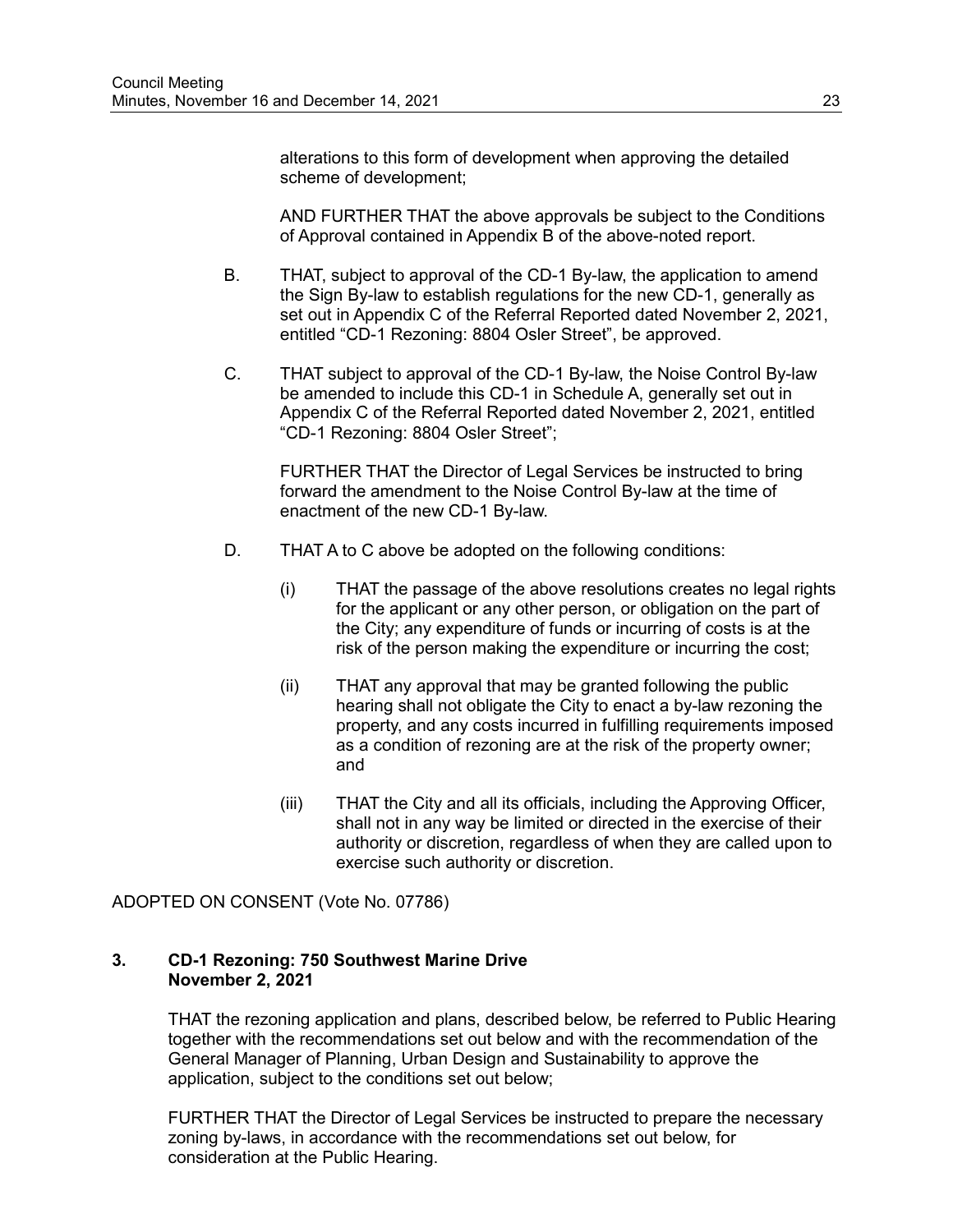### *RECOMMENDATION FOR PUBLIC HEARING*

- A. THAT, the application by Proscenium Architecture + Interiors Inc., on behalf of 750 SW Marine Holdings Ltd., the registered owner of the lands located at 750 Southwest Marine Drive [*PID 026-686-937; Lot 1 Blocks C, D, Y and Z District Lots 319, 323 and 324 Group 1 New Westminster District Plan BCP24035*], to rezone the lands from I-2 (Industrial) District to CD-1 (Comprehensive Development) District, to increase the maximum floor space ratio (FSR) from 3.0 to 5.01 and the maximum building height from 30.5 m (100 ft.) to 32.2 m (106 ft.) and to 37.1 m (122 ft.) for the portion with rooftop amenity, to permit the development of a seven-storey, mixed-employment building containing light industrial, office, and retail space, be referred to Public Hearing, together with:
	- (i) plans prepared by Proscenium Architecture + Interiors Inc., received November 20, 2020;
	- (ii) draft CD-1 By-law provisions, generally as set out in Appendix A of the Report dated November 2, 2021, entitled "CD-1 Rezoning: 750 Southwest Marine Drive"; and
	- (iii) the recommendation of the General Manager of Planning, Urban Design and Sustainability to approve the application in principle, including approval in principle of the form of development, subject to the Conditions of Approval contained in Appendix B of the above-noted report;

FURTHER THAT the Director of Legal Services be instructed to prepare the draft CD-1 By-law, generally as set out in Appendix A of the abovenoted report, for consideration at Public Hearing.

B. THAT if the application is referred to Public Hearing, the application to amend the Sign By-law to establish regulations for this CD-1, generally as set out in Appendix C of the Report dated November 2, 2021, entitled "CD-1 Rezoning: 750 Southwest Marine Drive" , be referred to the same public hearing;

FURTHER THAT the Director of Legal Services be instructed to prepare the necessary by-law, generally as set out in Appendix C of the abovenoted report, for consideration at the Public Hearing.

C. THAT subject to approval of the CD-1 By-law, the Noise Control By-law be amended to include this CD-1 in Schedule A, generally as set out in Appendix C of the Report dated November 2, 2021, entitled "CD-1 Rezoning: 750 Southwest Marine Drive";

FURTHER THAT the Director of Legal Services be instructed to bring forward the amendment to the Noise Control By-law at the time of enactment of the CD-1 By-law.

D. THAT A to C above be adopted on the following conditions: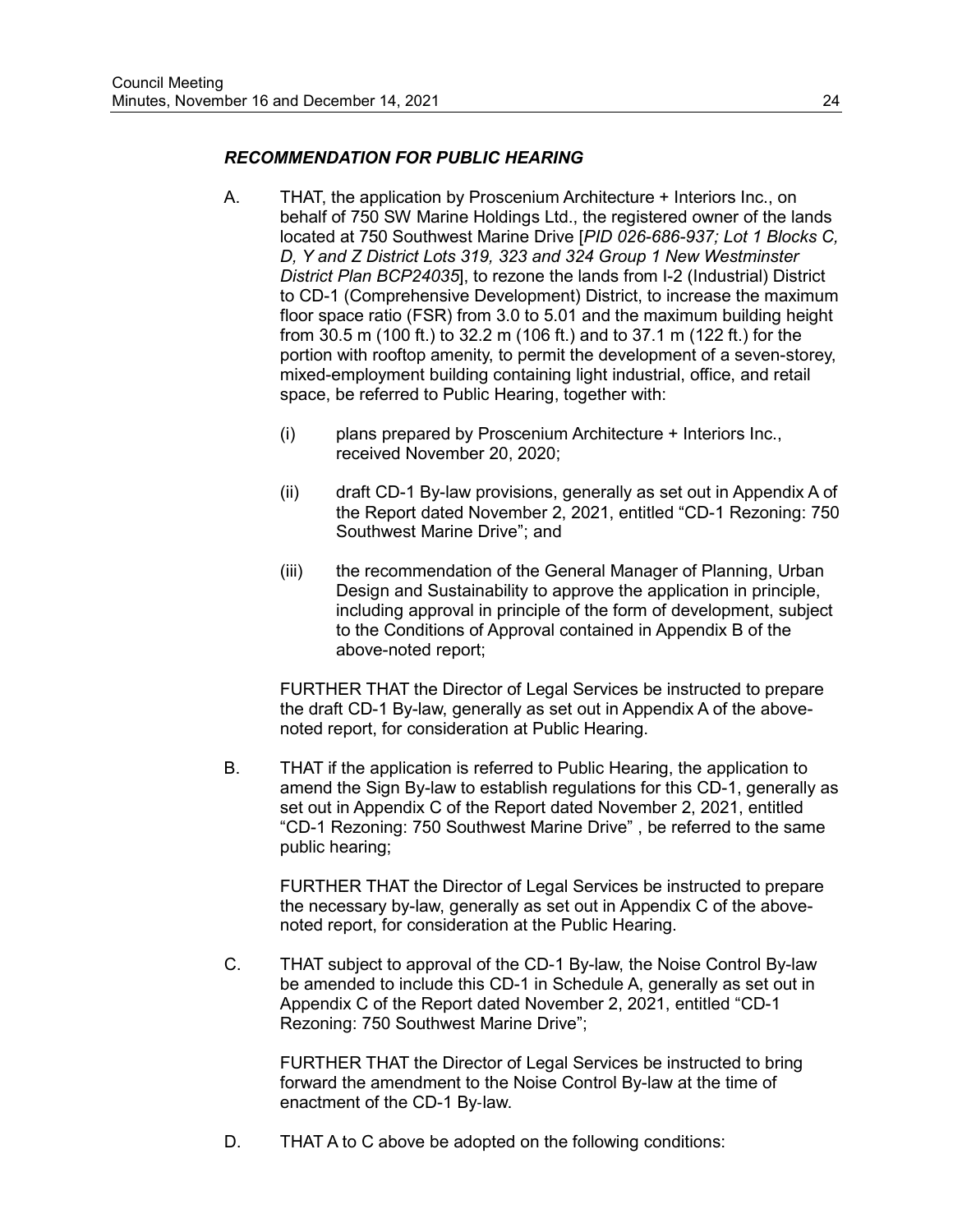- (i) THAT the passage of the above resolutions creates no legal rights for the applicant or any other person or obligation on the part of the City and any expenditure of funds or incurring of costs is at the risk of the person making the expenditure or incurring the cost;
- (ii) THAT any approval that may be granted following the public hearing shall not obligate the City to enact a by-law rezoning the property and any costs incurred in fulfilling requirements imposed as a condition of rezoning are at the risk of the property owner; and
- (iii) THAT the City and all its officials, including the Approving Officer, shall not in any way be limited or directed in the exercise of their authority or discretion, regardless of when they are called upon to exercise such authority or discretion.

ADOPTED ON CONSENT (Vote No. 07787)

### **4. CD-1 Text Rezoning: 185-193 Southwest Marine Drive November 2, 2021**

THAT the rezoning application and plans, described below, be referred to Public Hearing together with the recommendations set out below and with the recommendation of the General Manager of Planning, Urban Design and Sustainability to approve the application, subject to the conditions set out below;

FURTHER THAT the Director of Legal Services be instructed to prepare the necessary zoning by-laws, in accordance with the recommendations set out below, for consideration at the Public Hearing.

## *RECOMMENDATION FOR PUBLIC HEARING*

- A. THAT the application by Matthew Cheng Architect Inc., on behalf of 1034903 B.C. LTD., the registered owner of the lands located at:
	- 185 Southwest Marine Drive [*PID 010-252-266; Lot 25 of Lot E Blocks 6 and 7 District Lot 322 Plan 3354*]*;*
	- 193 Southwest Marine Drive [*PID 012-994-324; Lot 26, Except Part in Explanatory Plan 6887 of Lot E Blocks 6 and 7 District Lot 322 Plan 3354*];

to rezone the lands from RS-1 (Residential) District to CD-1 (Comprehensive Development) District to increase the floor space ration (FSR) from 0.7 to 2.4 and the building height from 10.7 m (35 ft.) to 17.4 m (57 ft.), to permit a residential development with one six-storey secured market rental building and one three-storey secured market rental townhouse building for a total of 46 secured market rental residential units, be approved in principle;

FURTHER that the draft CD-1 By-law, prepared for the Public Hearing in accordance with Appendix A of the Referral Report dated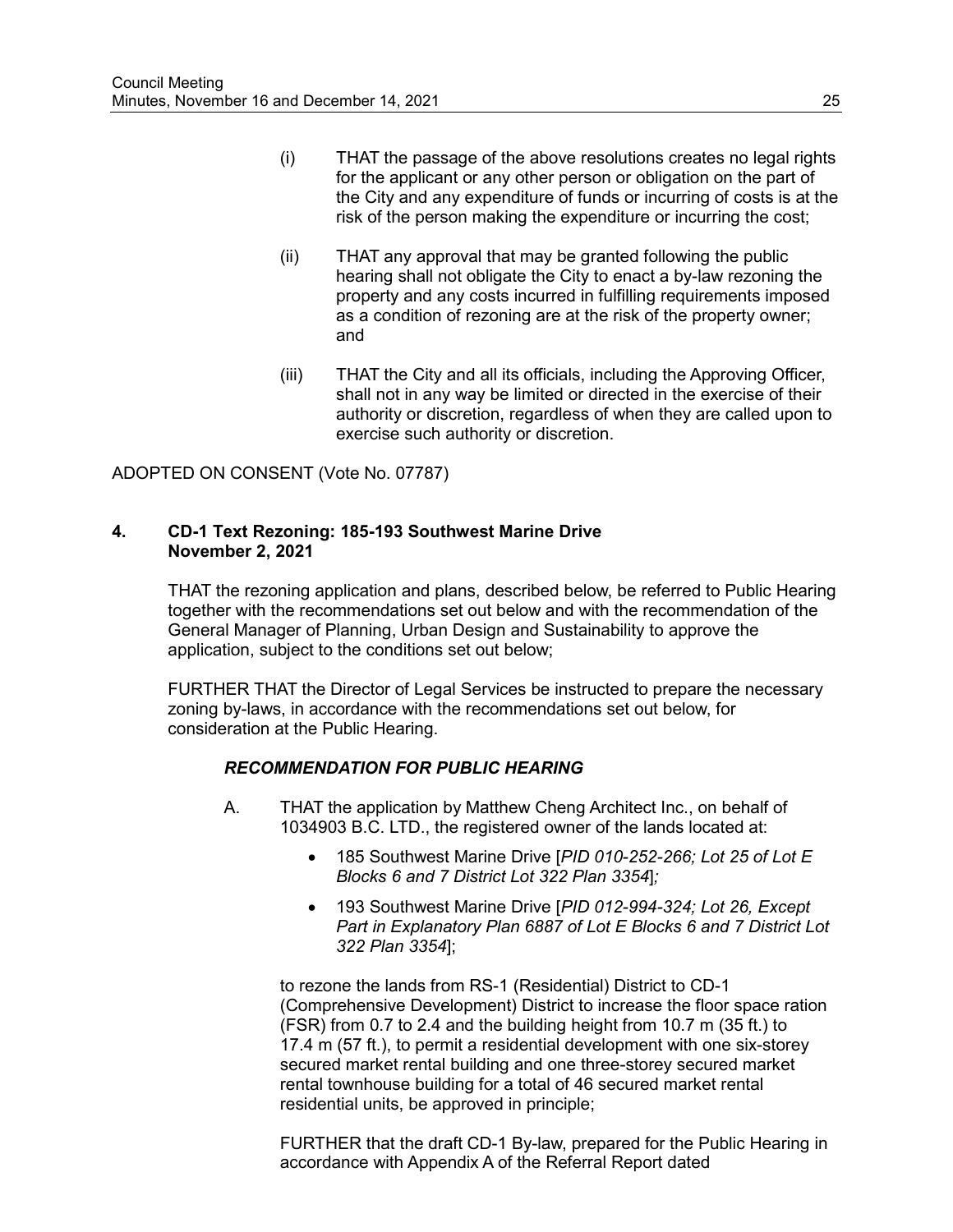November 2, 2021, entitled "CD-1 Text Rezoning: 185-193 Southwest Marine Drive" be approved in principle;

FURTHER THAT the proposed form of development also be approved in principle, generally as prepared by Matthew Cheng Architect Inc., received on January 27, 2021, provided the Director of Planning may allow minor alteration to this form of development when approving the detailed scheme of development;

AND FURTHER THAT the above approvals be subject to the Conditions of Approval contained in Appendix B of the above-noted report.

- B. THAT subject to approval of the rezoning and Housing Agreement described in Part 2 of Appendix B of the Referral Report dated November 2, 2021, entitled "CD-1 Text Rezoning: 185-193 Southwest Marine Drive", the Director of Legal Services be instructed to prepare the necessary Housing Agreement By-law for enactment prior to enactment of the zoning by-law, subject to such terms and conditions as may be required at the discretion of the Director of Legal Services and the General Manager of Planning, Urban Design and Sustainability.
- C. THAT subject to approval of the CD-1 By-law, the Subdivision By-law be amended, generally as set out in Appendix C of the Referral Report dated November 2, 2021, entitled "CD-1 Text Rezoning: 185-193 Southwest Marine Drive";

FURTHER THAT the Director of Legal Services be instructed to bring forward the amendment to the Subdivision By-law at the time of enactment of the CD-1 By-law.

- D. THAT A to C above be adopted on the following conditions:
	- i. THAT the passage of the above resolutions creates no legal rights for the applicant or any other person, or obligation on the part of the City; any expenditure of funds or incurring of costs is at the risk of the person making the expenditure or incurring the cost;
	- ii. THAT any approval that may be granted following the public hearing shall not obligate the City to enact a by-law rezoning the property, and any costs incurred in fulfilling requirements imposed as a condition of rezoning are at the risk of the property owner; and
	- iii. THAT the City and all its officials, including the Approving Officer, shall not in any way be limited or directed in the exercise of their authority or discretion, regardless of when they are called upon to exercise such authority or discretion.

ADOPTED ON CONSENT (Vote No. 07788)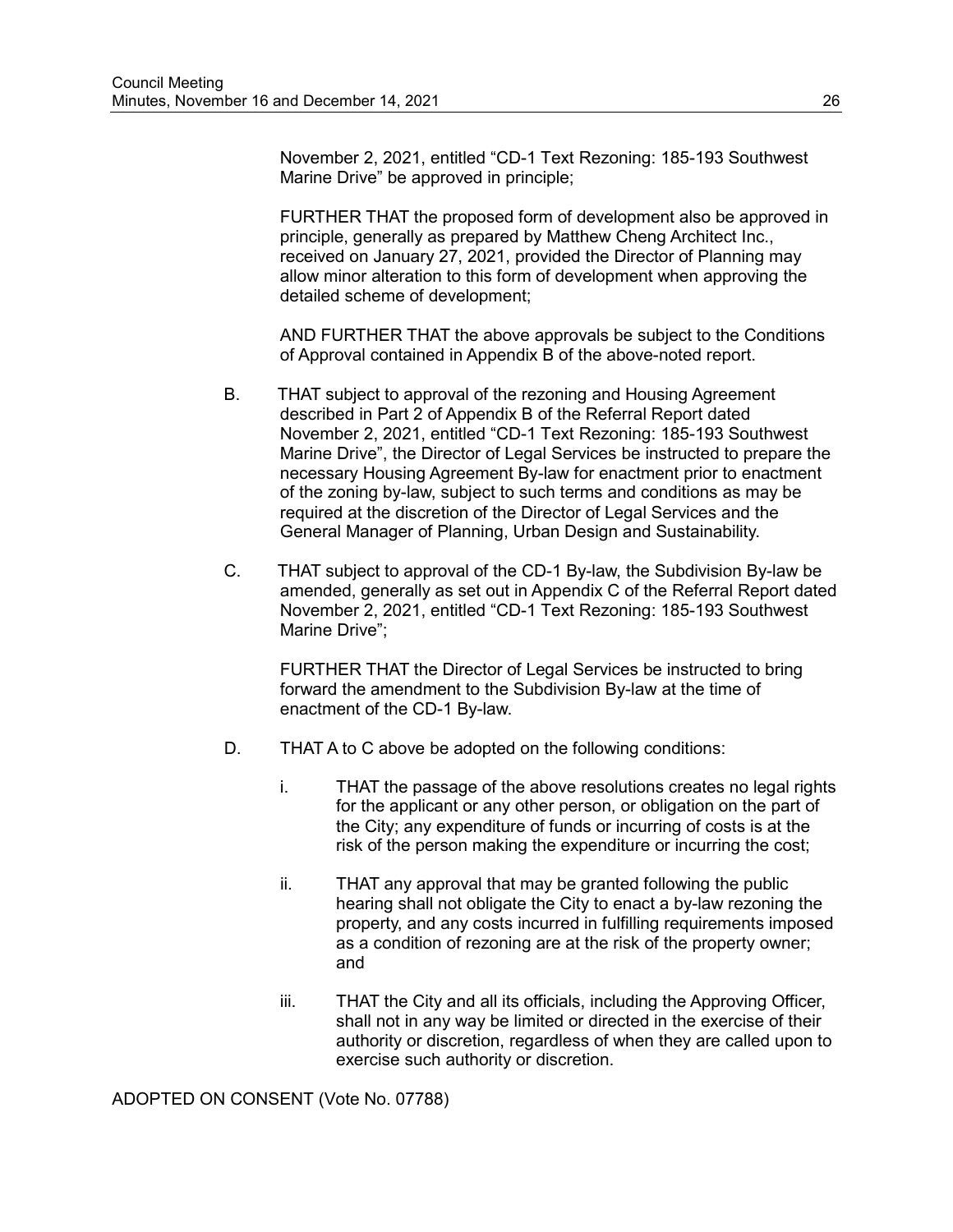#### **5. CD-1 Rezoning: 534-550 Cambie Street November 2, 2021**

THAT the rezoning application and plans, described below, be referred to Public Hearing together with the recommendations set out below and with the recommendation of the General Manager of Planning, Urban Design and Sustainability to approve the application, subject to the conditions set out below;

FURTHER THAT the Director of Legal Services be instructed to prepare the necessary by-laws, including amendments to the Zoning and Development By-law, Sign By-law and Noise Control By-law in accordance with the recommendations set out below, for consideration at the Public Hearing.

### *RECOMMENDATION FOR PUBLIC HEARING*

- A. THAT the application by MCMP Architects, on behalf of:
	- 534 Cambie Street Holdings Ltd., the registered owner of the lands at 534-536 Cambie Street [*Lots 35 and 36 Block 38 District Lot 541 Plan 210, PIDs 015-487-831 and 015-487-849 respectively*];
	- 548-550 Cambie Street Holdings Ltd., the registered owner of the lands located at 548-550 Cambie Street [*Lot G Block 38 District Lot 541 Plan LMP3441, PID 017-705-070; Lots 33 and 34 Block 38 District Lot 541 Plan 210, PIDs 015-487-814 and 015-487-822, respectively*];

to rezone the consolidated lands from DD (Downtown) District to CD-1 (Comprehensive Development) District to increase the permitted floor space ratio (FSR) from 7.0 to 17.35 and the maximum building height from 45.7 m (150 ft.) to 92.2 m (302 ft.), to permit the development of a 22-storey commercial office building and the conservation of the front, north and partial rear facades of the existing building located at 534 Cambie Street, be approved in principle;

FURTHER THAT the draft CD-1 By-law, prepared for the Public Hearing in accordance with Appendix A of the Referral Report dated November 2, 2021, entitled "CD-1 Rezoning: 534-550 Cambie Street", be approved in principle;

FURTHER THAT the proposed form of development also be approved in principle, generally as prepared by MCMP Architects, received November 30, 2020, provided the Director of Planning may allow minor alterations to this form of development when approving the detailed scheme of development;

AND FURTHER THAT the above approvals be subject to the Conditions of Approval contained in Appendix B of the above-noted report.

B. THAT, subject to approval in principle of the rezoning, the existing building located at 534 Cambie Street *[PID: 015-487-849, Lot 36 Block 38 District*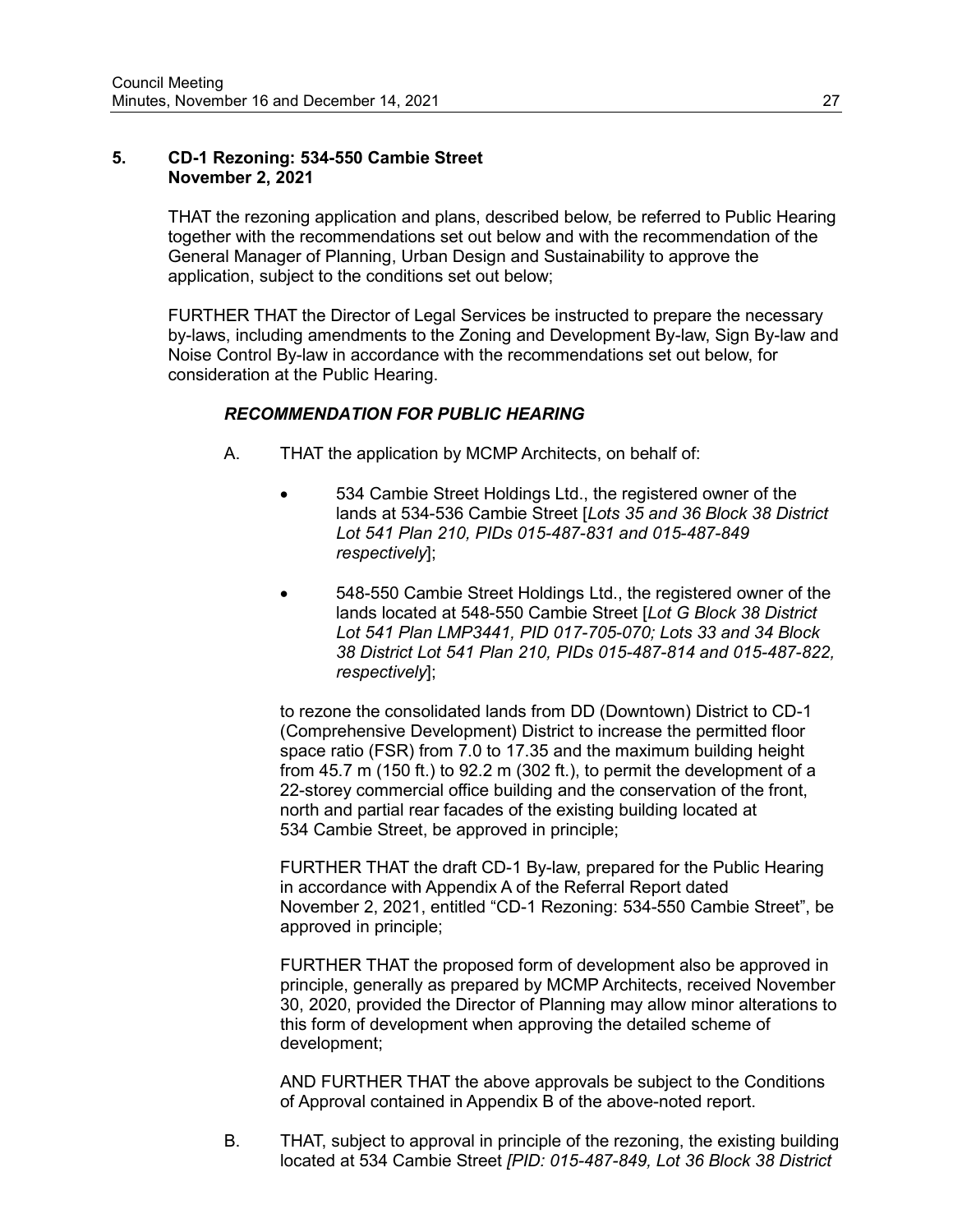*Lot 541 Plan 210]*, known as the Cleland-Kent Building (the "Heritage Building") be added to the Vancouver Heritage Register in the 'C' evaluation category.

- C. THAT, subject to approval of the CD-1 By-law, the application to amend the Sign By-law to establish regulations for the new CD-1, generally as set out in Appendix C of the Referral Report dated November 2, 2021, entitled "CD-1 Rezoning: 534-550 Cambie Street", be approved.
- D. THAT, subject to approval of the CD-1 By-law, the Noise Control By-law be amended to include this CD-1 in Schedule A, generally as set out in Appendix C of the Referral Report dated November 2, 2021, entitled "CD-1 Rezoning: 534-550 Cambie Street";

FURTHER THAT the Director of Legal Services be instructed to bring forward the amendment to the Noise Control By-law at the time of enactment of the new CD-1 By-law.

- E. THAT A to D above be adopted on the following conditions:
	- (i) THAT the passage of the above resolutions creates no legal rights for the applicant or any other person, or obligation on the part of the City; and any expenditure of funds or incurring of costs is at the risk of the person making the expenditure or incurring the cost;
	- (ii) THAT any approval that may be granted following the Public Hearing shall not obligate the City to enact a by-law rezoning the property, and any costs incurred in fulfilling requirements imposed as a condition of rezoning are at the risk of the property owner; and
	- (iii) THAT the City and all its officials, including the Approving Officer, shall not in any way be limited or directed in the exercise of their authority or discretion, regardless of when they are called upon to exercise such authority or discretion.

ADOPTED ON CONSENT (Vote No. 07789)

### **6. Miscellaneous Amendments Concerning Various CD-1 By-laws November 8, 2021**

THAT the General Manager of Planning, Urban Design and Sustainability be instructed to make application to bring forward the zoning by-law amendments as described below and that the application be referred to Public Hearing together with the recommendations set out below;

FURTHER THAT the Director of Legal Services be instructed to prepare the necessary zoning by-laws, in accordance with the recommendations set out below, for consideration at the Public Hearing.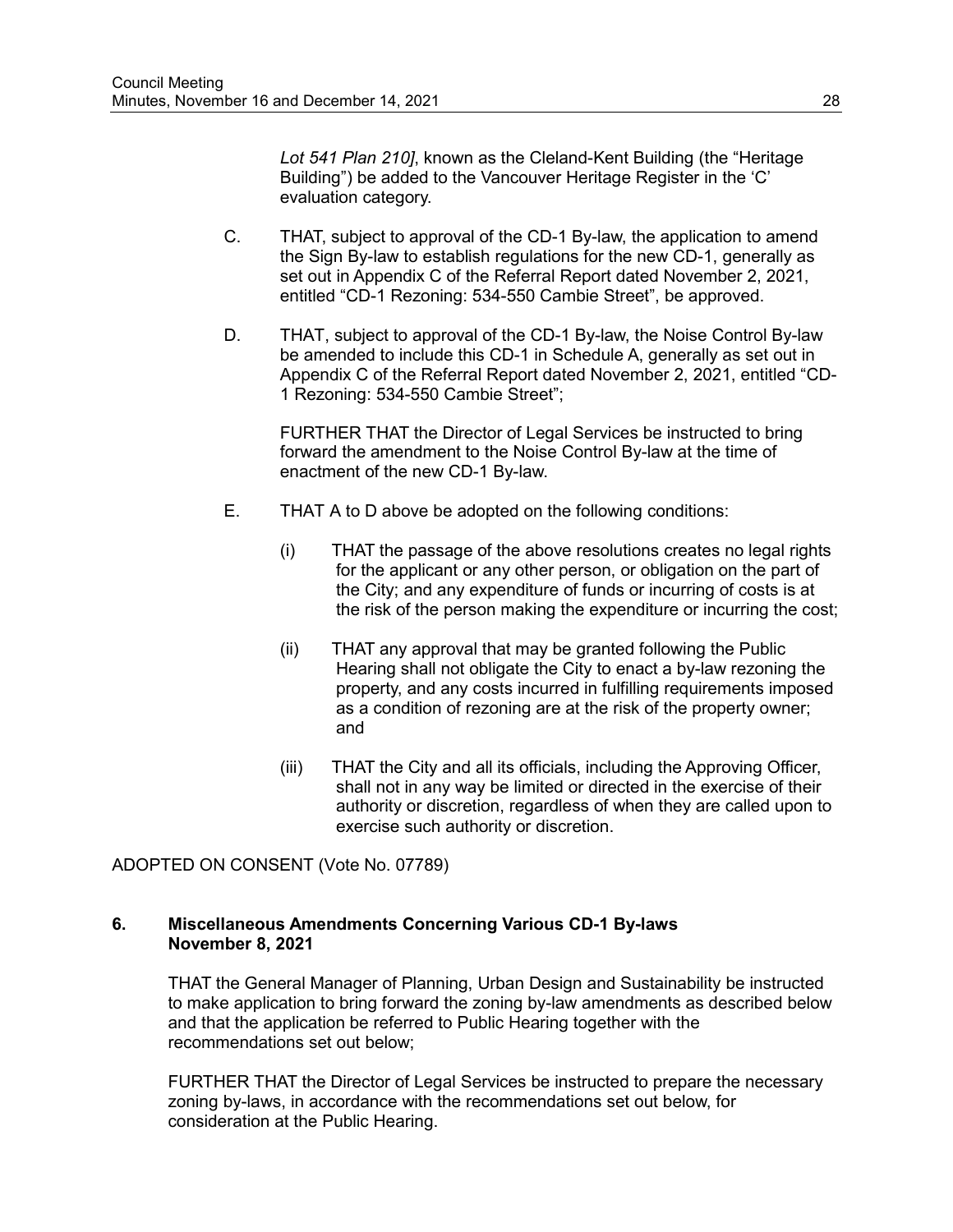### *RECOMMENDATION FOR PUBLIC HEARING*

THAT Council approves the application to:

- (i) amend CD-1 (791) Bylaw No. 13120 for 619-685 West Hastings Street to allow for the exclusion of floor area designated for amenity and terrace/balcony spaces, subject to the approval of the Director of Planning, generally as presented in Appendix A of the Referral Report dated November 8, 2021, entitled "Miscellaneous Amendments Concerning Various CD-1 By-laws"; and
- (ii) amend CD-1 (788) By-law No. 13109 for 4750 Granville Street and 1494 West 32nd Avenue to correct the site area figure, generally as presented in Appendix B of the Referral Report dated November 8, 2021, entitled "Miscellaneous Amendments Concerning Various CD-1 By-laws".

ADOPTED ON CONSENT (Vote No. 07790)

#### **7. CD-1 Rezoning: 3304 Kingsway November 2, 2021**

THAT the rezoning application and plans, described below, be referred to Public Hearing together with the recommendations set out below and with the recommendation of the General Manager of Planning, Urban Design and Sustainability to approve the application, subject to the conditions set out below;

FURTHER THAT the Director of Legal Services be instructed to prepare the necessary zoning by-laws, in accordance with the recommendations set out below, for consideration at the Public Hearing.

#### *RECOMMENDATION FOR PUBLIC HEARING*

*A.* THAT the application by Yamamoto Architecture Inc. on behalf of Jam (3304 Kingsway) Holdings Inc., the registered owner of the land at 3304 Kingsway [*PID 010-929-193; Lot A, Except Portions in Reference Plans 2447 and 8858, Block 36 District Lot 37 Plan 6270*], to rezone the land from C-2 (Commercial) District to CD-1 (Comprehensive Development) District to increase the permitted floor space ratio (FSR) from 2.5 FSR to 3.93 FSR and the building height from 13.8 m (45.3 ft.) to 24 m (78.7 ft.), to permit the development of a six-storey, mixed-use building with 79 secured market rental residential units and commercial space at-grade, be approved in principle;

FURTHER THAT the draft CD-1 By-law, prepared for Public Hearing in accordance with Appendix A of the Referral Report dated November 2, 2021, entitled "CD-1 Rezoning: 3304 Kingsway", be approved in principle;

FURTHER THAT the proposed form of development be approved in principle, generally as prepared by Yamamoto Architecture Inc., received January 14, 2021, provided the Director of Planning may allow minor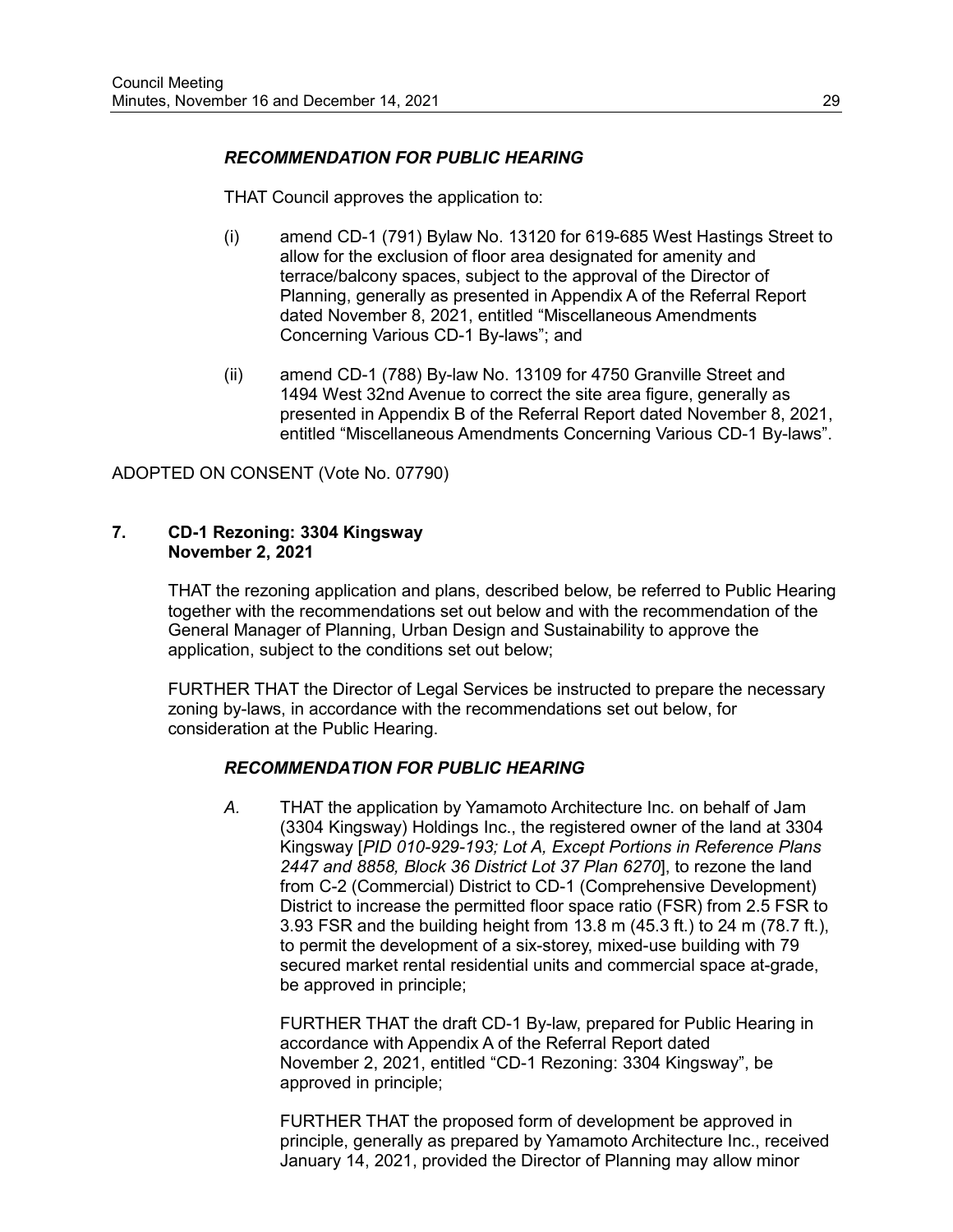alterations to this form of development when approving the detailed scheme of development;

AND FURTHER THAT the above approvals be subject to the Conditions of Approval contained in Appendix B of the above-noted report.

- B. THAT subject to approval in principle of the rezoning and the Housing Agreement described in Part 2 of Appendix B of the Referral Report dated November 2, 2021, entitled "CD-1 Rezoning: 3304 Kingsway", the Director of Legal Services be instructed to prepare the necessary Housing Agreement By-law for enactment prior to enactment of the CD-1 By-law, subject to such terms and conditions as may be required at the discretion of the Director of Legal Services and the General Manager of Planning, Urban Design and Sustainability.
- C. THAT subject to approval of the CD-1 By-law, the application to amend the Sign By-law to establish regulations for the new CD-1, generally as set out in Appendix C of the Referral Report dated November 2, 2021, entitled "CD-1 Rezoning: 3304 Kingsway", be approved.
- D. THAT subject to approval of the CD-1 By-law, the Noise Control By-law be amended to include this CD-1 in Schedule B, generally as set out in Appendix C of the Referral Report dated November 2, 2021, entitled "CD-1 Rezoning: 3304 Kingsway";

FURTHER THAT the Director of Legal Services be instructed to bring forward the amendment to the Noise Control By-law at the time of enactment of the new CD-1 By-law.

- E. THAT A to D above be adopted on the following conditions:
	- (i) THAT the passage of the above resolutions creates no legal rights for the applicant or any other person, or obligation on the part of the City; and any expenditure of funds or incurring of costs is at the risk of the person making the expenditure or incurring the cost;
	- (ii) THAT any approval that may be granted following the Public Hearing shall not obligate the City to enact a by-law rezoning the property, and any costs incurred in fulfilling requirements imposed as a condition of rezoning are at the risk of the property owner; and
	- (iii) THAT the City and all its officials, including the Approving Officer, shall not in any way be limited or directed in the exercise of their authority or discretion, regardless of when they are called upon to exercise such authority or discretion.

ADOPTED ON CONSENT (Vote No.07792)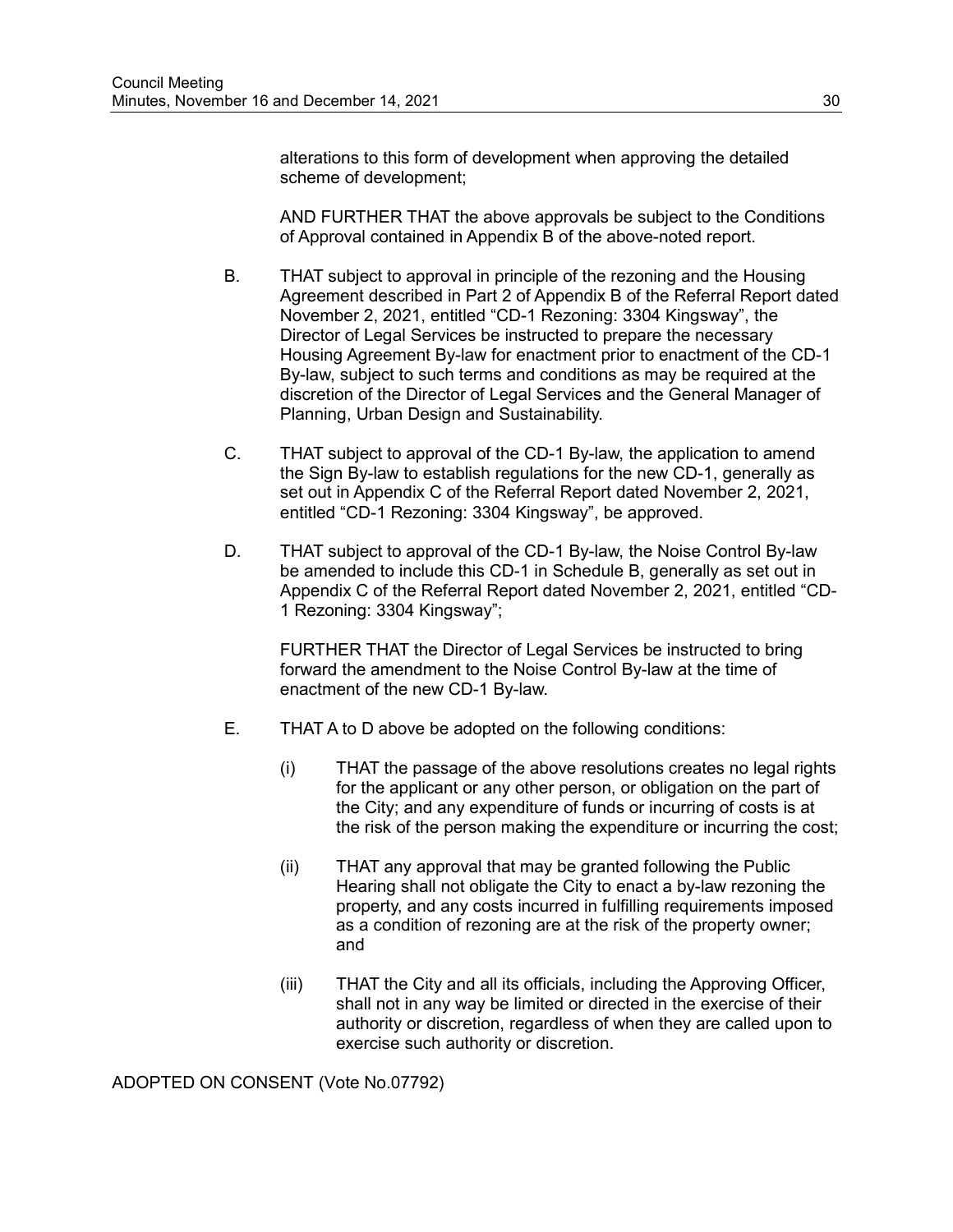#### **8. CD-1 Rezoning: 1369-1381 Kingsway November 2, 2021**

THAT the rezoning application and plans, described below, be referred to Public Hearing together with the recommendations set out below and with the recommendation of the General Manager of Planning, Urban Design and Sustainability to approve the application, subject to the conditions set out below;

FURTHER THAT the Director of Legal Services be instructed to prepare the necessary zoning by-laws, in accordance with the recommendations set out below, for consideration at the Public Hearing.

## *RECOMMENDATION FOR PUBLIC HEARING*

- A. THAT the application by Yamamoto Architecture Inc. on behalf of Peterson Cedar Cottage BT Inc. the registered owner of the lands located at:
	- 1369/1379/1381 Kingsway [PID 005-174-481;Lot G Except Part in Plan LMP51635, of Lots 8 and 9 Block 36 District Lot 301 Group 1 New Westminster District Plan 3451];
	- 1369/1375 Kingsway [PID 012-886-238; Lot H Block 36 District Lot 301 Plan 3451]; and
	- 1369/1375 Kingsway [PID 012-886-254; Lot I Block 36 District Lot 301 Plan 3451];

to rezone the lands from C-2 (Commercial) District to CD-1 (Comprehensive Development) District, to increase the maximum floor space ratio (FSR) from 2.5 FSR to 3.8 FSR and the maximum building height from 13.8 m (45.3 ft.) to 24.1 m (79 ft.), to permit the development of a six-storey, mixed-use building with 49 secured market rental residential units and commercial space at-grade, be approved in principle;

FURTHER THAT the draft CD-1 By-law, prepared for the Public Hearing in accordance with Appendix A of the Referral Report dated November 2, 2021, entitled "CD-1 Rezoning: 1369-1381 Kingsway", be approved in principle;

FURTHER THAT the proposed form of development also be approved in principle, generally as prepared by Yamamoto Architecture Inc., received November 30, 2020, provide the Director of Planning may allow minor alterations to this form of development when approving the detailed scheme of development;

AND FURTHER THAT the above approvals be subject to the Conditions of Approval contained in Appendix B of the above-noted report.

B. THAT subject to approval in principle of the rezoning and the Housing Agreement described in Part 2 of Appendix B of the Referral Report dated November 2, 2021, entitled "CD-1 Rezoning: 1369-1381 Kingsway", the Director of Legal Services be instructed to prepare the necessary Housing Agreement By-law for enactment prior to enactment of the CD-1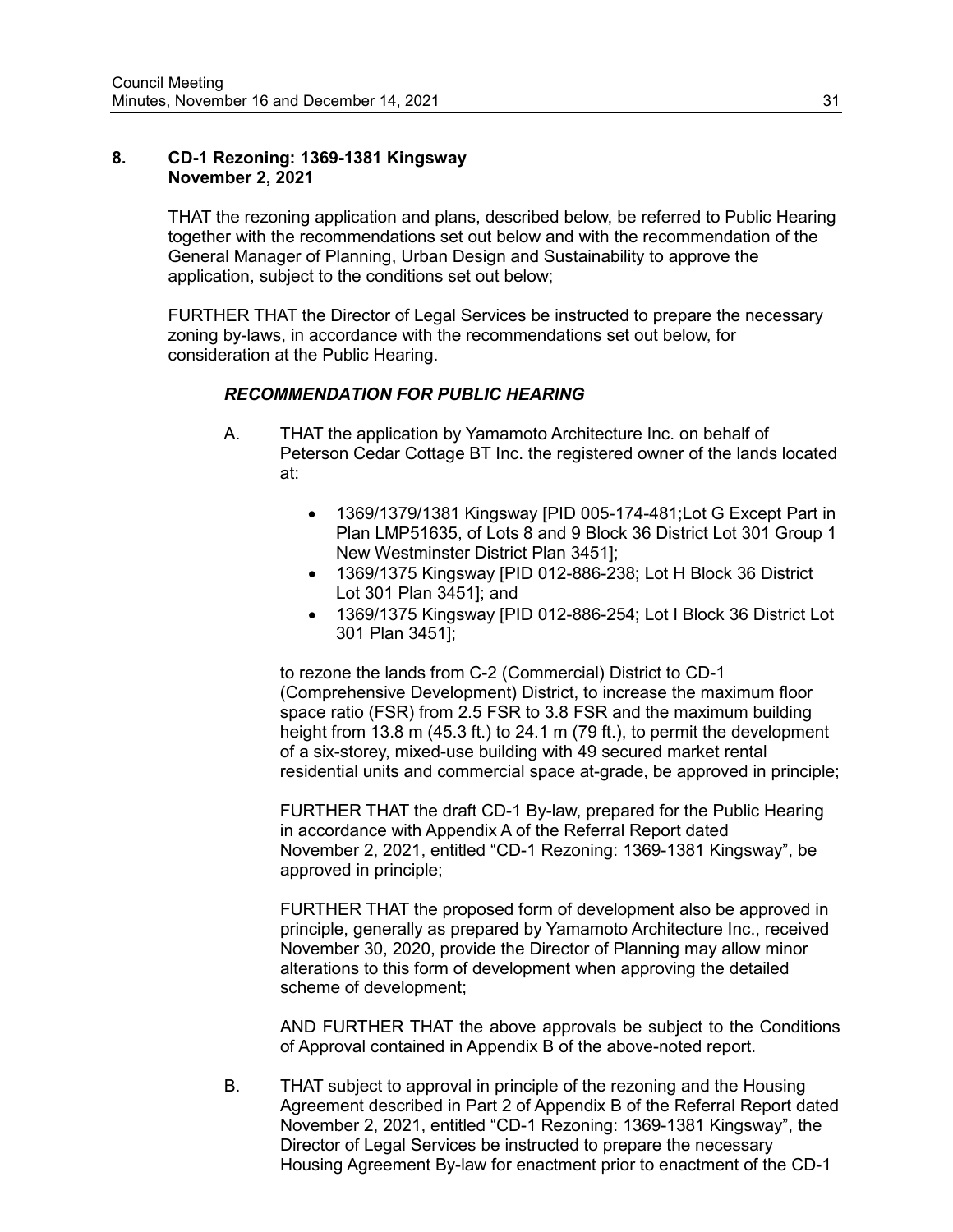By-law, subject to such terms and conditions as may be required at the discretion of the Director of Legal Services and the General Manager of Planning, Urban Design, and Sustainability.

- C. THAT subject to approval of the CD-1 By-law, the application to amend the Sign By-law to establish regulations for the new CD-1, generally as set out in Appendix C of the Referral Report dated November 2, 2021, entitled "CD-1 Rezoning: 1369-1381 Kingsway", be approved.
- D. THAT subject to approval of the CD-1 By-law, the Noise Control By-law be amended to include this CD-1 in Schedule B, generally as set out in Appendix C of the Referral Report dated November 2, 2021, entitled "CD-1 Rezoning: 1369-1381 Kingsway";

FURTHER THAT the Director of Legal Services be instructed to bring forward the amendment to the Noise Control By-law at the time of enactment of the new CD-1 By-law.

- E. THAT A to D above be adopted on the following conditions:
	- (i) THAT the passage of the above resolutions creates no legal rights for the applicant or any other person, or obligation on the part of the City; and any expenditure of funds or incurring of costs is at the risk of the person making the expenditure or incurring the cost;
	- (ii) THAT any approval that may be granted following the Public Hearing shall not obligate the City to enact a by-law rezoning the property, and any costs incurred in fulfilling requirements imposed as a condition of rezoning are at the risk of the property owner; and
	- (iii) THAT the City and all its officials, including the Approving Officer, shall not in any way be limited or directed in the exercise of their authority or discretion, regardless of when they are called upon to exercise such authority or discretion.

ADOPTED ON CONSENT (Vote No. 07793)

### **9. CD-1 Rezoning: 1640-1650 Alberni Street November 2, 2021**

THAT the rezoning application and plans, described below, be referred to Public Hearing together with the recommendations set out below and with the recommendation of the General Manager of Planning, Urban Design and Sustainability to approve the application, subject to the conditions set out below;

FURTHER THAT the Director of Legal Services be instructed to prepare the necessary zoning by-laws, in accordance with the recommendations set out below, for consideration at the Public Hearing.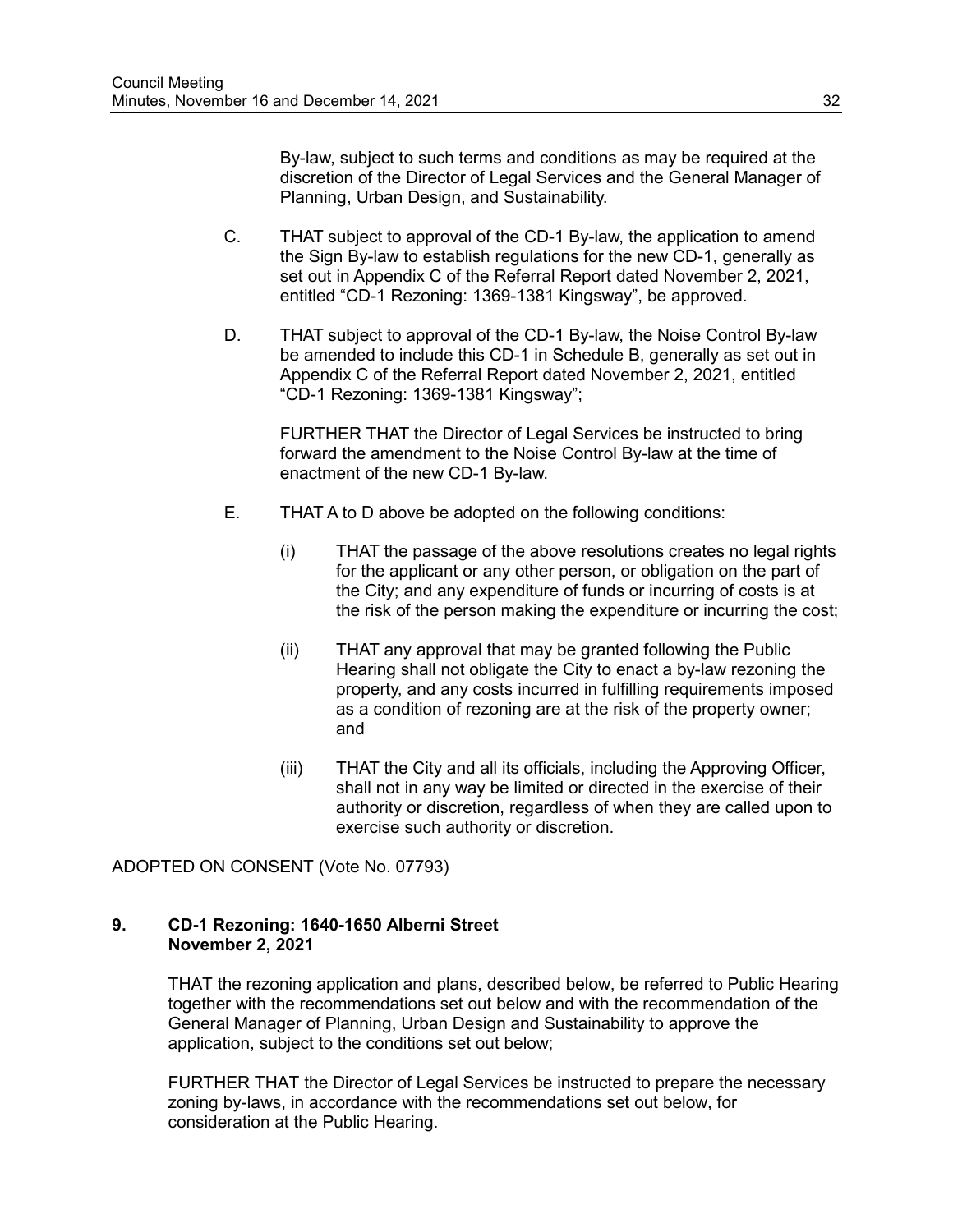## *RECOMMENDATION FOR PUBLIC HEARING*

- A. THAT the application by IBI Group, on behalf of 1650 Alberni Residential Ltd. and 1650 Alberni Commercial Ltd., the registered owners of the lands located at;
	- 1640-1650 Alberni Street [PID 011-520-973; The East ½ of Lot 24 Block 55 District Lot 185 Plan 92];
	- 1640-1650 Alberni Street [PID 012-357-570; The West ½ of Lot 26 Block 55 District Lot 185 Plan 92];
	- 1640-1650 Alberni Street [PID 012-357-545; Lot 25 Block 55 District Lot 185 Plan 92];

to rezone the lands from RM-5C (Residential) District to CD-1 (Comprehensive Development) District to increase the maximum floor space ratio (FSR) from 2.20 to 14.97, and the building height from 58.0 m (190 ft.) to 117.3 m (385 ft.) to permit the development of a 43-storey residential building containing 198 strata-titled residential units and 66 secured market rental units of which 20% are to be below market, be approved in principle;

FURTHER THAT the draft CD-1 By-law, prepared for the Public Hearing in accordance with Appendix A of the Referral Report dated November 2, 2021, entitled "CD-1 Rezoning: 1640-1650 Alberni Street", be approved in principle;

FURTHER THAT the proposed form of development also be approved in principle, generally as prepared by IBI Group received June 26, 2020 provided that the Director of Planning may allow minor alterations to this form of development when approving the detailed scheme of development;

AND FURTHER THAT the above approvals be subject to the Conditions of Approval contained in Appendix B of the above-noted report.

- B. THAT subject to approval in principle of the rezoning and the Housing Agreement described in Part 2 of Appendix B of the Referral Report dated November 2, 2021, entitled "CD-1 Rezoning: 1640-1650 Alberni Street", the Director of Legal Services be instructed to prepare the necessary Housing Agreement By-law for enactment prior to enactment of the CD-1 By-law, subject to such terms and conditions as may be required at the discretion of the Director of Legal Services, and the General Manager of Planning, Urban Design and Sustainability.
- C. THAT A and B above be adopted on the following conditions:
	- (i) THAT the passage of the above resolution creates no legal rights for the applicant or any other person, or obligation on the part of the City, and any expenditure of funds or incurring of costs is at the risk of the person making the expenditure or incurring the cost;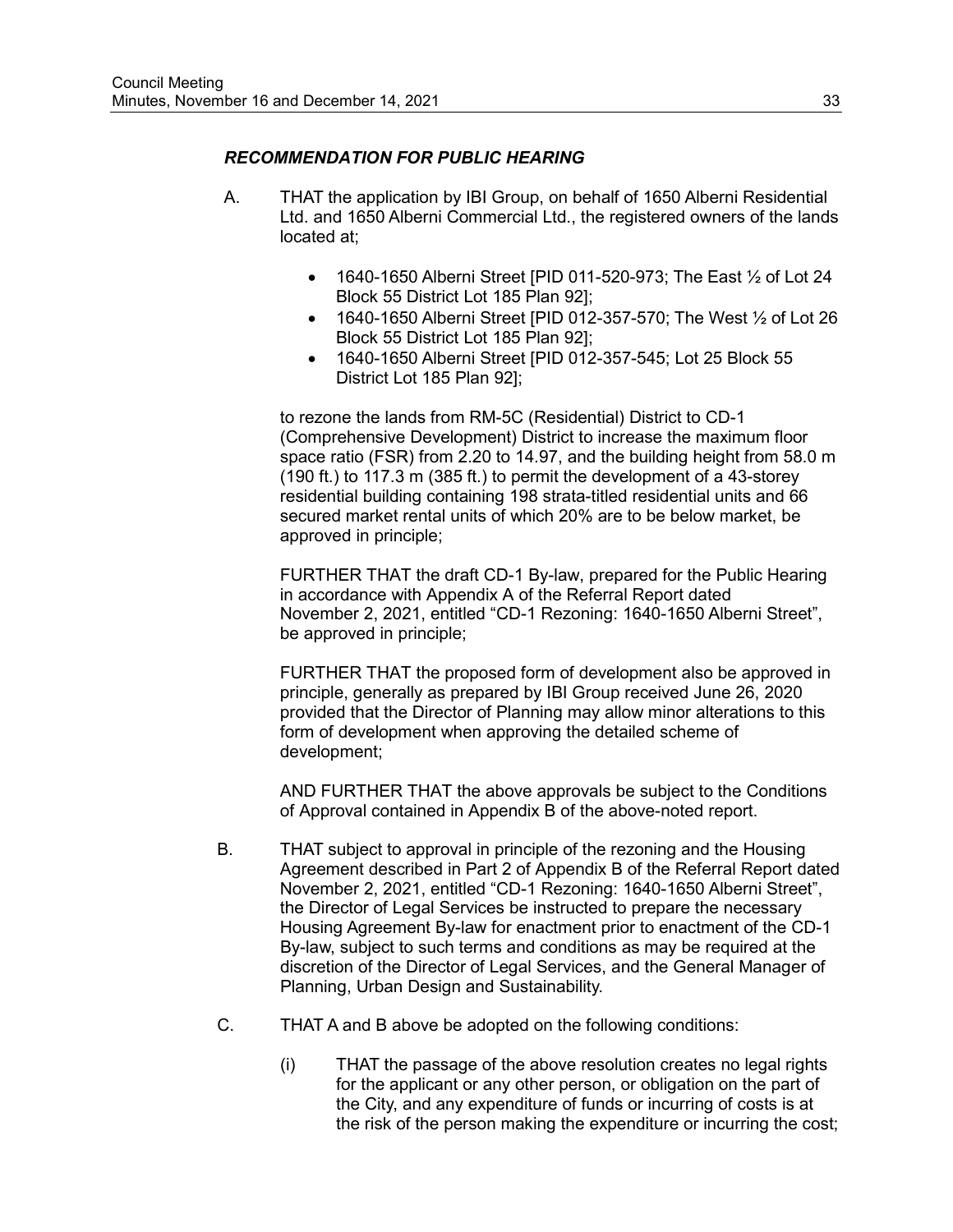- (ii) THAT any approval that may be granted following the public hearing shall not obligate the City to enact a by-law rezoning the property, and any costs incurred in fulfilling requirements imposed as a condition of rezoning are at the risk of the property owner; and
- (iii) THAT the City and all its officials, including the Approving Officer, shall not in any way be limited or directed in the exercise of their authority or discretion, regardless of when they are called upon to exercise such authority or discretion.

ADOPTED ON CONSENT (Vote No. 07794)

### **BY-LAWS**

Councillors Bligh, Dominato and Mayor Stewart advised they had reviewed the proceedings related to by-law 1 and would therefore be voting on the enactment.

MOVED by Councillor De Genova SECONDED by Councillor Dominato

> THAT Council enact the by-laws listed on the agenda for this meeting as numbers 5 and 6 inclusive, and authorize the Mayor and City Clerk to sign and seal the enacted by-laws.

CARRIED

(Councillors Hardwick and Swanson opposed)

MOVED by Councillor Dominato SECONDED by Councillor Wiebe

> THAT Council, except for those members ineligible to vote as noted below, enact the by-laws listed on the agenda for this meeting as numbers 1 to 4 and 7 inclusive, and authorize the Mayor and City Clerk to sign and seal the enacted by-laws.

#### CARRIED UNANIMOUSLY

- 1. A By-law to Amend Zoning and Development By-law 3575 to allow certain changes in use without the requirement for a development permit (By-law No. 13173) *(Councillor Swanson ineligible for the vote vote)*
- 2. A By-law to amend Building By-law No. 12511 Regarding Reduction in Upgrade Triggers for Certain Uses and Major Occupancies (By-law No. 13174)
- 3. A By-law to amend Parking By-law NO. 6059 Regarding Parking Regulations for Change of Use (By-law No. 13175)
- 4. A By-law to amend Zoning and Development By-law No. 3575 to rezone an area to CD-1 (349 East 6th Avenue) (By-law No. 13176)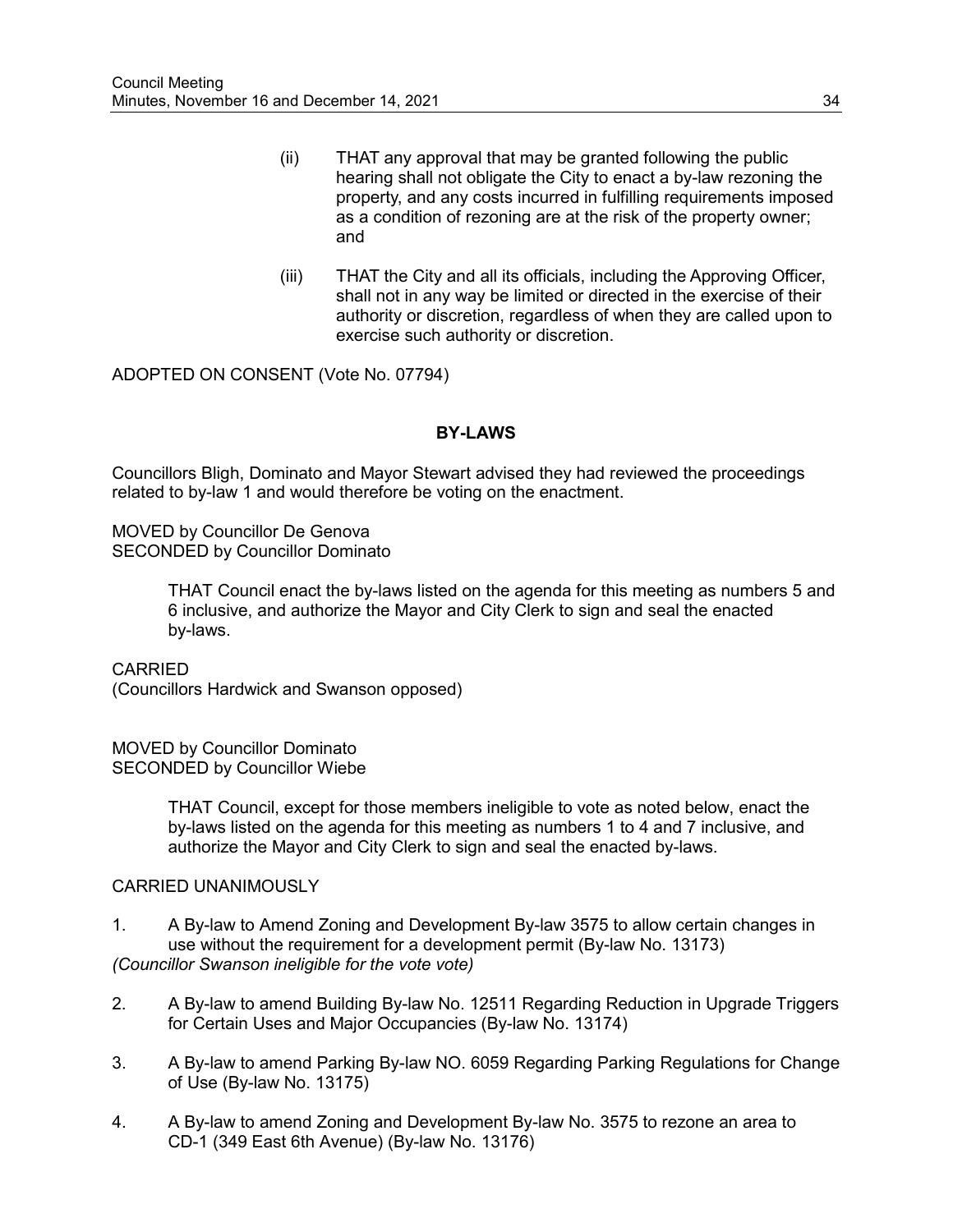- 5. A By-law to amend Zoning and Development By-law No. 3575 to rezone an area to CD-1 (5470 Cambie Street) (By-law No. 13177)
- 6. A By-law to amend Zoning and Development By-law No. 3575 to rezone an area to CD-1 (8725 French Street) (By-law No. 13178)
- 7. A By-law to enact a Housing Agreement for 2924 Venables Street (By-law No. 13179)

### **MOTIONS**

#### **A. Administrative Motions**

#### **1. Approval of Form of Development – 203-263 West 49th Avenue**

MOVED by Councillor Kirby-Yung SECONDED by Councillor Bligh

> THAT the form of development for this portion of the site known as 203 West 49th Avenue be approved generally as illustrated in the Development Application Number DP-2020-00922, prepared by GBL Architects Inc., and stamped "Received, Community Services Group, Development Services", on July 22, 2021, provided that the Director of Planning may impose conditions and approve design changes which would not adversely affect either the development character of the site or adjacent properties.

CARRIED UNANIMOUSLY

### **2. Approval of Form of Development – 815-825 Commercial Drive and 1680 Adanac Street**

MOVED by Councillor De Genova SECONDED by Councillor Dominato

> THAT the form of development for this portion of the site known as 815-825 Commercial Drive and 1680 Adanac Street be approved generally as illustrated in the Development Application Number DP-2020-00127, prepared by Cornerstone Architecture, and stamped "Received, Community Services Group, Development Services", on May 26, 2021, provided that the Director of Planning may impose conditions and approve design changes which would not adversely affect either the development character of the site or adjacent properties.

CARRIED (Vote No. 07808) (Councillors Hardwick and Swanson opposed)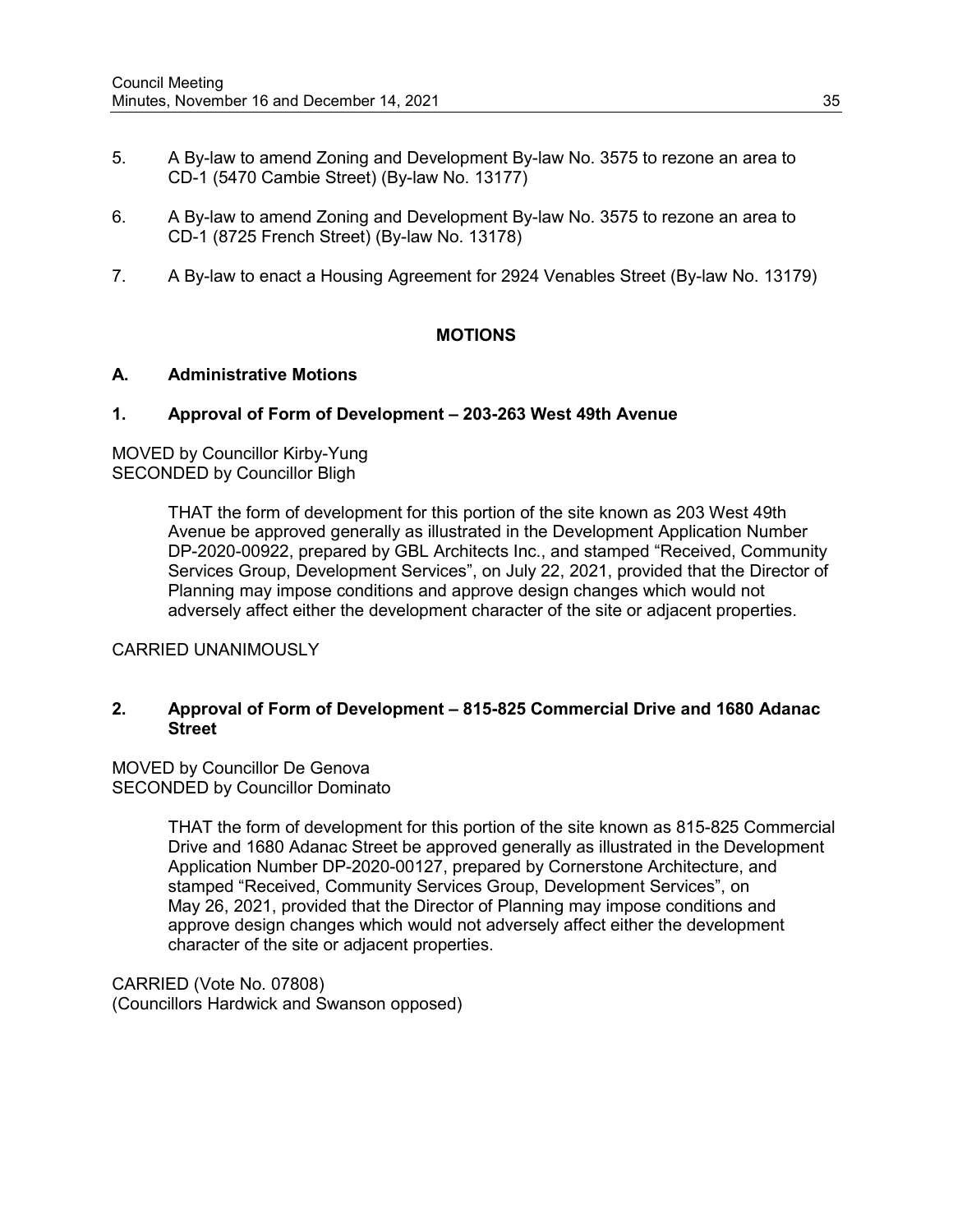### **3. Approval of Form of Development – 485 W 42nd Avenue (formerly 5740 Cambie Street)**

MOVED by Councillor De Genova SECONDED by Councillor Bligh

> THAT the form of development for this portion of the site known as 485 W 42nd Ave be approved generally as illustrated in the Development Application Number DP-2021- 00189, prepared by Dialog Design, and stamped "Received, Community Services Group, Development Services", on October 4, 2021, provided that the Director of Planning may impose conditions and approve design changes which would not adversely affect either the development character of the site or adjacent properties.

CARRIED (Vote No. 07809) (Councillors Hardwick and Swanson opposed)

## **4. Resolution - Closure and Exchange of a Portion of Road Adjacent to 1002 Station Street, Lot 1, District Lot 2037, Group 1, New Westminster District, Plan EPP105034 ("Lot 1")**

MOVED by Councillor Kirby-Yung SECONDED by Councillor De Genova

THAT WHEREAS

- 1. The City of Vancouver is the owner of all the streets and lanes lying within the limits of the City of Vancouver;
- 2. There is a proposal to redevelop [PID: 031-266-932] Lot 1, District Lot 2037, Group 1, New Westminster District Plan EPP105034 ("Lot 1");
- 3. The proposal requires the closure of a portion of Gore Avenue abutting Lot 1 District Lot 2037 Group 1 New Westminster District Plan EPP105034, dedicated by the deposit of Plan EPP105034 on December 19, 2020;
- 4. The said portion of road to be closed is no longer required for municipal purposes;
- 5. The dedication as road of a portion of Lot 1 is required by the City for road purposes;
- 6. The said portion of road to be closed will be conveyed to the abutting owner and subdivided with Lot 1 to dedicate road to the City and to form a single parcel.

THEREFORE BE IT RESOLVED THAT all that portion of road adjacent to the said Lot 1, the same as shown in heavy outline on the Reference Plan prepared by Roland Bircher, B.C.L.S., completed on the 12<sup>th</sup> day of November, 2021, and numbered Plan EPP116058, a copy of which is attached hereto, be closed, stopped-up and conveyed to the owner of the said Lot 1;

BE IT FURTHER RESOLVED THAT the said portion of road to be closed is to be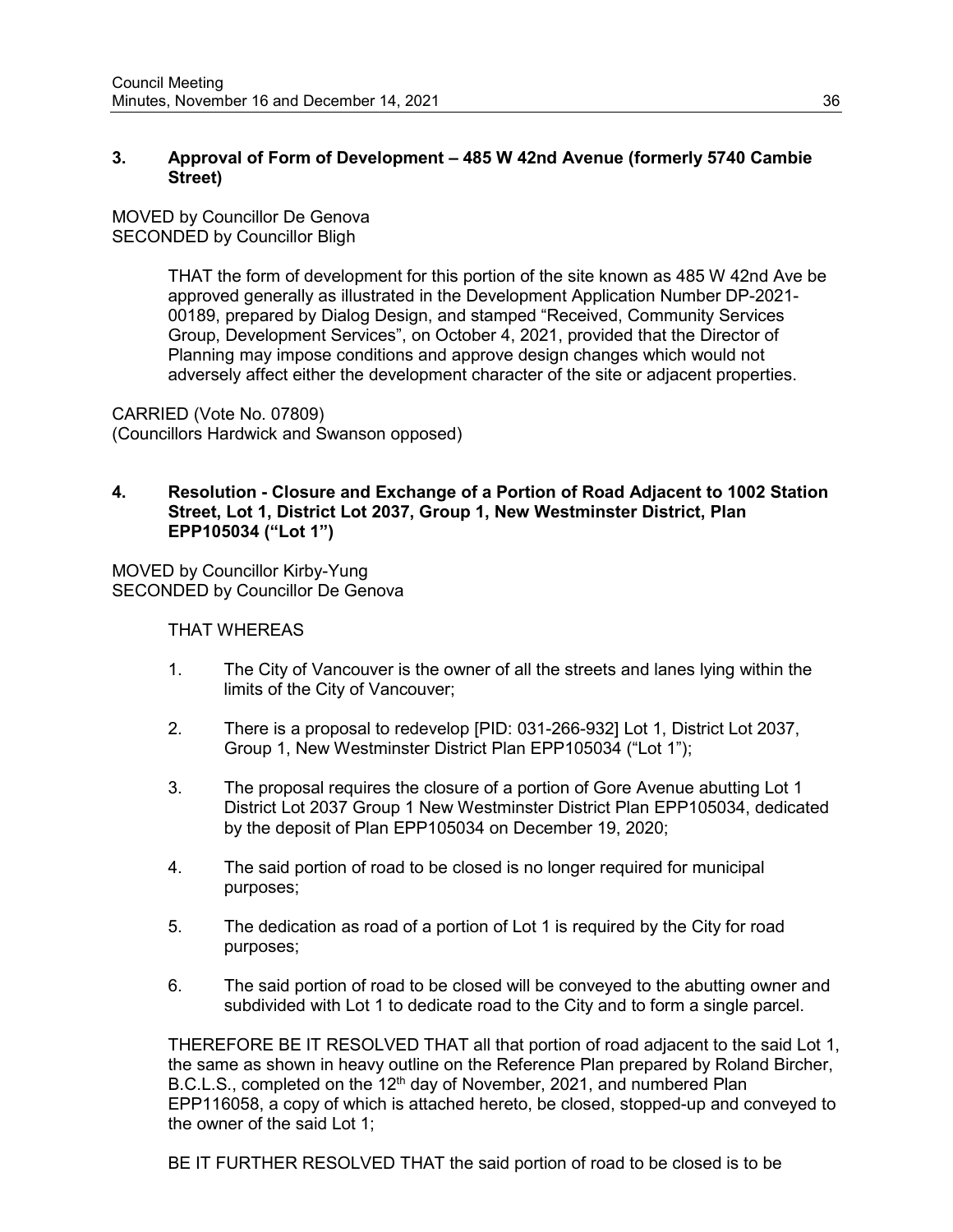subdivided with the said Lot 1 to dedicate road to the City and to form a single parcel, as shown within the heavy bold outline on the Subdivision Plan prepared by Roland Bircher, B.C.L.S., completed on the 12<sup>th</sup> day of November, 2021, and numbered Plan

EPP116059, a copy of which is attached hereto, to the satisfaction of the Director of Legal Services and the Approving Officer.

CARRIED UNANIMOUSLY

## **B. Council Members' Motions**

#### **1. Request for Leave of Absence**

MOVED by Councillor De Genova SECONDED by Councillor Hardwick

> THAT Councillor Bligh be granted a Leave of Absence for civic business from meetings on November 25, 2021, from 3 pm to 10 pm.

CARRIED UNIMOUSLY

### **2. Updating the Requirement for Members of Council to Rise to Speak at Council Meetings**

Paul Mochrie, City Manager, responded to questions.

MOVED by Councillor Bligh SECONDED by Councillor Dominato

#### **WHEREAS**

- 1. The City of Vancouver is governed by the *Vancouver Charter*, and established by and with the advice and consent of the Legislative Assembly of the Province of British Columbia:<sup>1</sup>
- 2. British Columbia's system of government is based on the United Kingdom's Westminster tradition of parliamentary democracy – a government system with a long history dating back over 800 years to the 13th century;
- 3. Many rules, customs, and traditions have accrued to the British Parliamentary system over the centuries. For example, there is a longstanding practice whereby Members of Parliament must "stand" while speaking, unless they are unable to do so, and similarly they must "rise or half-rise" from their seats in order to catch the Speaker's attention;
- 4. Likewise, the Rules of the Senate of Canada (Chapter Six: Rules of Debate Recognition in Debate / Recognition by the Speaker) states: "Senators wishing to speak shall rise at their assigned place and, when recognized by the Speaker, shall address the Senators.";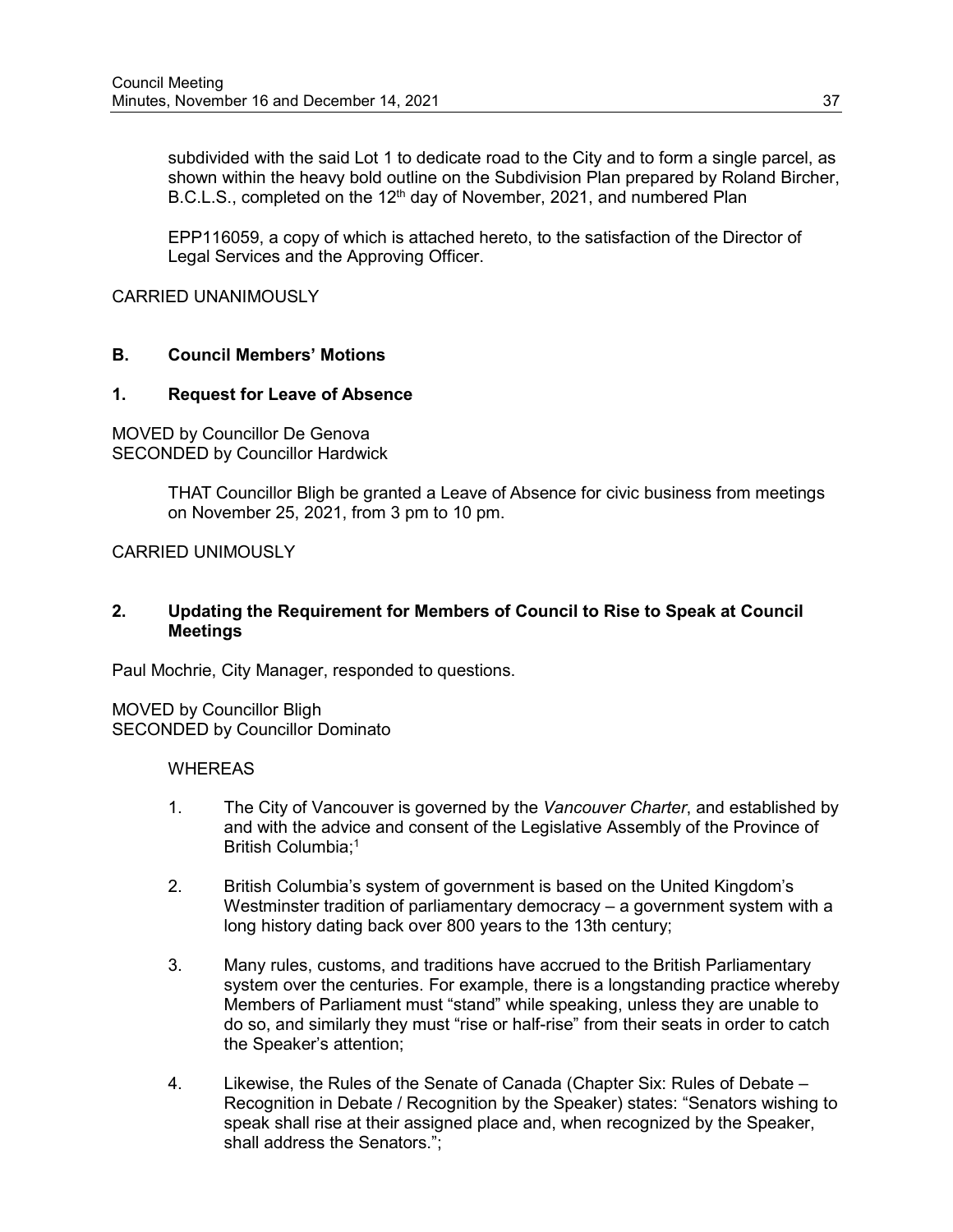- 5. Section 13 of the House of Commons Procedure and Practice (Rules of Order and Decorum) under the sub-heading of "Manner of Speaking" states: "Any Member who wishes to participate in the proceedings must stand and be in his or her designated place to be recognized and to speak…." with exceptions such as circumstance where a Member is unable to rise as a result of an injury or illness etc.;
- 6. Part 6 of the *City's Procedure By-Law No. 12577* (Conduct of Council Members) under the sub-heading "Rules of conduct" for speaking states: "6.2 When questioning or speaking, a Council member must: (a) rise unless a disability prevents the Council member from doing so. Council members are not required to rise to speak at a standing committee meeting (section 5.7);
- 7. The *City's Procedure By-Law* is not immutable and has seen many updates and changes over time, including at the regular Vancouver City Council meeting on October 5, 2021, where Council formally approved an amendment to the By-law regarding electronic meeting and other amendments to allow for "electronic special, regular and committee meetings of Council" (By-law No. 13129);
- 8. The hybrid meeting model adopted by Council during the COVID-19 pandemic, and the expanded electronic meeting provisions of By-law No. 13129, has led to an inadvertent situation whereby Council members who are present electronically at a regular Council meeting are not required to stand, while those members present in the Chamber are required to stand. Members of the public and those on Council have made noted of observable inconsistency;
- 9. Likewise, the Persons with Disabilities Advisory Committee has stated that the requirement to stand or rise at meetings is non-inclusive given that not everyone is able to stand to speak at a Council meeting. The requirement to rise to speak disadvantages those who are not able to stand;
- 10. By way of informal observation, most City Councils in Metro Vancouver do not require their members to rise or stand while speaking. Likewise, Vancouver Park Board Commissioners and Trustees of the Vancouver School Board do not stand while speaking. Seeking recognition to speak in the municipal sphere is typically achieved by an electronic means or by a simple gesture to speak; and
- 11. The City of Vancouver and Vancouver City Council are committed to enhancing access and inclusion for all persons, including those with disabilities and those from the wide diversity of communities within our city. It is important that all persons are fully able to participate in City services and civic life on an equal footing, an objective that is reflected in the City's core values and commitments to advance truth and reconciliation, equity, diversity, and anti-racism, as well as to better understand and acknowledge the colonial legacies and functional artefacts embedded within the City's practices and traditions. Council and the City strive at all times to improve and work towards a fairer, safer, more inclusive city.

THEREFORE BE IT RESOLVED THAT Vancouver City Council direct staff to prepare a suitable amendment to the *City's Procedure By-Law No. 12577* to the effect that rising to speak at regular Council meetings shall be optional and at the discretion and preference of individual members of Council;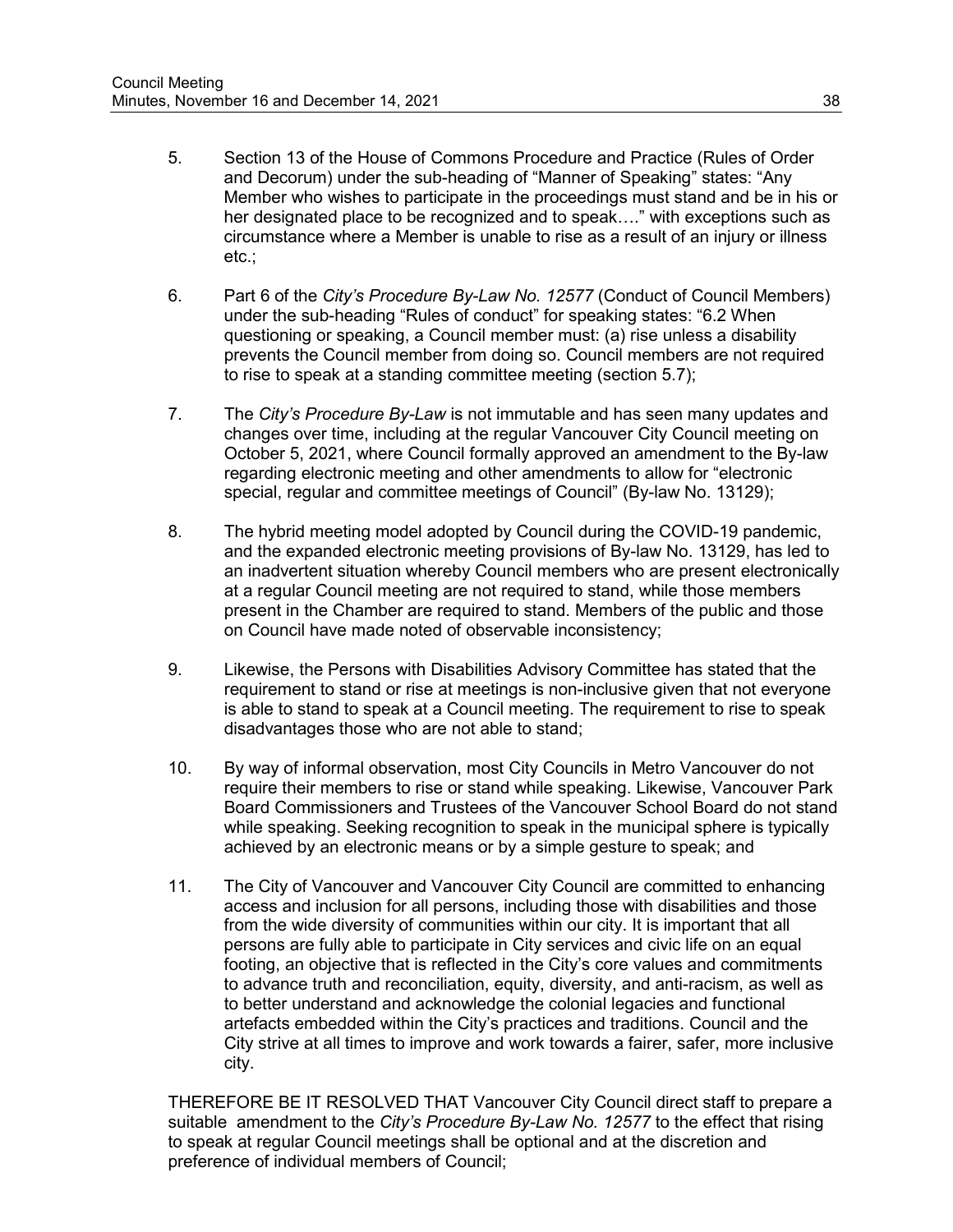FURTHER THAT staff be directed to report back by the end of Q1 of 2022 on the specific history, circumstances, and reasons whereby members of Council have been – and are currently – required to rise in order to speak at regular Council meetings, with the intent being to document this information as a matter of civic historical and cultural interest.

<sup>1</sup> As noted in the *Vancouver Charter's* Preamble section: "WHEREAS by the Vancouver Enabling Act, 1949, the City of Vancouver was authorized, without conforming with the requirements of the Standing Orders relating to Private Bills as to notices or fees, to apply to the Legislature for a Private Bill, to be known as the Vancouver Charter, to supersede and replace the said Vancouver Incorporation Act, 1921, and all amendments thereto:"

CARRIED UNANIMOUSLY (Vote No. 07810)

### **3. Saving Lives with Community Defibrillators and First Aid**

MOVED by Councillor Fry SECONDED by Councillor Dominato

 $\_$ 

### **WHEREAS**

- 1. Sudden cardiac arrest takes the lives of up to 40,000 Canadians a year, nearly 6,000 of those deaths are in BC;
- 2. Since BC's overdose crisis was declared in 2016 more than 7,700 British Columbians have perished as a result of apparent opioid toxicity (overdose);
- 3. In the event of sudden cardiac arrest, bystander use of an automated external defibrillator (AED), along with CPR, is crucial and increases the chance of survival to 75% or higher;
- 4. In the event of an overdose, Naloxone can quickly reverse the effects of opioid drugs and can reverse slowed breathing within 3 to 5 minutes allowing for lifesaving intervention;
- 5. St. John Ambulance is Canada's leading first aid charity with a mission to empower all Canadians to save lives by providing first aid training and supplies; and
- 6. Through their "Start Me Up BC" campaign<sup>1</sup>, St. John Ambulance (BC/Yukon) hopes to addresses a serious gap in our public emergency preparedness platform, through a campaign to place 1000 low cost one-of-a-kind freestanding community defibrillator stands across British Columbia. These Publicly Accessible Defibrillators (PADs) are equipped with an AED, first aid and naloxone kits, as well as a connected alarm system to dispatch emergency first responders.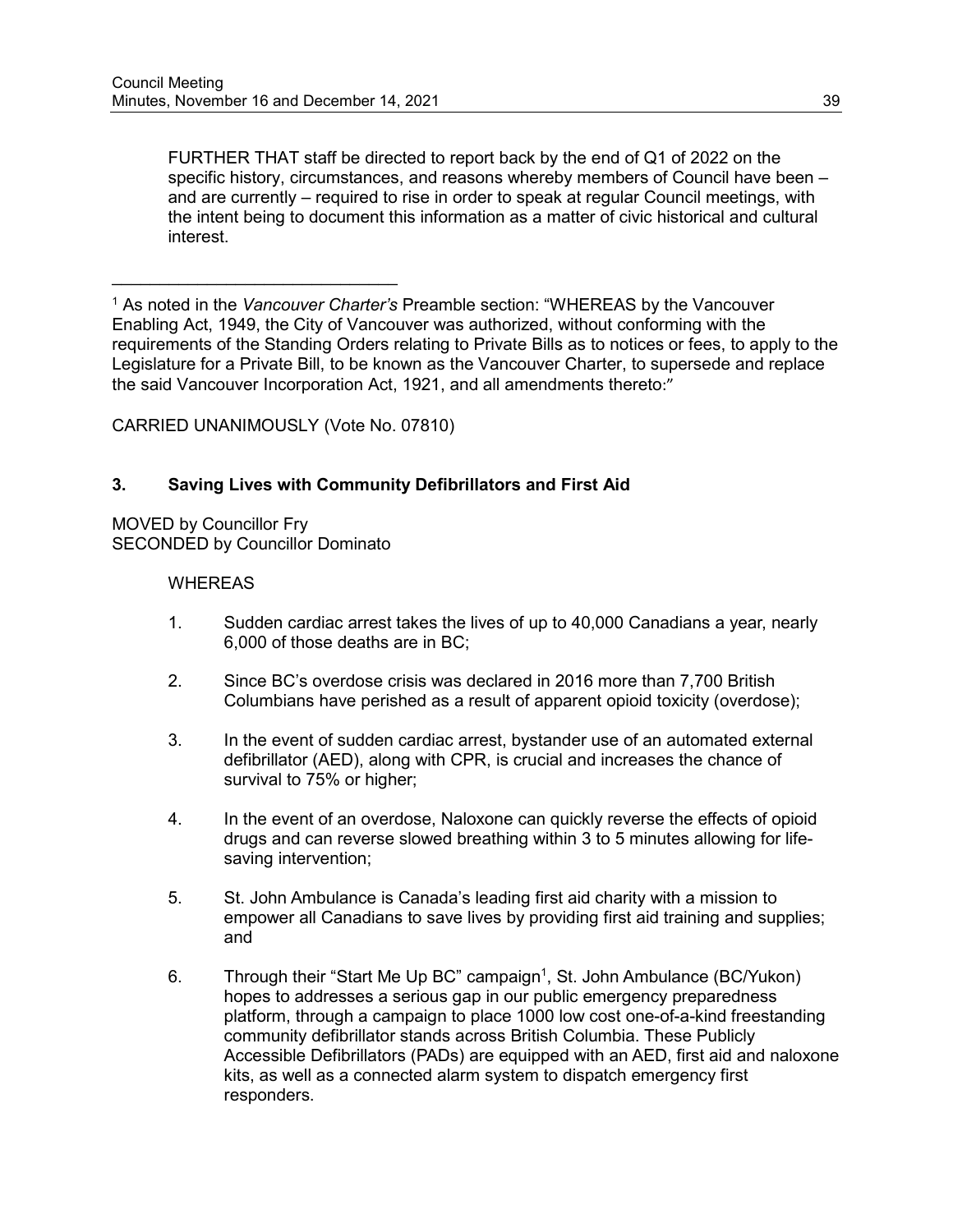THEREFORE BE IT RESOLVED THAT Council direct staff to report back on opportunities to install automated Publicly Accessible Defibrillators (PADs) equipped with naloxone and first aid kits, in locations throughout Vancouver, including:

- a. In consultation with St. John's Ambulance in consideration of their "Start Me Up" campaign;
- b. As part of a public benefit amenities on new developments;
- c. At city facilities and/or appropriate public spaces; and/or
- d. In partnerships at key locations for entertainment, transit, and public gathering.

1. St. John Ambulance "Start Me Up"<https://www.startmeupbc.ca/>

referred

REFERRAL MOVED by Councillor De Genova SECONDED by Councillor Hardwick

> THAT the motion entitled "Supporting Crisis Centres Supporting Community Needs" be referred to the Standing Committee on Policy and Strategic Priorities meeting on November 17, 2021, in order to hear from speakers, debate and decision.

CARRIED UNANIMOUSLY

 $\overline{\phantom{a}}$  , where  $\overline{\phantom{a}}$  , where  $\overline{\phantom{a}}$ 

## **4. Supporting Crisis Centres Supporting Community Needs**

*\* \* \* \* \**

*On November 16, 2021, at 4:58 pm, during questions to the mover on motion B4, it was*

*MOVED by Councillor De Genova*

*THAT Council complete the business of the Council agenda including Notice of Council Members Motions, New Motions, New Business and Enquiries, to the Council meeting directly following the Standing Committee meeting on November 17, 2021.* 

*not put*

*The Chair ruled this motion out of order as Council Members' Motions with speakers would need to be moved and seconded before they are referred to a Standing Committee meeting, and Notice of Council Members Motions, New Members Motions, New Business and Enquiries could not be dealt with at a Council meeting following a standing committee meeting.*

*Councillor Carr rose on a point of procedure asking the Chair for clarification to which meeting the remaining items on the agenda could be referred. The Mayor indicated the question was quite involved and would require a written response.*

*As it was past 5 pm, the meeting recessed.*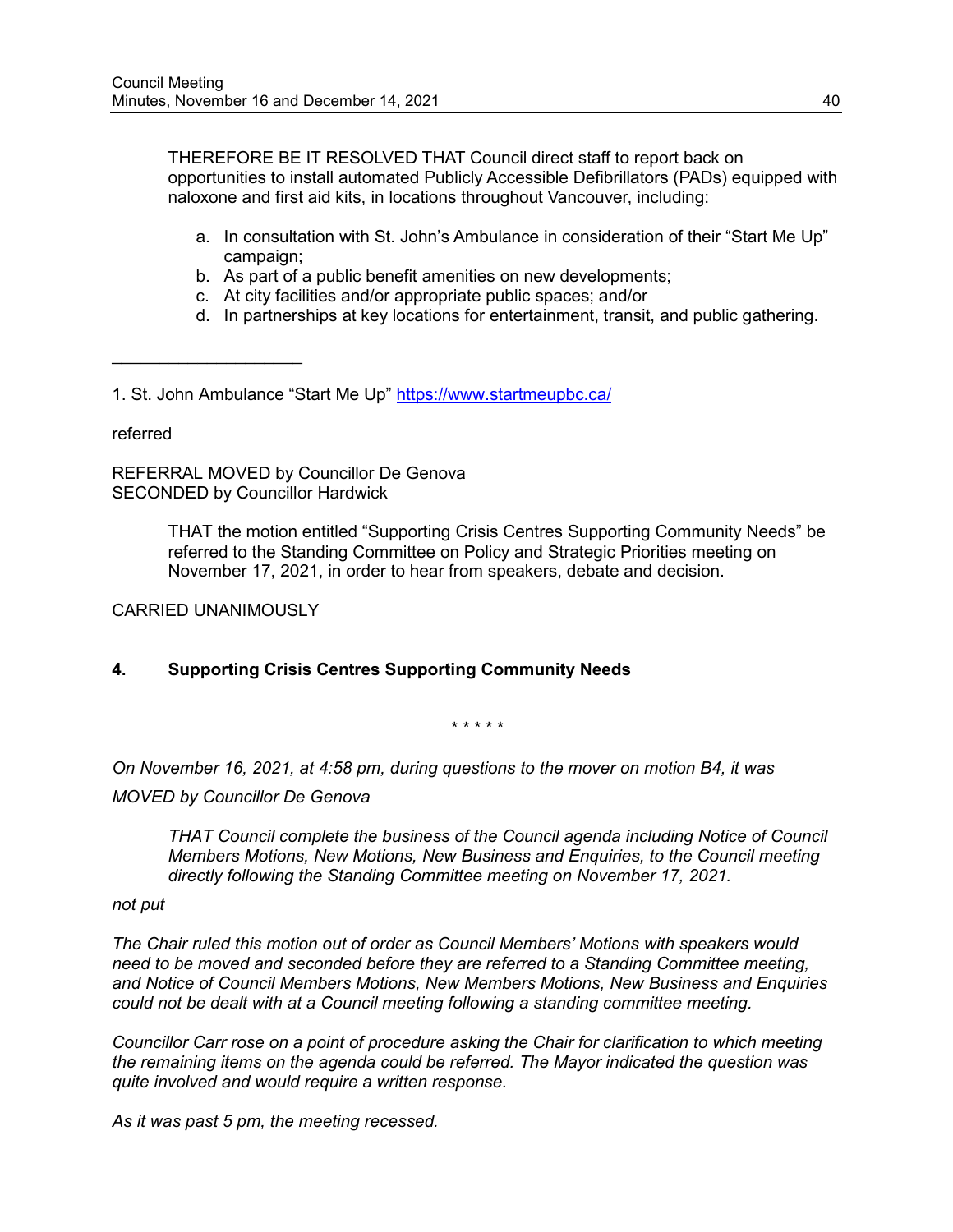*On November 16, 2021, Council recessed at 5:02 pm and reconvened on December 14, 2021, at 3:04 pm.*

*Note: Motions B4 to B7, Notice of Member's Motion, New Business, Enquiries and Other Matters, were considered on December 14, 2021.*

\* \* \* \* \*

On December 14, 2021, it was

MOVED by Councillor Fry SECONDED by Councillor De Genova

#### **WHEREAS**

- 1. BC's Crisis Line Network, a group of community-based non-profit crisis centres from across our province, <sup>1</sup> support lifesaving crisis de-escalation services, suicide risk assessment, and collaborative safety planning through specifically skilled and effective 24/7 crisis service responders: answering calls to 1-800- SUICIDE, 310-6789 Mental Health, and regional distress lines; providing employment opportunities and local crisis expertise in Vancouver, Surrey, Richmond, Nanaimo, Prince George, Kamloops, Kelowna, Trail, Cranbrook, and Williams Lake; and diverting calls from 911 and police-based mental health response;
- 2. To meet rising demand for crisis intervention, the Province announced a wellintentioned decision to increase funding and centralize call technology for BC's Crisis Line Network. As the result of this investment and in accordance with trade law however, the Province will now be obliged to open all crisis line services to competitive bid through a Request for Proposals (RFP). In the case of crisis calls, this raises the possibility of bids going to large, multinational, for-profit corporations and privatizing crisis services across the province, adding: privacy concerns; service quality concerns; impacts on labour and education; and potentially downloading service to local governments as at-risk callers are referred to 911 in order to reduce costs and corporate liability;
- 3. For-profit telemedicine counselling services are a rapidly-growing industry sector. <sup>2, 3</sup> Notably, for-profit private corporations have professional teams to develop proposals to win contracts. Typically, non-profit crisis centres do not have access to the same resources to prepare competitive bids, and at a time when their core services are in greater demand than ever;
- 4. Crisis Lines are highly integrated in regional health authority mental health services, providing jobs for over 110 staff members and opportunities for over 550 volunteers. Over 450 students are trained each year as volunteer Crisis Line Responders in BC, many of whom go on to become doctors, teachers, social workers, and emergency and mental health professionals in our communities;
- 5. This year, across BC, Crisis Lines safely de-escalated 99.5% of their calls with over 2.5 million minutes of life-saving support, saving BC taxpayers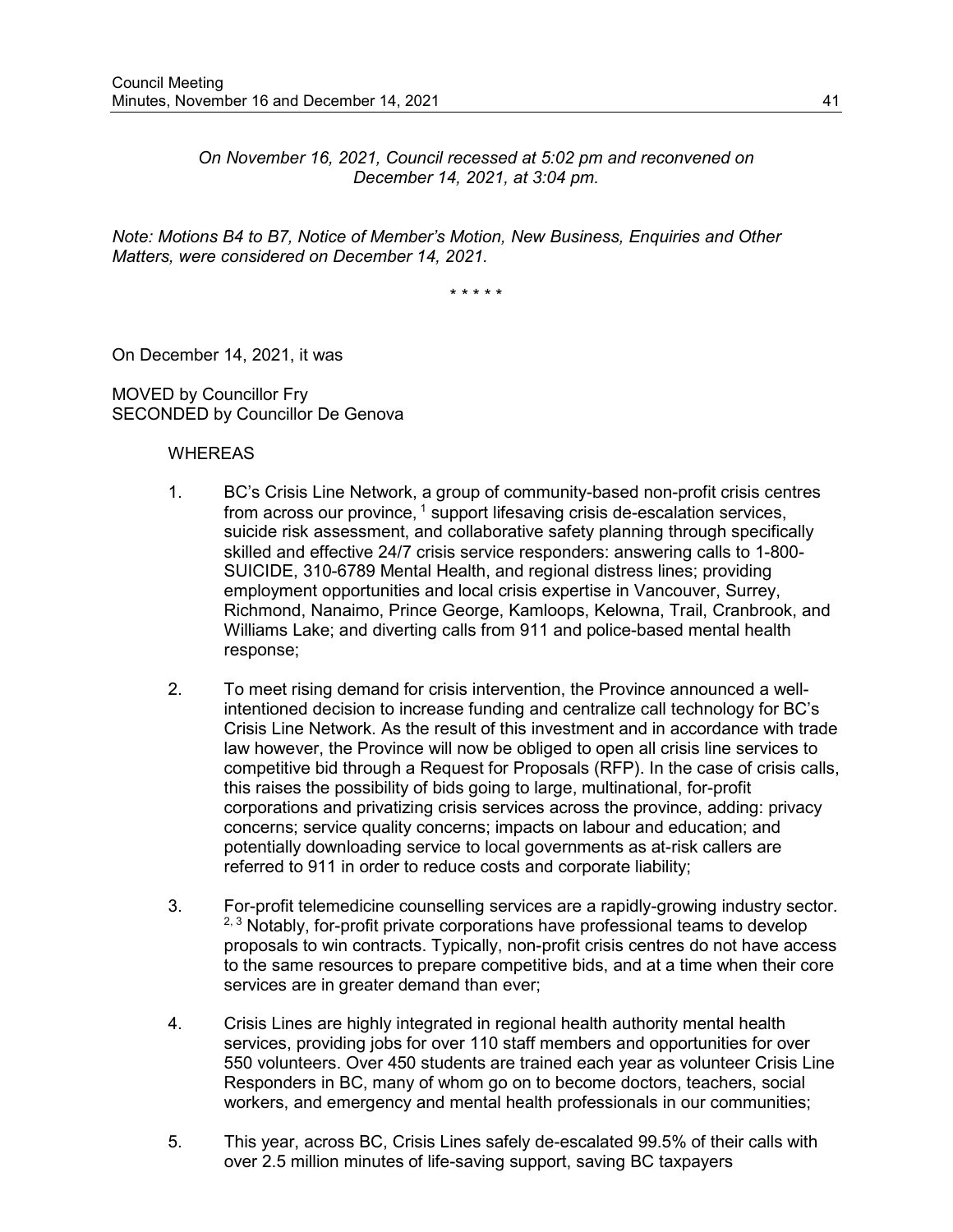approximately \$10.4 million and reducing stresses on police and hospital services by diverting 7,099 interventions from 911; 16,251 interventions by inperson Crisis Response Teams; and 50,901 emergency Mental Health Worker engagements;

- 6. Vancouver City Council has consistently supported non-policing interventions for mental health issues where possible:
	- a. The Vancouver Crisis Centre de-escalated 19,129 mental health crisis and/or suicide-related calls (including VCH regional and 1800SUICIDE and 310 Mental Health calls) in 2019/20;
	- b. According to Vancouver Police Department's 2020 Our Community In Need <sup>4</sup> report, 13,592 of 265,000 police calls for service were mental health related. The report continues: "2,259 [Calls for Service] may or may not have required police attendance, which is the equivalent of 6 CFS/ day (VPD officers attend, on average, 727 CFS a day). These 2,259 CFS resulted in officers dedicating approximately 11,800 hours, and this equates to 8 officer positions (the cost of which is, \$1,051,935). Of note, there is no current program/community resource in existence that could have attended in lieu of police"; and
- 7. BC's Special Committee on Reforming the Police Act<sup>5</sup> acknowledges "the role of police with respect to complex social issues including mental health and wellness, addictions, and harm reduction; and in consideration of any appropriate changes to relevant sections of the Mental Health Act." The August 2020 Statement from the Special Committee further commits to follow-up with other ministries and independent offices, and seek input from advocacy groups, subject matter experts, and individuals with frontline experience in several related areas including mental health.

## THEREFORE BE IT RESOLVED

- A. THAT The Mayor on behalf of Council write to Minister of Health, Minister of Mental Health and Addictions, Minister of Public Safety and Solicitor General, and the Minister of Advanced Education and Skills Training with a letter of support for funded local Crisis Centres supporting community needs that:
	- a. Acknowledges role of crisis centres in health and well being of residents;
	- b. Describes the importance of community-based local services;
	- c. Highlights the role of crisis centres in diverting 911 calls and police intervention;
	- d. Communicates concerns that privatized centralized crisis centres may result in an increased burden on 911 calls and police, and should be considered under the scope of the Special Committee on Reforming the Police Act;
	- e. Distinguishes that local crisis centres provide important jobs and volunteer opportunities in the community, including valuable training for students in the medical, mental health, social work and protective services fields; and
	- f. Encourages the province to pursue a funding and support model for BC crisis centre services that does not prejudice the process towards an open-bid RFP and recognizes the unique role and importance of BC's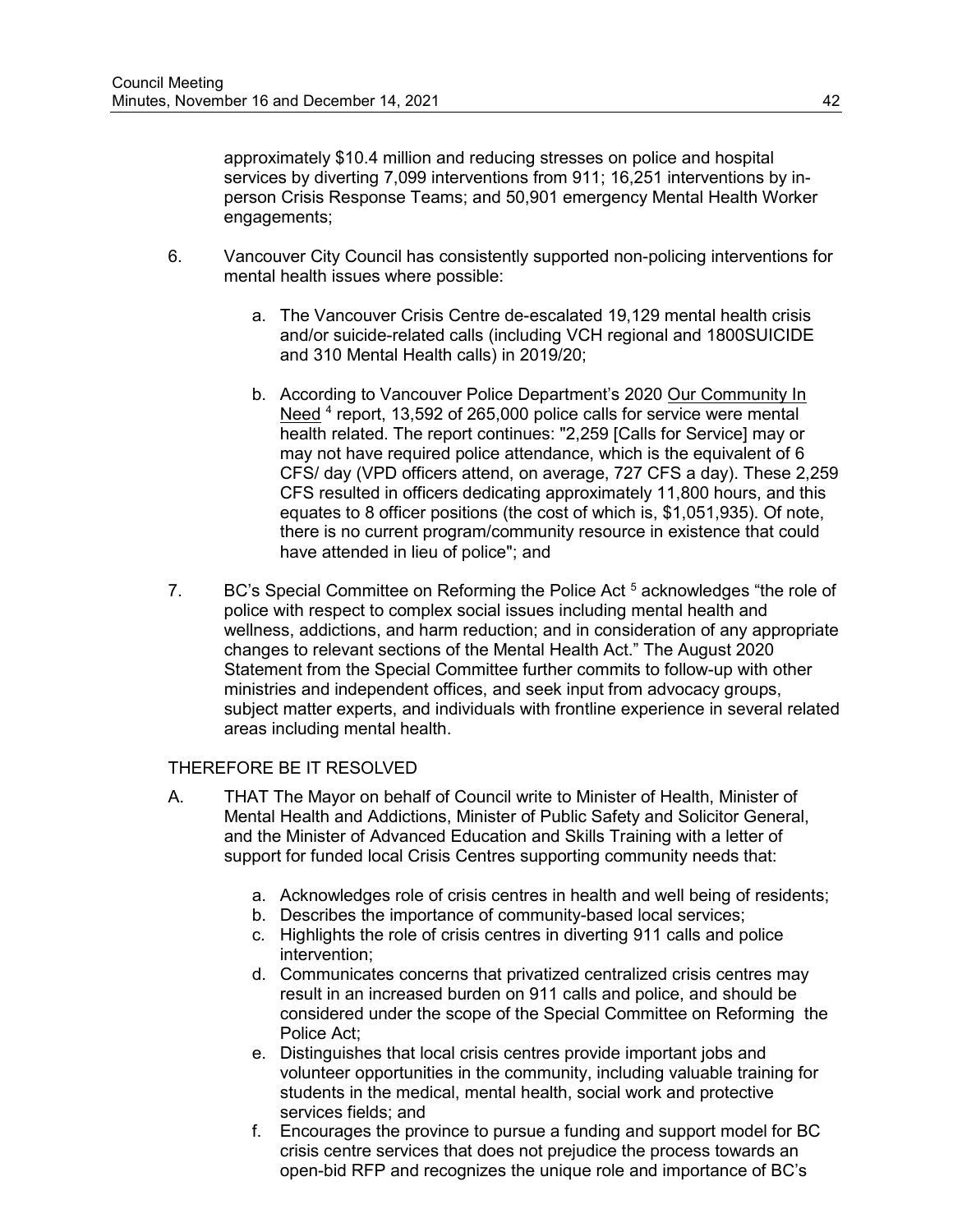\_\_\_\_\_\_\_\_\_\_\_\_\_\_\_\_\_\_\_\_

Crisis Line Network.

B. THAT the following enactment along with preamble clauses 1 and 2 above is submitted to the LMLGA for endorsement and consideration at the 2022 UBCM Convention, and a copy of the entire resolution be submitted directly the UBCM Health and Social Development Committee for immediate consideration.

> Therefore be it resolved that the UBCM urge the Province to pursue a funding and support model for crisis centre services that that does not prejudice the process towards an open-bid RFP and recognizes the unique role and importance of BC's Crisis Line Network, providing local community-based services for vulnerable British Columbians, diverting 911 calls and police intervention, and encourages local employment, training, and volunteer opportunities in communities across BC.

> > \* \* \* \* \*

- 1. BC Crisis Line Network: Crisis Centre of BC (Vancouver), CHIMO Crisis Lines (Richmond), Fraser Health Crisis Line/Options (Surrey), CMHA for the Kootenays (Cranbrook), Kelowna Community Resources (Kelowna), Trail F.A.I.R. (Trail), CMHA Vernon (Vernon), CMHA Cariboo Chilcotin (Williams Lake), Vancouver Island Crisis Society (Nanaimo), Northern BC Crisis Line (Prince George).
- 2. Telemedicine for treating mental health and substance use disorders: reflections since the pandemic <https://www.nature.com/articles/s41386-021-00960-4>
- 3. Morneau Shepell reports 2021 first quarter financial results "a strong quarter to start the year driven by accelerating growth of our technologyenabled product suite, increased uptake of Total Wellbeing, adoption of digital mental health solutions and additional services added to our platform such as telemedicine." [https://www.businesswire.com/news/home/20210513005792/en/Morneau-Shepell](https://www.businesswire.com/news/home/20210513005792/en/Morneau-Shepell-reports-2021-first-quarter-financial-results)[reports-2021-first-quarter-financial-results](https://www.businesswire.com/news/home/20210513005792/en/Morneau-Shepell-reports-2021-first-quarter-financial-results)
- 4. VPD: Our Community in Need [https://vpd.ca/wp-content/uploads/2021/06/our-community-in-need.pdf](https://urldefense.com/v3/__https:/vpd.ca/wp-content/uploads/2021/06/our-community-in-need.pdf__;!!G4oVokrRG-Im!5o6oiVfehdY2c_2OV-kDkfaiJPxni4_XcEPSD6x9PggjPFSTLqTDikQ_RsUdaIWyDbpq$)
- 5. BC Special Committee on Reforming the Police Act [https://www.leg.bc.ca/parliamentary-business/committees/41stParliament-5thSession](https://www.leg.bc.ca/parliamentary-business/committees/41stParliament-5thSession-rpa)[rpa](https://www.leg.bc.ca/parliamentary-business/committees/41stParliament-5thSession-rpa)

referred

REFERRAL MOVED by Councillor De Genova SECONDED by Councillor Wiebe

> THAT the motion entitled "Supporting Crisis Centres Supporting Community Needs" be referred to the Standing Committee on Policy and Strategic Priorities meeting on January 26, 2022, in order to hear from speakers, debate and decision.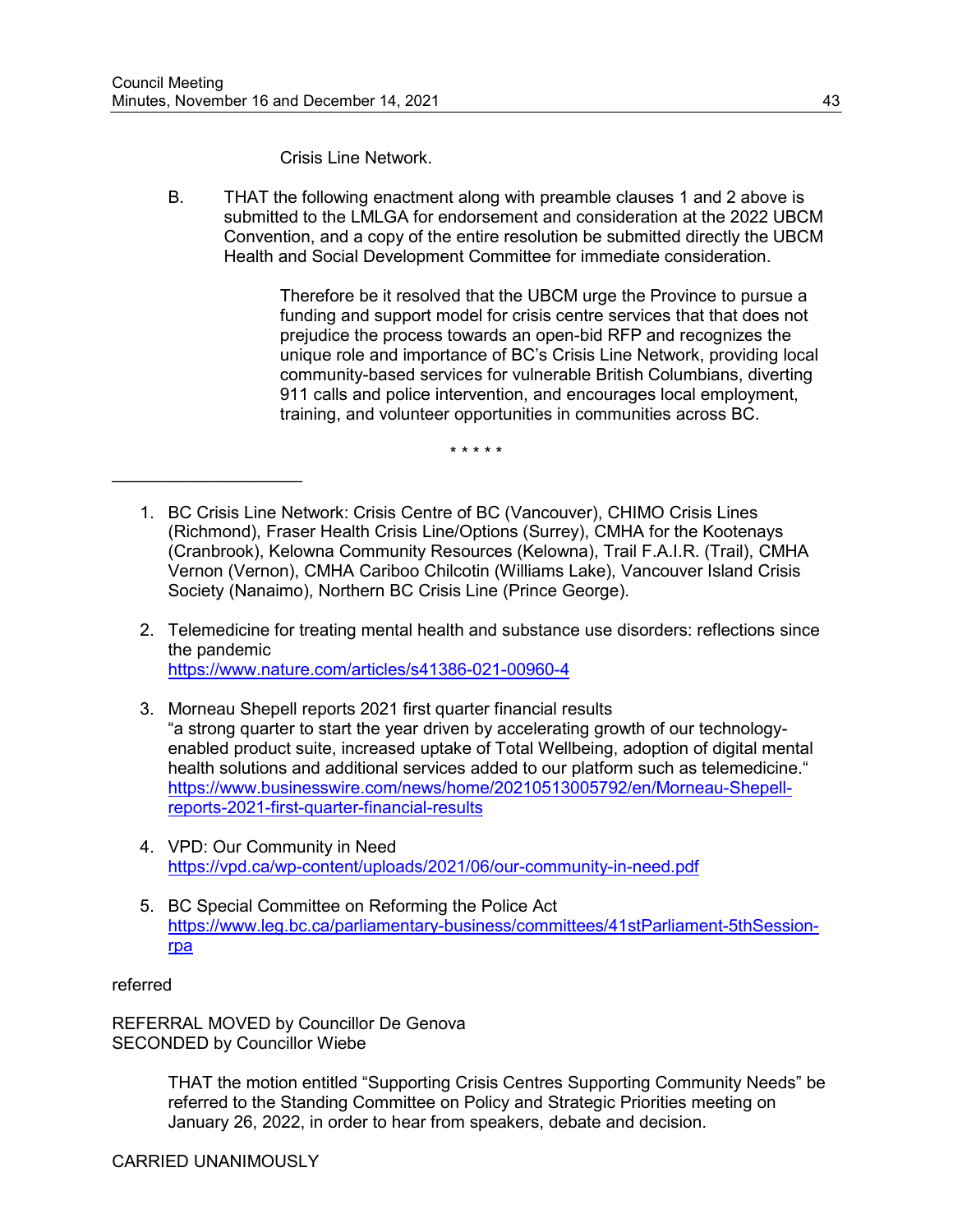*In order to introduce and answer questions on Council Members' Motion 5, Mayor Stewart relinquished the Chair to Deputy Mayor De Genova until the completion of the item.*

## **5. Affirming Vancouver's Commitment to Climate Action through Membership in C40**

MOVED by Mayor Stewart SECONDED by Councillor Kirby-Yung

### **WHEREAS**

- 1. The C40 Cities Climate Leadership Group ("C40") is a network of 97 cities around the world that represents one twelfth of the world's population and one quarter of the global economy;
- 2. C40 is a network collaborating to deliver the urgent action needed right now to confront the climate crisis;
- 3. Led by mayors around the globe, C40's Agenda for a Green and Just Recovery outlines bold steps to deliver an equitable and sustainable recovery from the COVID-19 pandemic;
- 4. Vancouver has been a member of the C40 network of Cities since 2012 and has contributed to and benefitted from the leadership of the resources of this organization, at no cost to the City of Vancouver; and
- 5. As part of a new C40 bylaw, Cities need to reapply to be C40 members every 3 years.

THEREFORE BE IT RESOLVED THAT Council reaffirm its membership in the C40 Cities Climate Leadership Group.

CARRIED UNANIMOUSLY (Vote No. 07963)

## **6. Budget Transparency and Accountability in Municipal Election Years**

MOVED by Councillor Dominato SECONDED by Councillor De Genova

#### **WHEREAS**

- 1. The City of Vancouver is required by the *Vancouver Charter*, *Library Act*, and *Police Act* to produce a consolidated operating budget incorporating the separate internal budgets of the Board of Parks and Recreation, the Vancouver Public Library Board, and the Vancouver Police Board, and is required by Public Sector Accounting Standards to include the Vancouver Downtown Parking Corporation (aka EasyPark) in its consolidated financial statements;
- 2. The City of Vancouver has a policy (*Policy Number ADMIN-004: "Budgets – Operating"*) which outlines the requirements for Operating Revenues and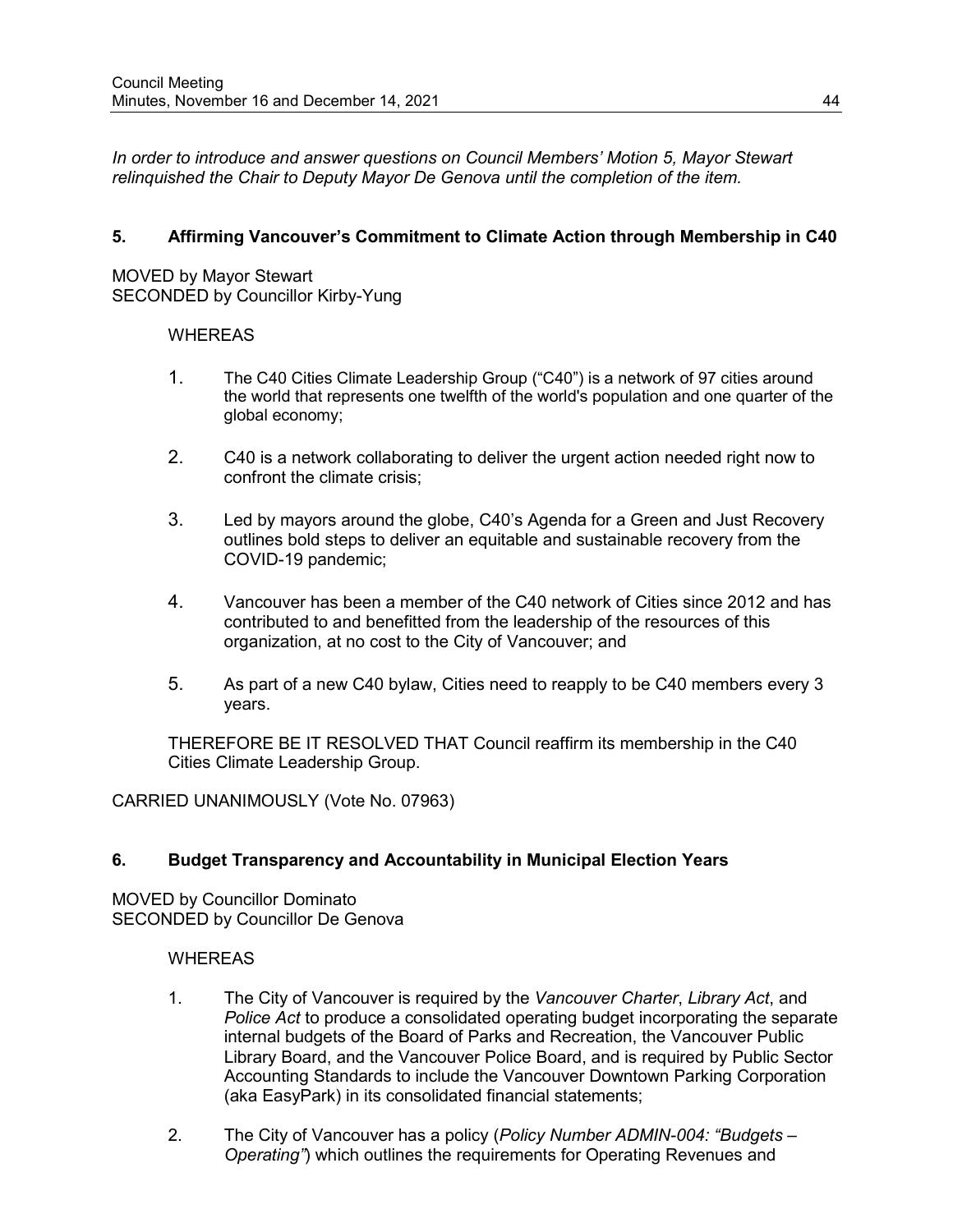Expenditures, including authorization requirements. The policy applies to all Operating Revenues and Operating Expenditures undertaken by the City of Vancouver and is intended to supplement and provide operational clarity and promote best practices within the statutory requirements relating to budgeting as set out in the *Vancouver Charter*, *Police Act*, and *Library Act*;

- 3. Section 219 (1) of the *Vancouver Charter* ("*Director of Finance to report on revenue and expenditure*") states: *"As soon as practicable in each year and in any event by April 30, the Director of Finance must prepare and submit to the Council a report setting out the Director of Finance's estimates in detail of the anticipated revenues and expenditures of the city for that year.";*
- 4. With respect to the requirement for the City to set an Operating Budget, *Policy Number ADMIN-004 ("Budgets – Operating")* states, under section 2 (1.1), that "*The Director of Finance is to present an Annual Operating Budget for the upcoming year as a report to Council in December of each year."* The policy further states that *"On an exception basis, as determined by the Director of Finance, such as may occur in the year of a municipal election, an internal working budget will be developed by December of that year*, and a budget will be adopted by Council no later than April 30th of the following year as required by section 219 of the *Vancouver Charter*.";
- 5. Additionally, *Policy Number ADMIN-004 ("Budgets – Operating")* states, under section 2 (1.2), that "In any year in which the budget is not approved by Council before December 31st, Council may authorize expenditures as are necessary to carry on the business of the City until the budget is adopted, if the following conditions are met:
	- (a) the amounts for that Budget Line Item does not exceed the amount for the Budget Line Item in the prior Annual Operating Budget, and
	- (b) the expenditure is approved by at least two-thirds of City Council.";
- 6. There are clearly no statutory requirements relating to budgets, as set out in the *Vancouver Charter*, *Police Act*, or *Library Act*, that would necessitate the approval of a City of Vancouver Operating Budget in December of any year, including a municipal election year. An "internal working budget" can be developed by December of a municipal election year – or "In any year in which the budget is not approved by Council before December 31st" – and a final budget adopted by Council no later than April 30th of the following year, with Council empowered to authorize expenditures necessary to carry on the business of the City until the budget is adopted if the amounts for that Budget Line Item does not exceed the amount for the Budget Line Item in the prior year's Operating Budget and the expenditure is approved by at least two-thirds of City Council;
- 7. As a point of relevant comparison to the City of Vancouver's budget policy, the section of the *City of Toronto Act (CoTA) 2006* that pertains to Toronto's "Yearly Budget" (i.e., section 228) includes an exception clause, namely subsection 228 (2), which states that "Despite subsection (1), a budget for a year immediately following a year in which a regular election is held may only be adopted in the year to which the budget applies." <sup>1</sup> and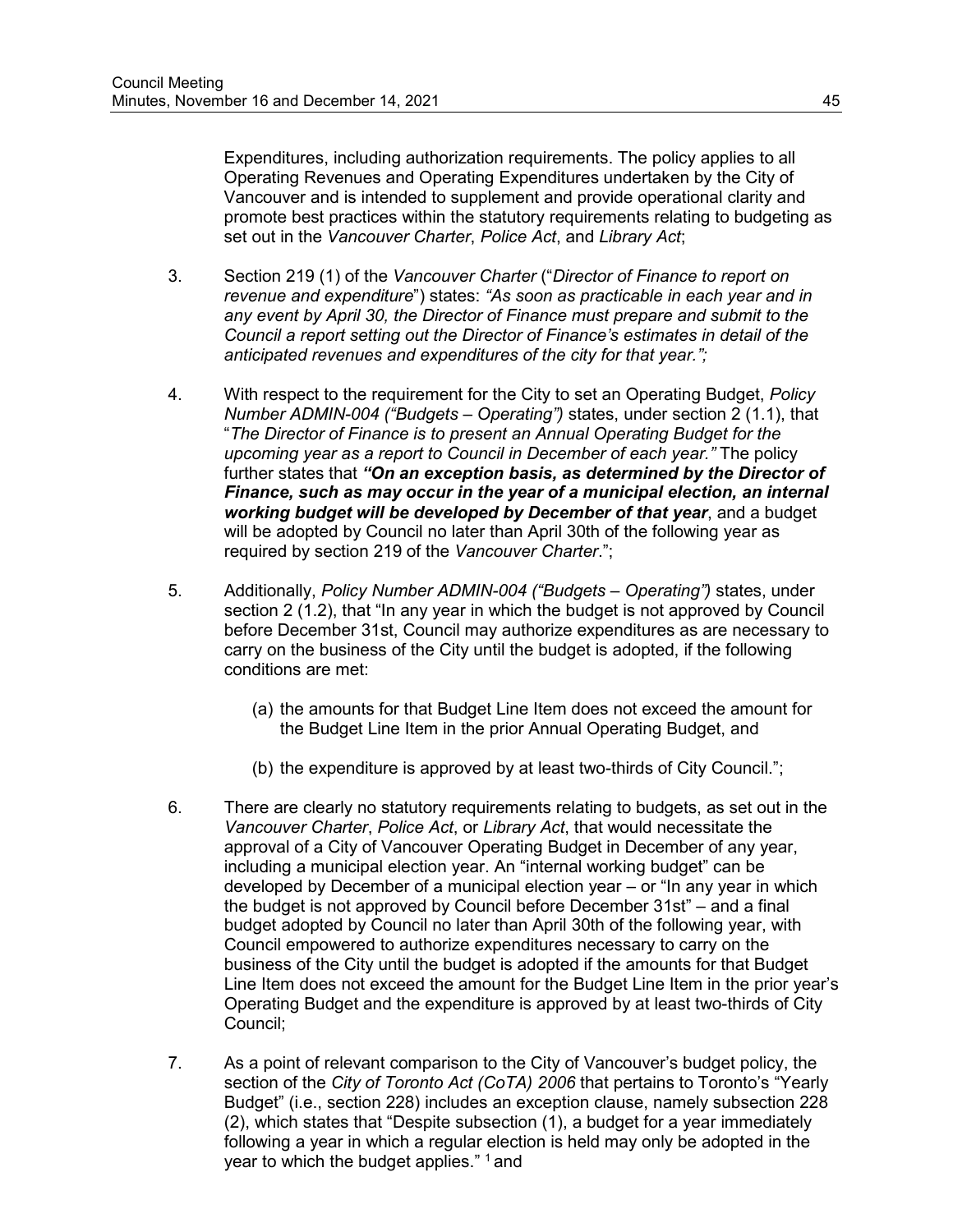8. Anecdotally, in municipal election years, other Metro Vancouver municipalities approve their budgets in the year to which the budget applies, allowing the incoming Council adequate and reasonable time to review the draft budget.

THEREFORE BE IT RESOLVED THAT *Policy Number ADMIN-004 ("Budgets – Operating") Section 2 (POLICY STATEMENTS)* be amended to empower Council in its governance and stewardship responsibilities, and to better reflect the budget circumstances of a municipal election year where there is a new incoming Council by striking subsection 1.1. under the heading "Requirement to set a budget" and replacing it with the following amended wording:

• Section 1.1. "The Director of Finance is to present an Annual Operating Budget for the upcoming year as a report to Council in December of each year. **In the year of a municipal election, an internal working budget will be developed by December of that year, and a budget will be adopted by Council in the year that it applies and no later than April 30th of that year as required by section 219 of the** *Vancouver Charter.*"

referred

REFERRAL MOVED by Councillor De Genova SECONDED by Councillor Hardwick

> THAT the motion entitled "Budget Transparency and Accountability in Municipal Election Years" be referred to the Standing Committee on Policy and Strategic Priorities meeting on January 26, 2022, in order to hear from speakers, debate and decision.

CARRIED UNANIMOUSLY

 $\overline{\phantom{a}}$  , where  $\overline{\phantom{a}}$  , where  $\overline{\phantom{a}}$  , where  $\overline{\phantom{a}}$ 

## **7. Working Collaboratively to Become a Restorative City**

MOVED by Councillor Wiebe SECONDED by Councillor Carr

#### **WHEREAS**

- 1. Vancouver is struggling to address the impacts of multiple crises. Many residents feel unsafe and isolated, and are experiencing harm. The current justice system alone is not able to deal with the complexities of the issues and meet people's needs. Systemic change is required, with calls for increased use of restorative approaches;
- 2. Restorative justice is a different way to understand and achieve justice. It focuses on addressing harm, healing and relationships. It's a relational, inclusive, flexible and participatory approach that can be complementary or an alternative to the

<sup>1</sup> Subsection 228 (1) of the City of Toronto Act (CoTA) 2006 states that "For each year, the City shall in the year or the immediately preceding year prepare and adopt a budget including estimates of all sums required during the year for the purposes of the City, including…."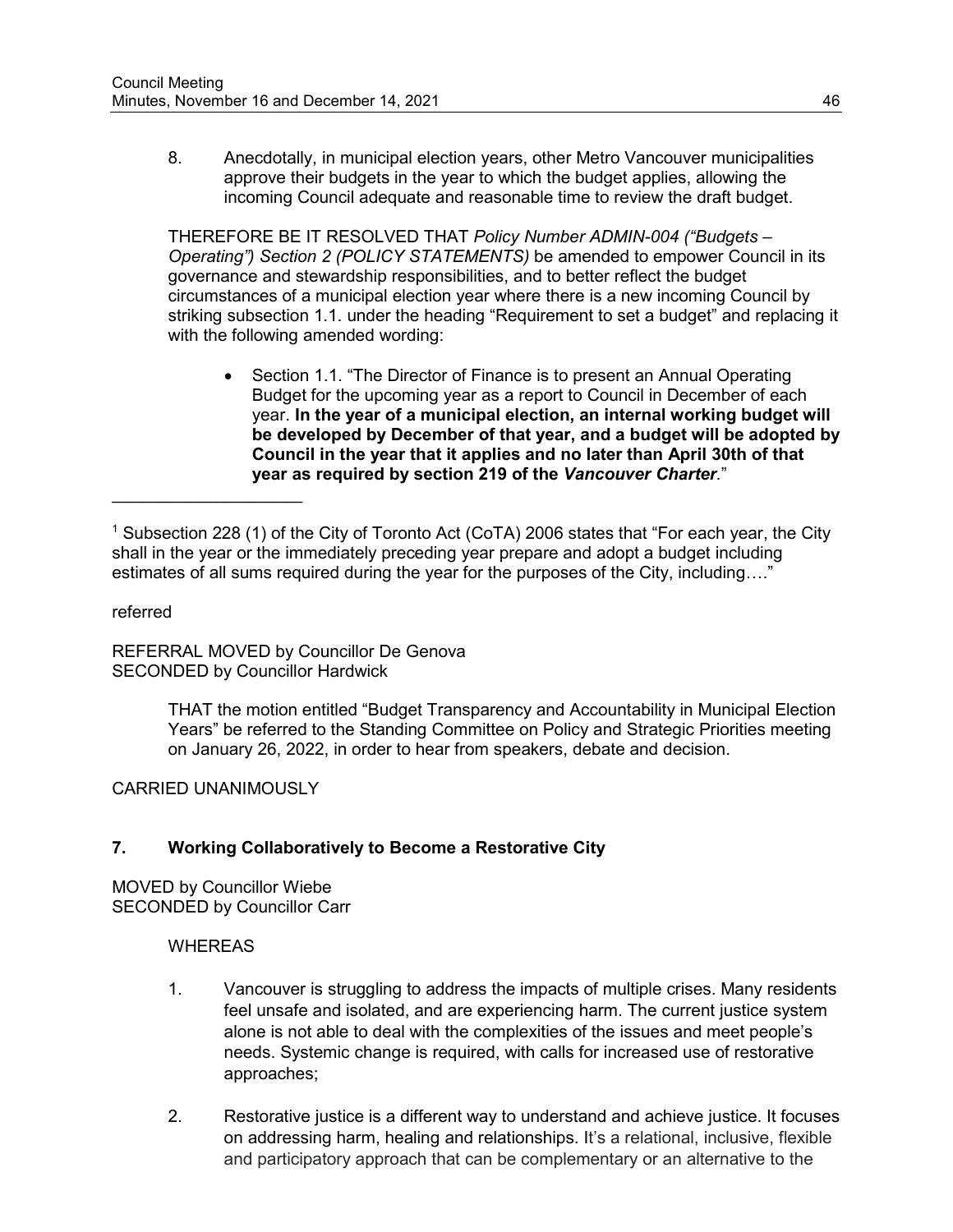legal system. It's guided by values, principles and Indigenous teachings. Affected parties – those who caused harm, those harmed, their families and community – are given an opportunity to participate in determining meaningful accountability, reparation, meeting needs and a path forward;

- 3. Restorative justice has been proven to be effective in addressing harm, reducing recidivism, and increasing public safety. For example, Restorative Justice Victoria is a city-wide program with data from over a decade and almost 1700 cases. They accept diverse and serious cases - robbery, assault, fatalities and much more. Of all cases accepted into their restorative justice program, 95% completed successfully. In all cases within the last 4 years, 96% of victims and 99% of offenders were satisfied. 100% of victims would recommend restorative justice to others;
- 4. There are about 80 restorative justice programs across BC. Surrounding municipalities support restorative justice programs, including North & West Vancouver, Richmond, Surrey, Tri-Cities, Langley and Abbotsford;
- 5. In Vancouver, there is a huge gap in community-based restorative justice programs and very limited justice options outside of criminal justice and courts. An Indigenous program, Vancouver Aboriginal Transformative Justice Services Society, offers services for Indigenous peoples. MCFD Youth Justice now has two probation officers who offer restorative justice post-sentencing for youth. Restorative approaches are available through fee-for-services offered independently. Criminal justice options expanded to include the Downtown Community Court and Drug Treatment Court; they have also expressed interest in having more restorative justice;
- 6. A global restorative movement continues to grow. The United Nations endorses and promotes it. In recent years, leadership has emerged from cities like Hull (UK), Oakland (USA), and Whanganui (New Zealand) who have expanded the focus from restorative justice programs to committing to becoming Restorative Cities;
- 7. A Restorative City is a city that expands beyond criminal justice to implement restorative values, principles and practices across multiple sectors. The basic goals of a Restorative City include healthy people, safe streets, strong communities, and a connected city that is invested in the humanity of all its citizens. As Whanganui (NZ) said, it's creating an environment for all "to thrive and succeed together through respectful relationships";
- 8. The potential benefits and outcomes of a Restorative City are vast. It could change the trajectories away from ongoing impacts of colonization, polarization, fragmented services, addiction, poverty, violence, incarceration, death and environmental destruction; and result in a city deeply rooted in communities that care for one another;
- 9. The foundation of becoming a Restorative City has already started in Vancouver by a diverse collective. Peace of the Circle received initial funding through Civil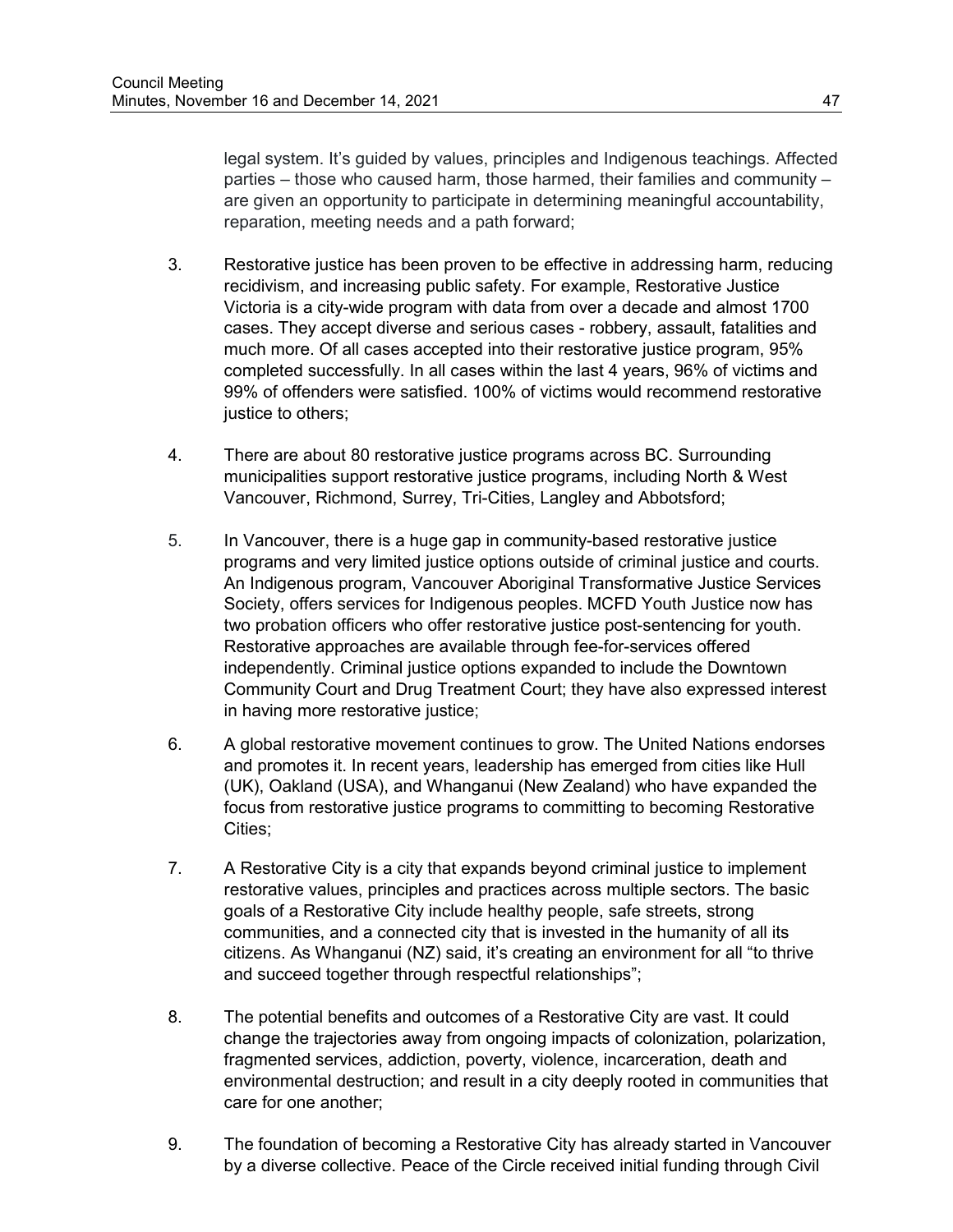Forfeiture Funds, Ministry of Public Safety and Solicitor General BC to launch 'Building Partnerships for Restorative Justice in Vancouver'. At their latest stakeholders meeting in October 2021, they reached a consensus to work toward becoming a Restorative City. Through the coordination of Peace of the Circle, this collective is collaborating across sectors to create a relational, holistic, interdisciplinary, decolonizing approach to harm reduction, healing, safety, justice and peace (see background information for list of participants);

- 10. Becoming a Restorative City aligns with many current initiatives and strategies of the City, including: the Healthy City Strategy; the July 2020 motion council passed: "Decriminalizing Poverty and Supporting Community-led Safety Initiatives"; Safe Spaces for Women and Girls; Reconciliation and Equity; Anti-Racism; Murdered and Missing Indigenous Women and Girls; and
- 11. The Vancouver restorative collective is able to oversee the development and do the work necessary to move Vancouver towards becoming a Restorative City. This requires deepening partnerships, support and funding. Achieving justice and safety lies in the hands of communities, organizations, governments at all levels and ultimately, all of us.

# THEREFORE BE IT RESOLVED

- A. THAT Council endorse the aspiration of Vancouver becoming a Restorative City.
- B. THAT Council direct staff to create training opportunities for staff to learn about restorative justice and that they include opportunities to incorporate restorative justice values, principles, and programing in future reports back to Council when applicable.
- C. THAT Council commits to having a representative participate in meetings of the Vancouver restorative collective as a stakeholder;

FURTHER THAT Council direct staff to include an option for \$200,000 to support a restorative justice lens for consideration by Council for the 2022 Budget process, specific allocation to be for a \$150,000 one-time grant to the Restorative Collective to work on the development of a Restorative City Framework and \$50,000 to support development and delivery of restorative justice training for City staff and Council.

\* \* \* \* \*

## **BACKGROUND INFORMATION**

**\_\_\_\_\_\_\_\_\_\_\_\_\_\_\_\_\_\_\_\_**

**Peace of the Circle** received initial funding through Civil Forfeiture Funds, Ministry of Public Safety and Solicitor General BC to launch 'Building Partnerships for Restorative Justice in Vancouver'. The first few months of 2021 focused on extensive outreach and strategic partnership development. We created a diverse coalition of agencies, groups and organizations with an overall goal to see restorative approaches flourish in the city of Vancouver, unceded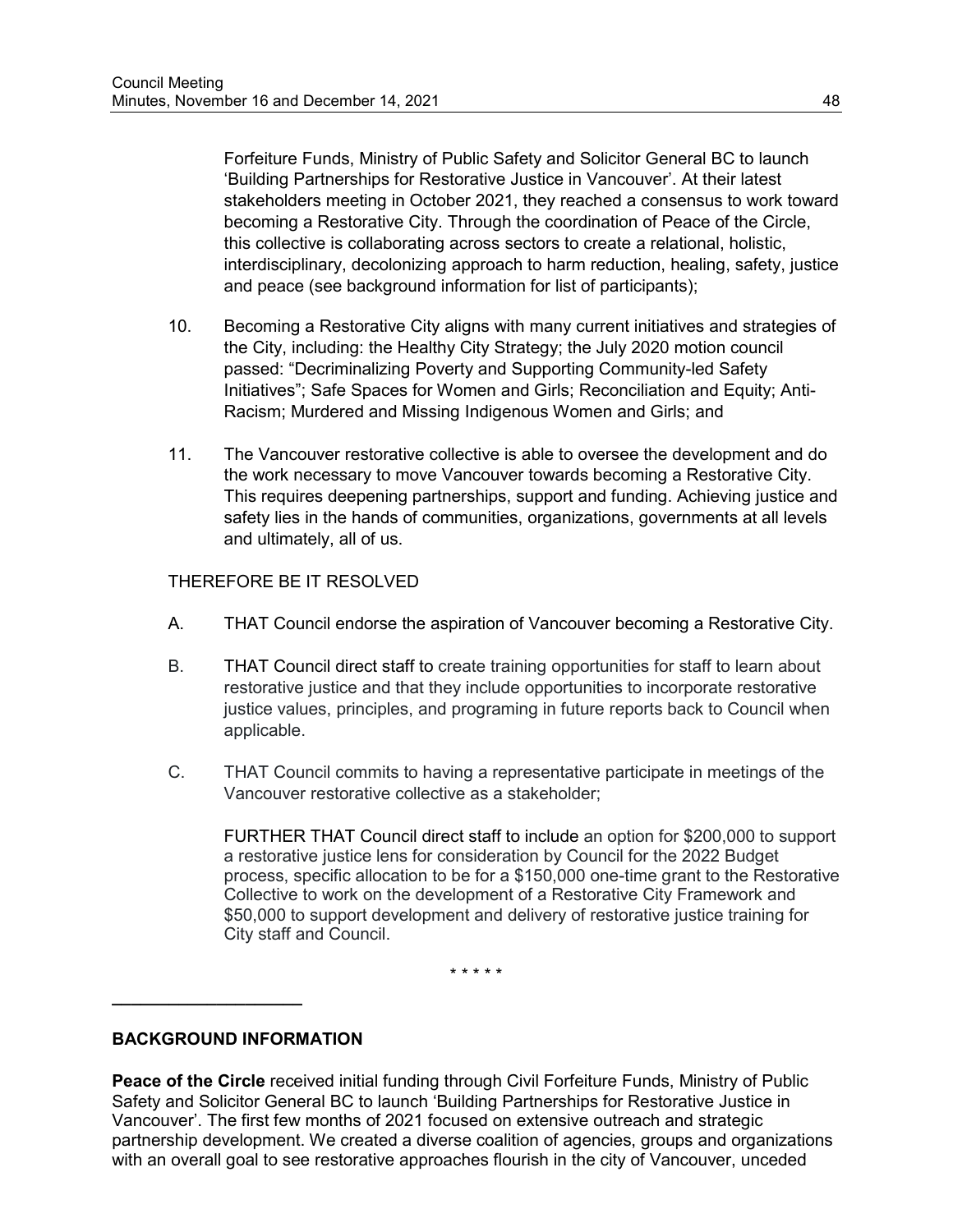traditional xʷməθkʷəỷəm (Musqueam), S<u>k</u>wx̯wú7mesh (Squamish) and səĺilwətaʔɬ (Tsleil-̓ Waututh) territory.

With the coordination and facilitation of Dr. Evelyn Zellerer, Director Peace of the Circle, they have met five times thus far for relationship building, education, and visioning (April-October 2021). Representatives have participated from various organizations, including:

- Aboriginal Community Policing Centre
- Atira Women's Resource Society
- BC Community Response Networks
- BC Housing, Orange Hall
- **Black Lives Matter Vancouver**
- Downtown Community Court
- **Elizabeth Fry Society**
- **Hastings Sunrise Community Policing Centre**
- John Howard Society of the Pacific
- **Living Interfaith Sanctuary**
- Ministry of Children and Family Development, Youth Justice
- Ministry of Public Safety and Solicitor General
- Ministry of Social Development and Poverty Reduction
- Planetary Resilience Council
- QMUNITY BC's Queer, Trans & Two-Spirit Resource Centre
- **Strathcona Community Policing Centre**
- Urban Native Youth Association
- Vancouver Association for Restorative Justice
- Vancouver BIA Partnership Safety Committee
- Vancouver Board of Parks & Recreation
- Vancouver Police Department
- Victim Services Unit, Vancouver Police Department
- Yo Bro/Yo Girl
- Watari Counselling and Support Service
- WISH Vancouver
- WAVAW Rape Crisis Centre

### [https://peaceofthecircle.com](https://peaceofthecircle.com/)

**Restorative Justice Victoria**: this city-wide program has data from over a decade and almost 1700 cases and has proven restorative justice is effective. For example, of all cases accepted into their restorative program, 95% completed successfully. They accept referrals from individuals/community, police, crown and court and diverse cases - from robbery, assault, assault with a weapon, intimate partner violence, fatalities and more. In all cases within the last 4 years, 96% of victims and 99% of offenders were satisfied. 100% of victims would recommend restorative justice to others.

[http://www.rjvictoria.com](http://www.rjvictoria.com/)

**Restorative Justice Association of British Columbia**: "envisions a province where restorative justice is known for quality, accessibility and innovation." [https://rjabc.ca](https://rjabc.ca/)

**Indigenous Justice Association**: "promoting the critical work of long-established, community based, indigenous justice programs throughout BC." [https://indigenousjustice.ca](https://indigenousjustice.ca/)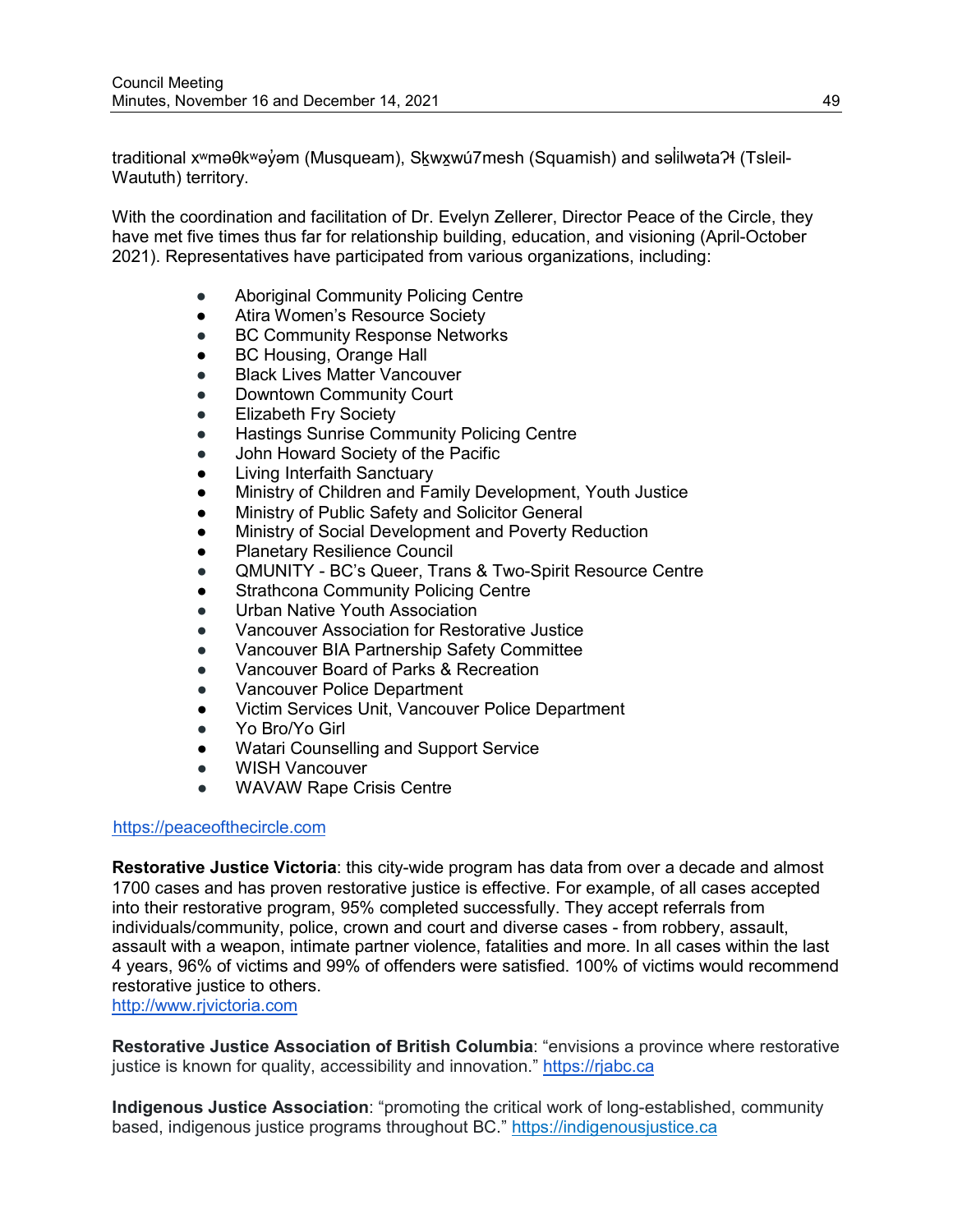### Various **legislation, case law, government-commissioned reports and mandates recommend restorative justice**. For example:

- Minister Mike Farnworth mandate letter November 2020 includes the increased use of restorative justice: [https://www2.gov.bc.ca/assets/gov/government/ministries](https://www2.gov.bc.ca/assets/gov/government/ministries-organizations/premier-cabinet-mlas/minister-letter/farnworth_mandate_2020_mar_pssg.pdf)[organizations/premier-cabinet-mlas/minister](https://www2.gov.bc.ca/assets/gov/government/ministries-organizations/premier-cabinet-mlas/minister-letter/farnworth_mandate_2020_mar_pssg.pdf)[letter/farnworth\\_mandate\\_2020\\_mar\\_pssg.pdf](https://www2.gov.bc.ca/assets/gov/government/ministries-organizations/premier-cabinet-mlas/minister-letter/farnworth_mandate_2020_mar_pssg.pdf)
- "Getting Serious About Crime Reduction: Report of the Blue Ribbon Panel on Crime Reduction"[:https://www2.gov.bc.ca/assets/gov/law-crime-and-justice/criminal](https://www2.gov.bc.ca/assets/gov/law-crime-and-justice/criminal-justice/police/publications/government/blue-ribon-crime-reduction.pdf)[justice/police/publications/government/blue-ribon-crime-reduction.pdf](https://www2.gov.bc.ca/assets/gov/law-crime-and-justice/criminal-justice/police/publications/government/blue-ribon-crime-reduction.pdf)
- BC Justice Reform Initiative, "A Criminal Justice System for the 21<sup>st</sup> Century: Final Report to the Minister of Justice and Attorney General": [https://www2.gov.bc.ca/assets/gov/law-crime-and-justice/about-bc-justice](https://www2.gov.bc.ca/assets/gov/law-crime-and-justice/about-bc-justice-system/justice-reform-initiatives/cowperfinalreport.pdf)[system/justice-reform-initiatives/cowperfinalreport.pdf](https://www2.gov.bc.ca/assets/gov/law-crime-and-justice/about-bc-justice-system/justice-reform-initiatives/cowperfinalreport.pdf)

See also the 2016 update: [https://www2.gov.bc.ca/assets/gov/law-crime-and](https://www2.gov.bc.ca/assets/gov/law-crime-and-justice/about-bc-justice-system/justice-reform-initiatives/cowper-report-4-anniversary-update.pdf)[justice/about-bc-justice-system/justice-reform-initiatives/cowper-report-4-anniversary](https://www2.gov.bc.ca/assets/gov/law-crime-and-justice/about-bc-justice-system/justice-reform-initiatives/cowper-report-4-anniversary-update.pdf)[update.pdf](https://www2.gov.bc.ca/assets/gov/law-crime-and-justice/about-bc-justice-system/justice-reform-initiatives/cowper-report-4-anniversary-update.pdf)

# **United Nations**:

Has long endorsed restorative justice.

"Restorative justice is an inclusive, flexible and participatory approach to crime that can be complementary or an alternative to the conventional criminal justice process. It provides an opportunity to all affected parties – offenders, victims, their families and the community – to participate in addressing the crime and repairing the harm caused by it. It is also often the only, or one of very few, measures available for victims to participate in the resolution of a case and seek redress. Underpinning restorative justice is the understanding that criminal behaviour not only breaches the law, but also harms victims and the community.

In recent decades, the use of restorative justice in criminal matters has significantly increased around the world. As the custodian of the *Basic Principles on the Use of Restorative Justice Programmes in Criminal Matters*, UNODC assists Member States…":

<https://www.unodc.org/unodc/en/justice-and-prison-reform/cpcj-restorative-justice.html>

The 14<sup>th</sup> UN Congress on Crime Prevention and Criminal Justice was held March 7-12, 2021 in Kyoto, Japan. This largest international meeting in the fields of crime prevention and criminal justice is organised every five years. The [Kyoto Declaration:](https://undocs.org/A/CONF.234/L.6)

- Explicitly calls for the facilitation of "restorative justice processes at relevant stages in criminal proceedings in order to assist the recovery of victims and the reintegration of offenders" (article 42).
- Highlights the significance of victim-centred procedures and the key role of practitioners' professional training "to strengthen their capacity to provide victim-centred assistance and support that take into account the specific needs of victims" (article 34).

<https://documents-dds-ny.un.org/doc/UNDOC/LTD/V21/006/54/PDF/V2100654.pdf>

**European Forum for Restorative Justice:** Restorative justice is practiced across the EU. Several cities in the EU have chosen to become Restorative Cities. EFRJ provides a description and resources, including from their working group for restorative cities: <https://www.euforumrj.org/en/restorative-cities>

## **Hull, UK:**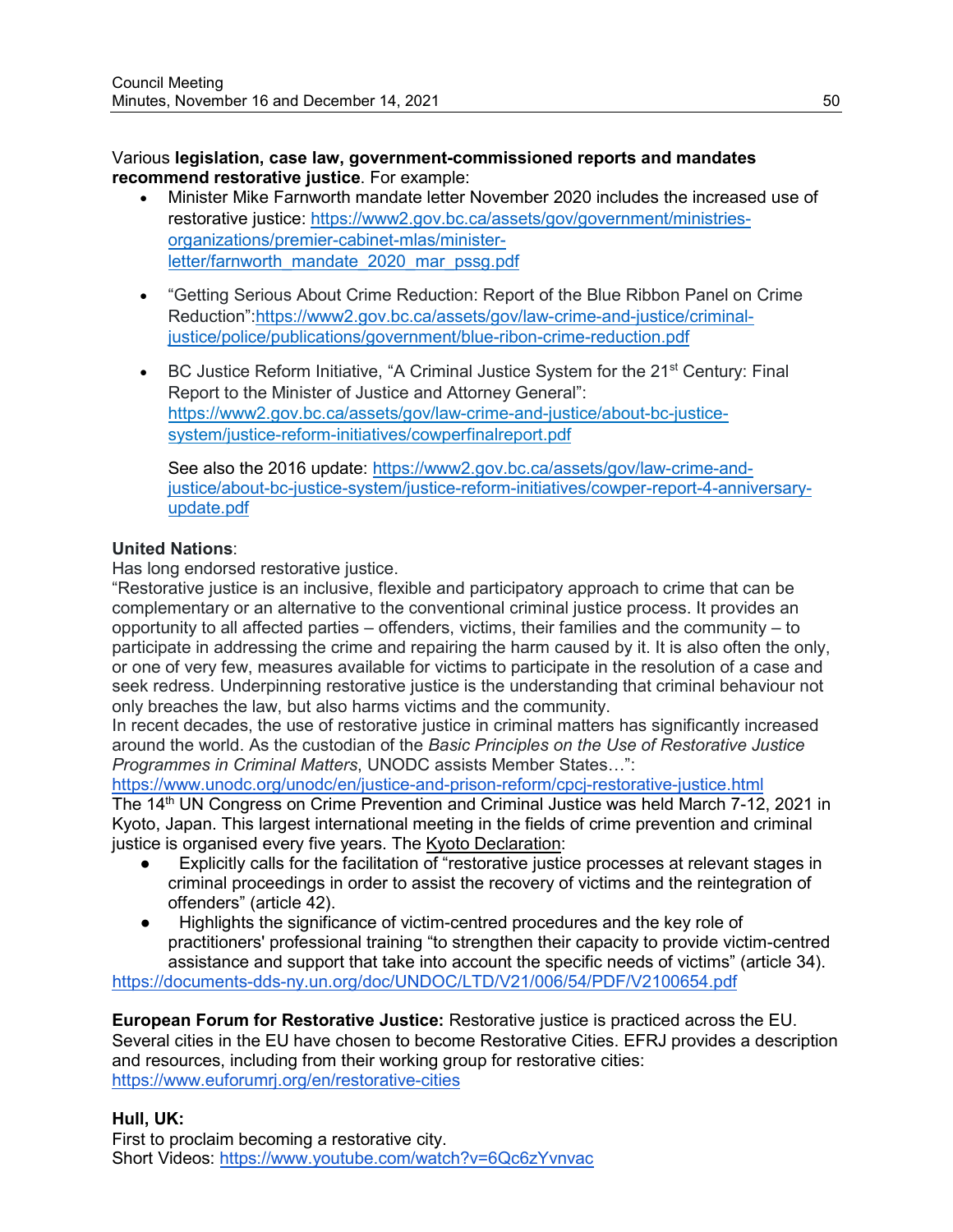and<https://www.youtube.com/watch?v=s4tpmantqeI>

#### **Whanganui, New Zealand**:

First in New Zealand committed to becoming a restorative city: [https://restorativepracticeswhanganui.co.nz](https://restorativepracticeswhanganui.co.nz/) Article: [https://www.nzherald.co.nz/whanganui-chronicle/news/restorative-city-whanganui-trust](https://www.nzherald.co.nz/whanganui-chronicle/news/restorative-city-whanganui-trust-leading-the-way-in-restorative-practices/XWJ7LXVVWSDT4O4P6MZJHVCFTI/)[leading-the-way-in-restorative-practices/XWJ7LXVVWSDT4O4P6MZJHVCFTI/](https://www.nzherald.co.nz/whanganui-chronicle/news/restorative-city-whanganui-trust-leading-the-way-in-restorative-practices/XWJ7LXVVWSDT4O4P6MZJHVCFTI/)

### **Oakland, USA:**

Mapping exercise for becoming a Restorative City: [https://www.iftf.org/fileadmin/user\\_upload/downloads/catalysts/IFTF\\_Fourm\\_TheRestorativeJust](https://www.iftf.org/fileadmin/user_upload/downloads/catalysts/IFTF_Fourm_TheRestorativeJusticeCityMap_rdr.pdf) [iceCityMap\\_rdr.pdf](https://www.iftf.org/fileadmin/user_upload/downloads/catalysts/IFTF_Fourm_TheRestorativeJusticeCityMap_rdr.pdf) Partnering justice with urban design: <https://designingjustice.org/restorative-justice-city/> Article: [https://medium.com/@Yo\\_Yo/re-imagining-oakland-building-the-first-restorative-city-in](https://medium.com/@Yo_Yo/re-imagining-oakland-building-the-first-restorative-city-in-the-country-6b6c022fdd3)[the-country-6b6c022fdd3](https://medium.com/@Yo_Yo/re-imagining-oakland-building-the-first-restorative-city-in-the-country-6b6c022fdd3)

#### referred

REFERRAL MOVED by Councillor De Genova SECONDED by Councillor Carr

> THAT the motion entitled "Working Collaboratively to Become a Restorative City" be referred to the Standing Committee on Policy and Strategic Priorities meeting on January 26, 2022, in order to hear from speakers, debate and decision.

CARRIED UNANIMOUSLY

## **NOTICE OF COUNCIL MEMBER'S MOTIONS**

#### **1. Ensuring the Health of E-Comm and the Stable Delivery of Emergency Services for the Public and Residents**

Councillor Kirby-Yung submitted a notice of Council Members' Motion on the above-noted matter. The motion may be placed on the Council meeting agenda of January 25, 2022, as a Council Members' Motion.

### **2. Towards a Quieter and Emission-Free Landscape Maintenance Equipment Future in Vancouver**

Councillor Kirby-Yung submitted a notice of Council Members' Motion on the above-noted matter. The motion may be placed on the Council meeting agenda of January 25, 2022, as a Council Members' Motion.

#### **3. Supporting Local Journalism & Its Impact on Civic Democracy**

Councillor Kirby-Yung submitted a notice of Council Members' Motion on the above-noted matter. The motion may be placed on the Council meeting agenda of January 25, 2022, as a Council Members' Motion.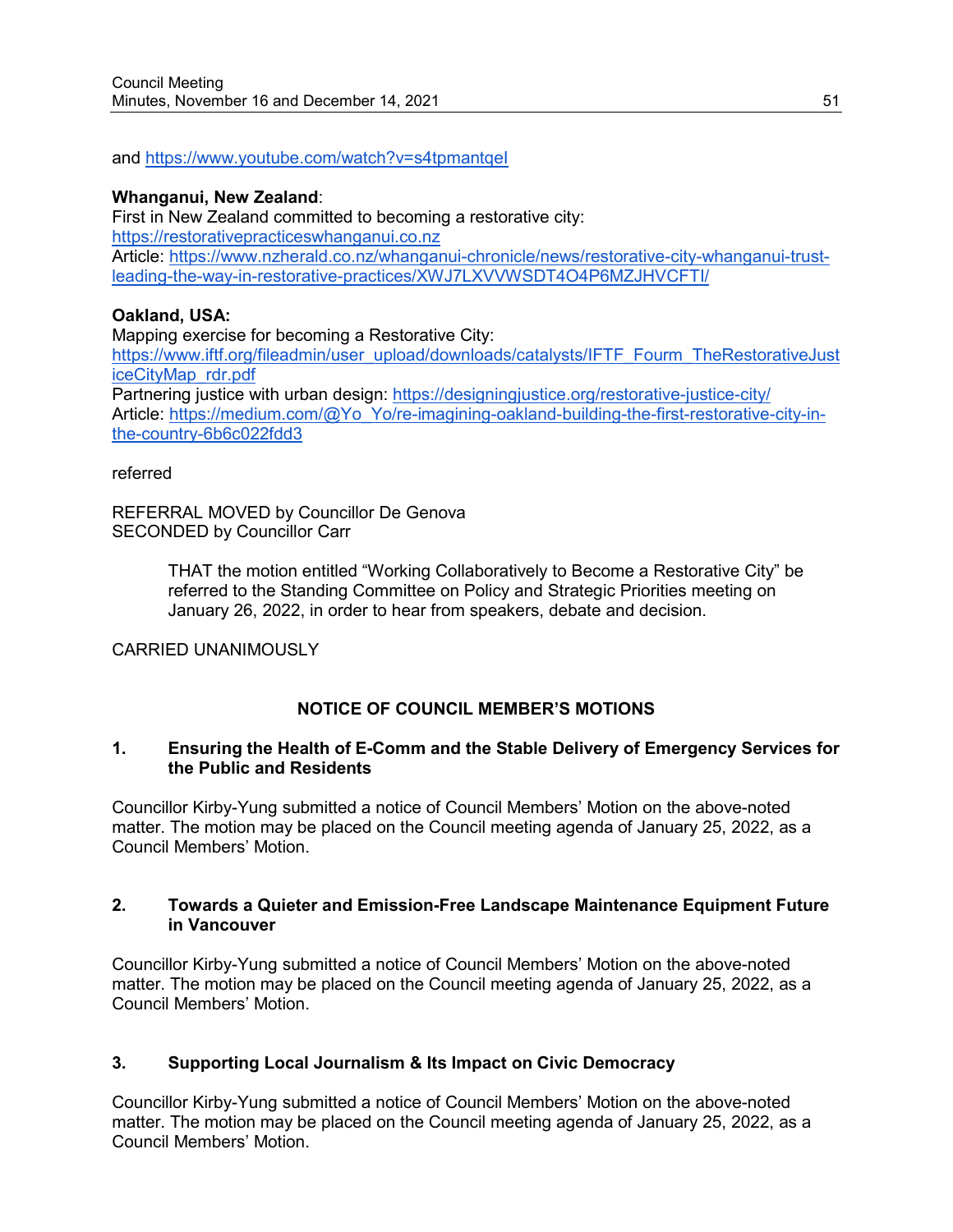### **4. The Year of the Salish Sea**

Councillor Wiebe submitted a notice of Council Members' Motion on the above-noted matter. The motion may be placed on the Council meeting agenda of January 25, 2022, as a Council Members' Motion.

### **5. Peer Assisted Crisis Team Pilot**

Councillor Wiebe submitted a notice of Council Members' Motion on the above-noted matter. The motion may be placed on the Council meeting agenda of January 25, 2022, as a Council Members' Motion.

## **6. Advancing Efforts for an Age-Friendly City of Vancouver**

Councillor Swanson submitted a notice of Council Members' Motion on the above-noted matter. The motion may be placed on the Council meeting agenda of January 25, 2022, as a Council Members' Motion.

### **7. Honouring the Life and Legacy of Former Mayor Philip Owen**

Councillor De Genova submitted a notice of Council Members' Motion on the above-noted matter. The motion may be placed on the Council meeting agenda of January 25, 2022, as a Council Members' Motion.

#### **8. Remembering and Recognizing Contributions of Indigenous Veterans with a Dedicated Cenotaph**

Councillor De Genova submitted a notice of Council Members' Motion on the above-noted matter. The motion may be placed on the Council meeting agenda of January 25, 2022, as a Council Members' Motion.

#### **NEW BUSINESS**

#### **1. Requests for Leaves of Absence**

MOVED by Councillor Kirby-Yung SECONDED by Councillor Bligh

> THAT Councillor Kirby-Yung be granted a leave of absence for civic business from meetings on December 9, 2021, from 6 pm to 10 pm.

CARRIED UNANIMOUSLY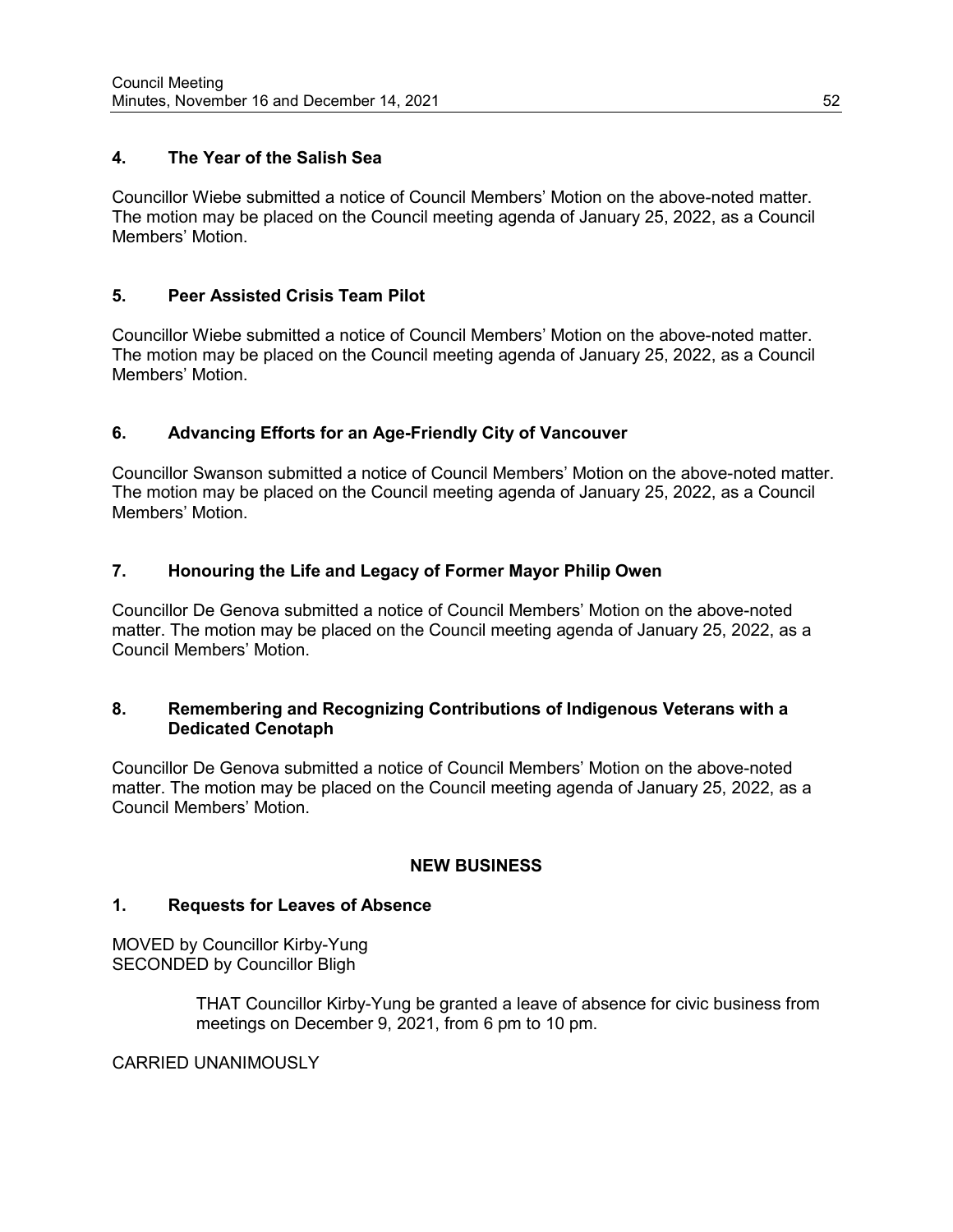# **ENQUIRIES AND OTHER MATTERS**

## **1. Follow-up on Motion "Public Safety: Evaluating and Addressing Any Impacts of City of Vancouver Actions on Neighbourhood Safety"**

Councillor De Genova requested an update from staff regarding work related to the motion approved at the Special Council meeting of October 5, 6, and 7, 2021, entitled "Public Safety: Evaluating and Addressing Any Impacts of City of Vancouver Actions on Neighbourhood Safety". The City Manager noted staff met on December 6, 2021, with the BIAs and the Vancouver Police Department, and will be preparing a memo for distribution to Council that will be publicly available by the end of the year.

# **2. Cleanliness Concerns at Overdose Prevention Site on Seymour Street**

Councillor De Genova noted concerns on the cleanliness of Seymour Street near the Overdose Prevention site, as the street was kept very clean during the filming of a movie but the upkeep of the cleanliness of the street ended once the filming concluded. Councillor De Genova enquired who is responsible for the street's cleanliness in general, as well as during movie productions, and enquired on whether access to the Overdose Prevention site was affected during the filming of the movie. The City Manager noted the lessees are responsible for the cleanliness and upkeep of the immediate frontage, and agreed to provide Council with a response regarding who is responsible for keeping the street clean during filming.

# **3. Concerns with TransLink Service Reductions**

Councillor Swanson raised concerns regarding numerous TransLink bus routes experiencing cuts to frequency and/or cancellations around the city and enquired how Council could advocate for transit riding citizens and the climate. The City Manager noted that due to the pandemic TransLink is facing a historic funding shortfall; however, staff is in contact with TransLink and can liaise Council's concerns and request a response from TransLink of what is being done to advocate for senior government funding.

# **4. Future Planning of Skeena Terrace**

Councillor Wiebe enquired with staff on whether the future planning of Skeena Terrace can have a similar model to False Creek. The City Manager will follow up with staff and provide a response.

# **5. Provincial School Tax Relief for Businesses**

Councillor Wiebe noted that in 2020 the Province provided a school tax waiver for the business sector dealing with impacts from the pandemic. Councillor Wiebe enquired whether the City has created a communications plan on this issue, and whether there have been any conversations with the Province regarding additional help for businesses that are still recovering in 2021. The City Manager noted staff had been in discussion with the Province earlier in the year and it was made clear that the 2020 school tax waiver was a one time occurrence. The City Manager noted staff were not aware of any Provincial plans for property tax relief for businesses and would not be speaking to businesses about Provincial taxes as that would strictly fall on the Province.